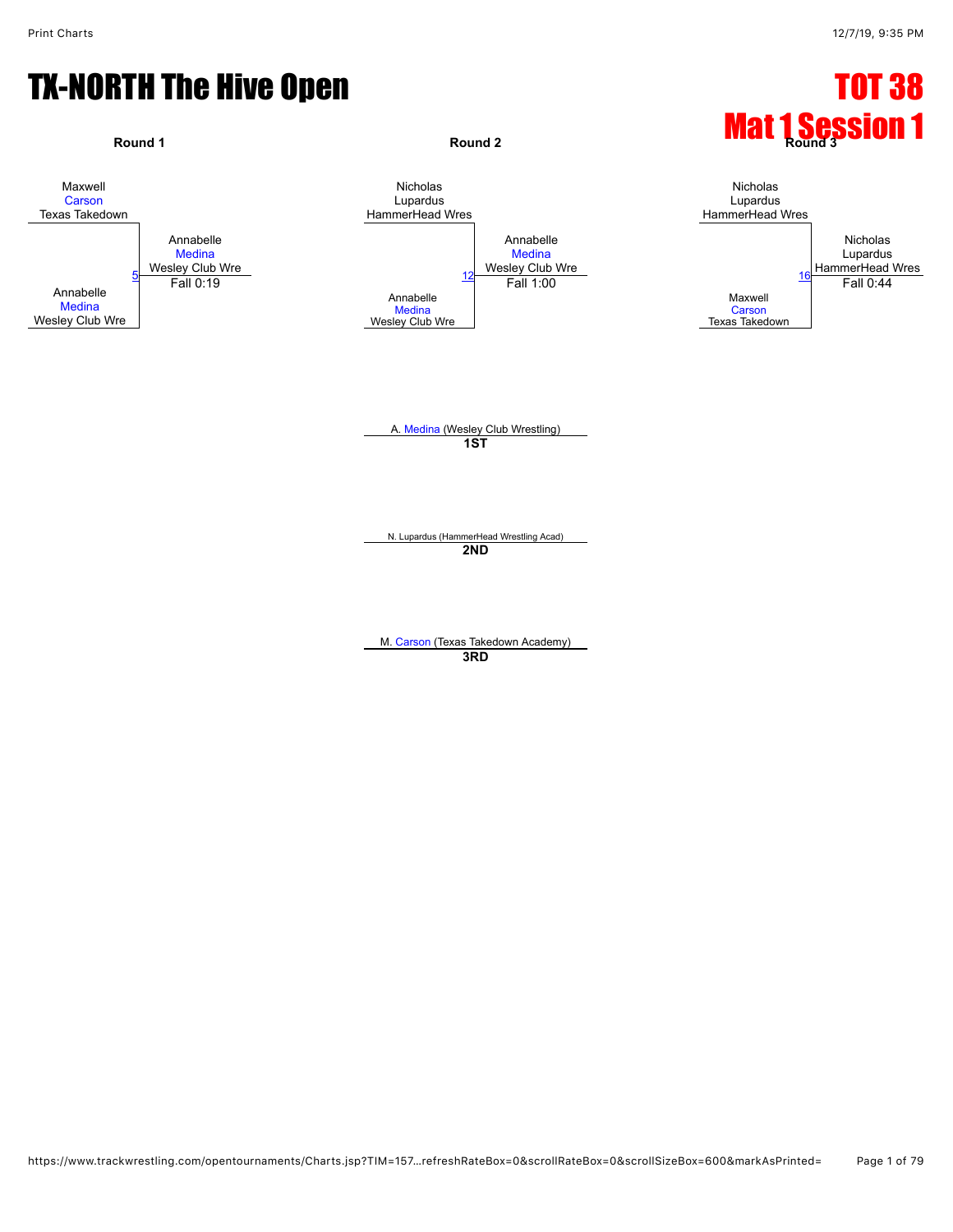## TX-NORTH The Hive Open TX-NORTH TO Hive Open

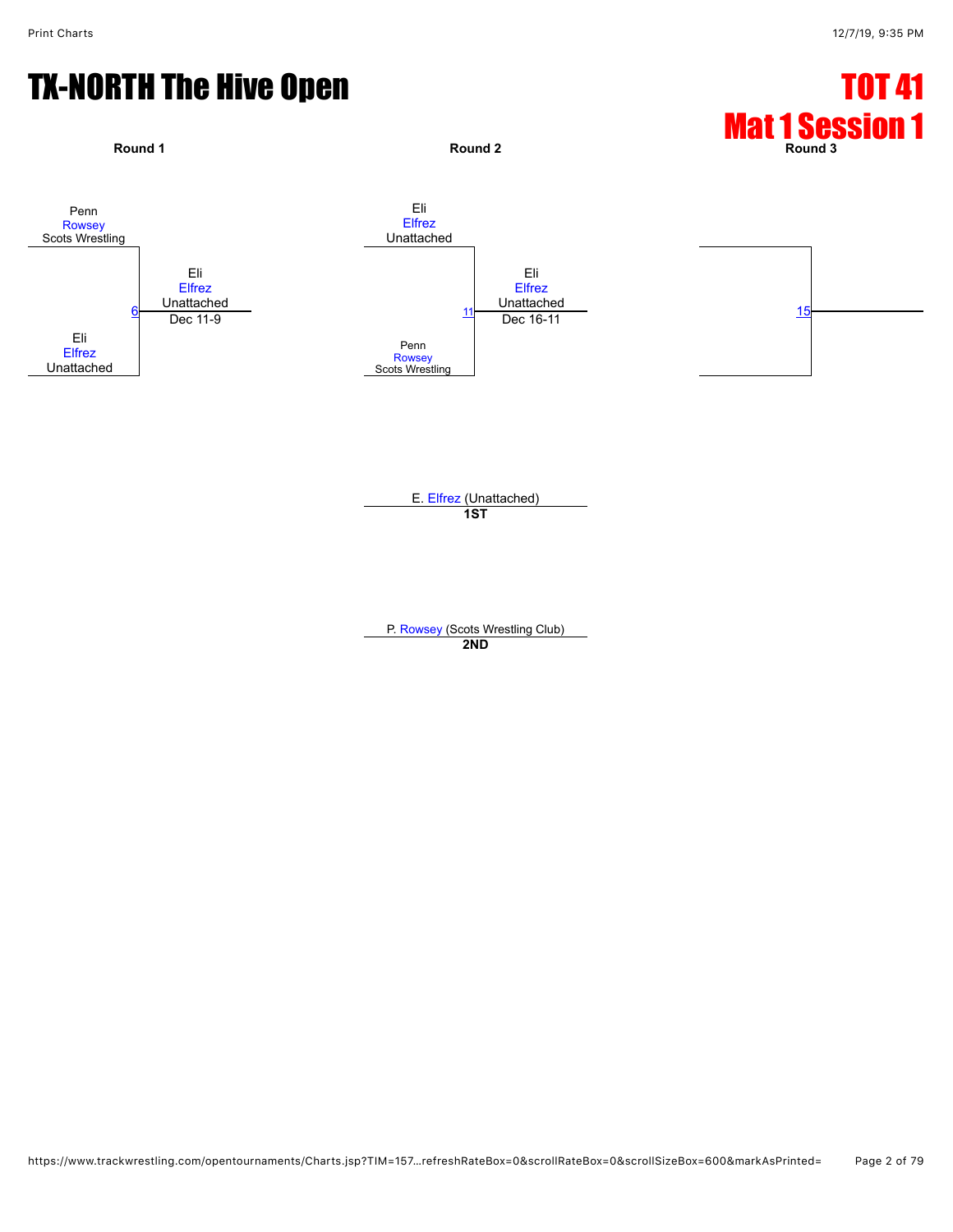# TX-NORTH The Hive Open TX-NORTH TO HIVE OPEN TO THE TOT 44

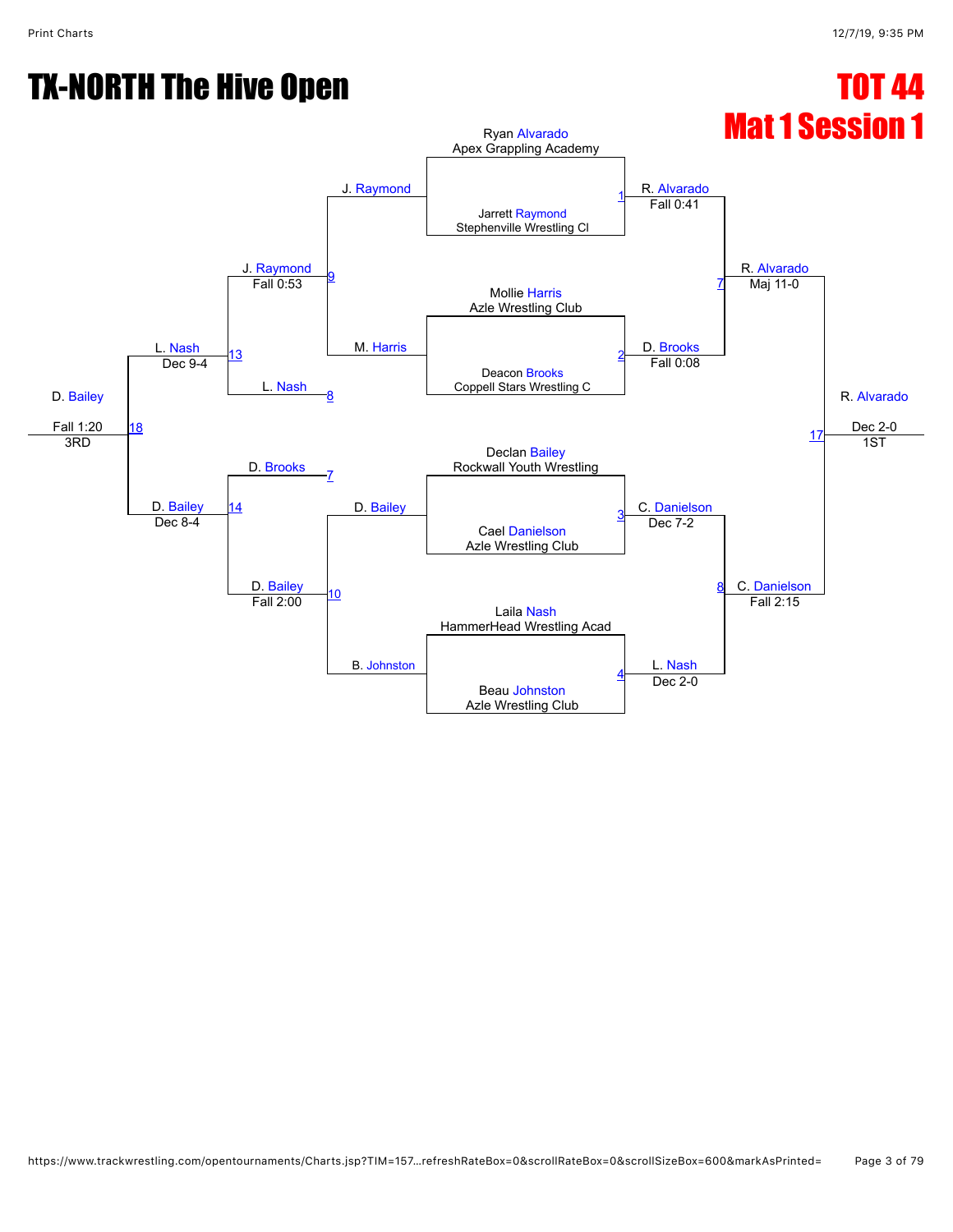## TX-NORTH The Hive Open TX-NORTH TO Hive Open

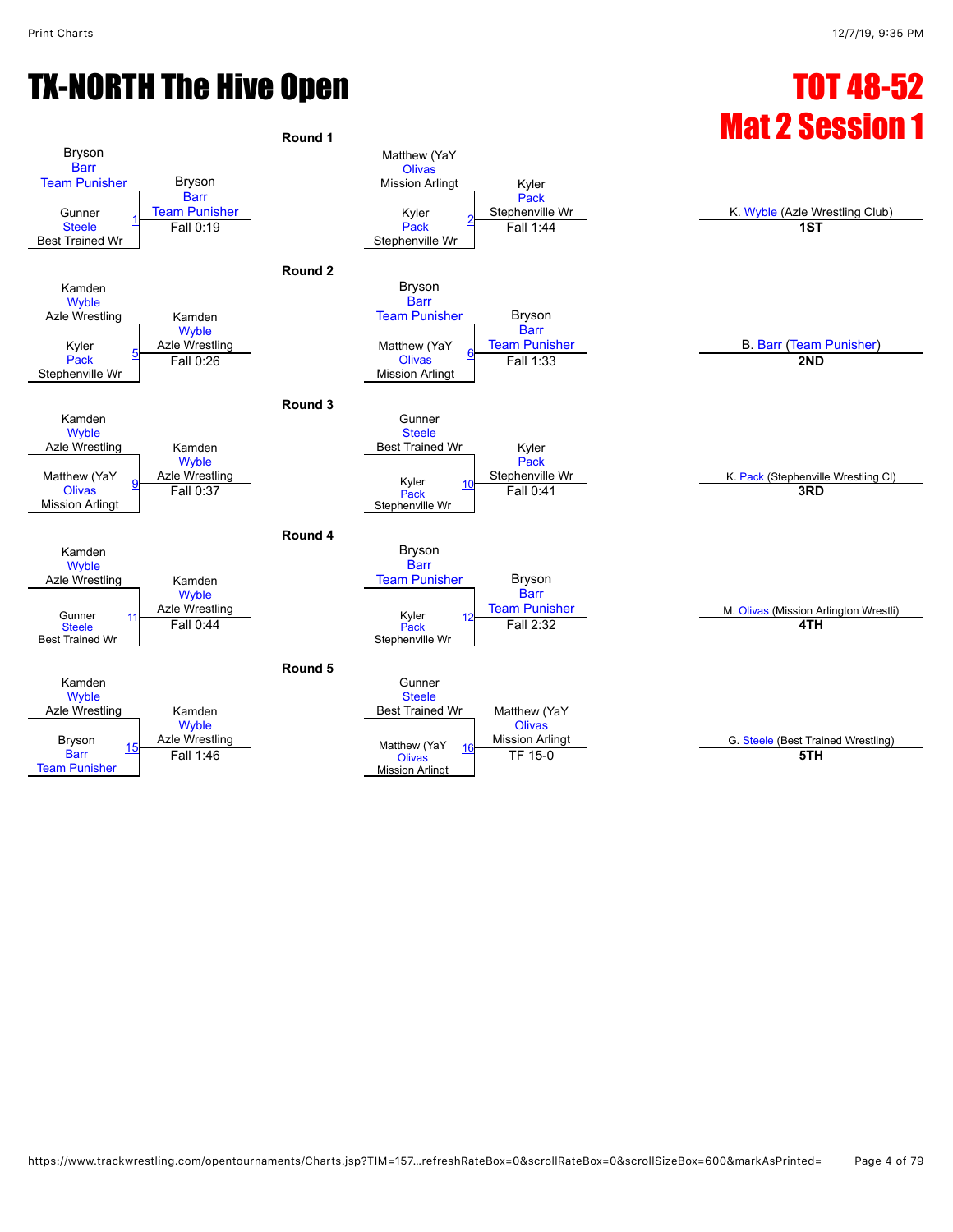## TX-NORTH The Hive Open TX-NORTH TO HIVE OPEN TO THE TOT 60-70



E. [Butler](javascript:viewProfile(1820780132)) (Texas Takedown Academy) **1ST**

S. [Andrae](javascript:viewProfile(184548135)) (Stephenville Wrestling Cl) **2ND**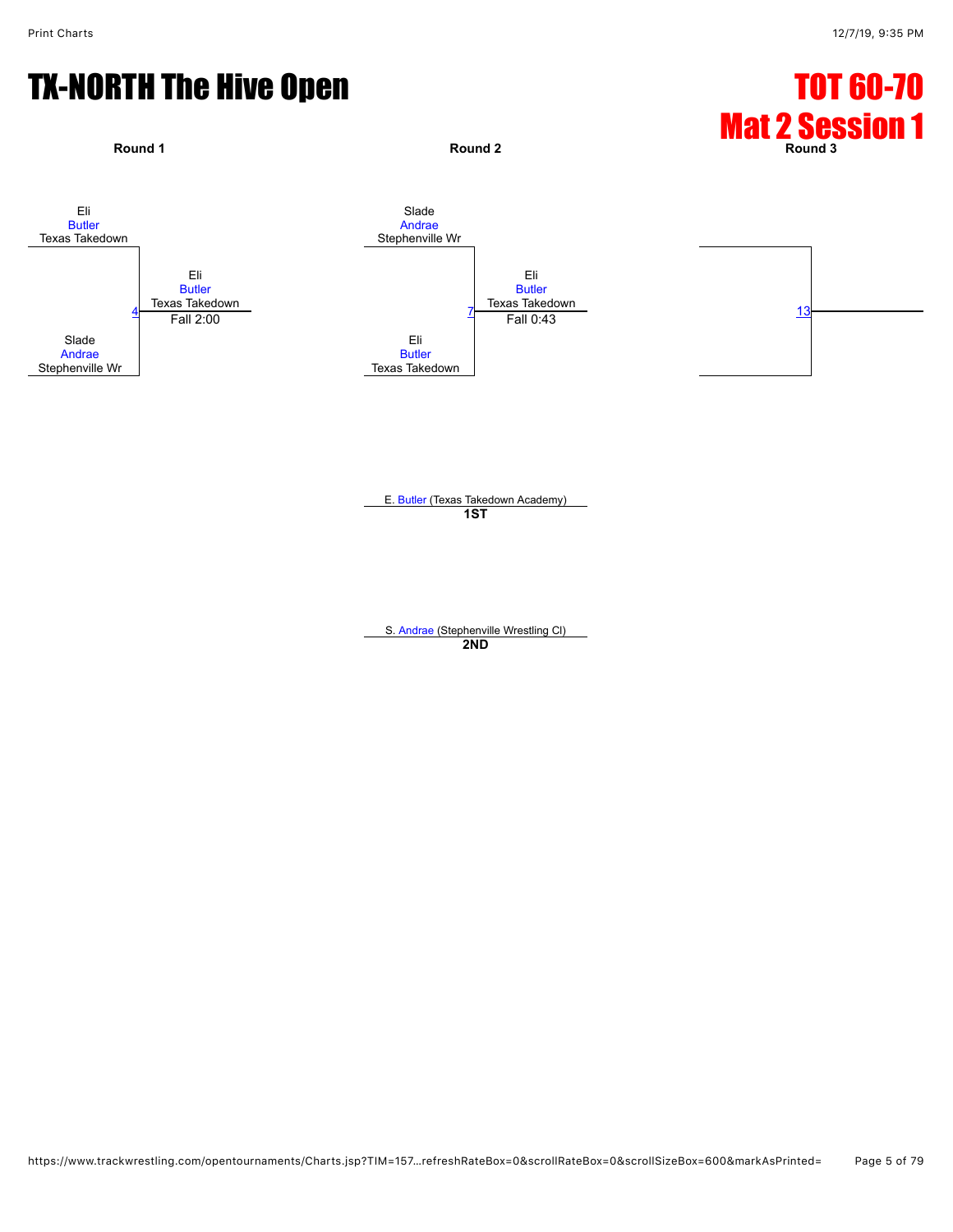

H. [Daniel](javascript:viewProfile(64696135)) (Texans Wrestling Club) **4TH**

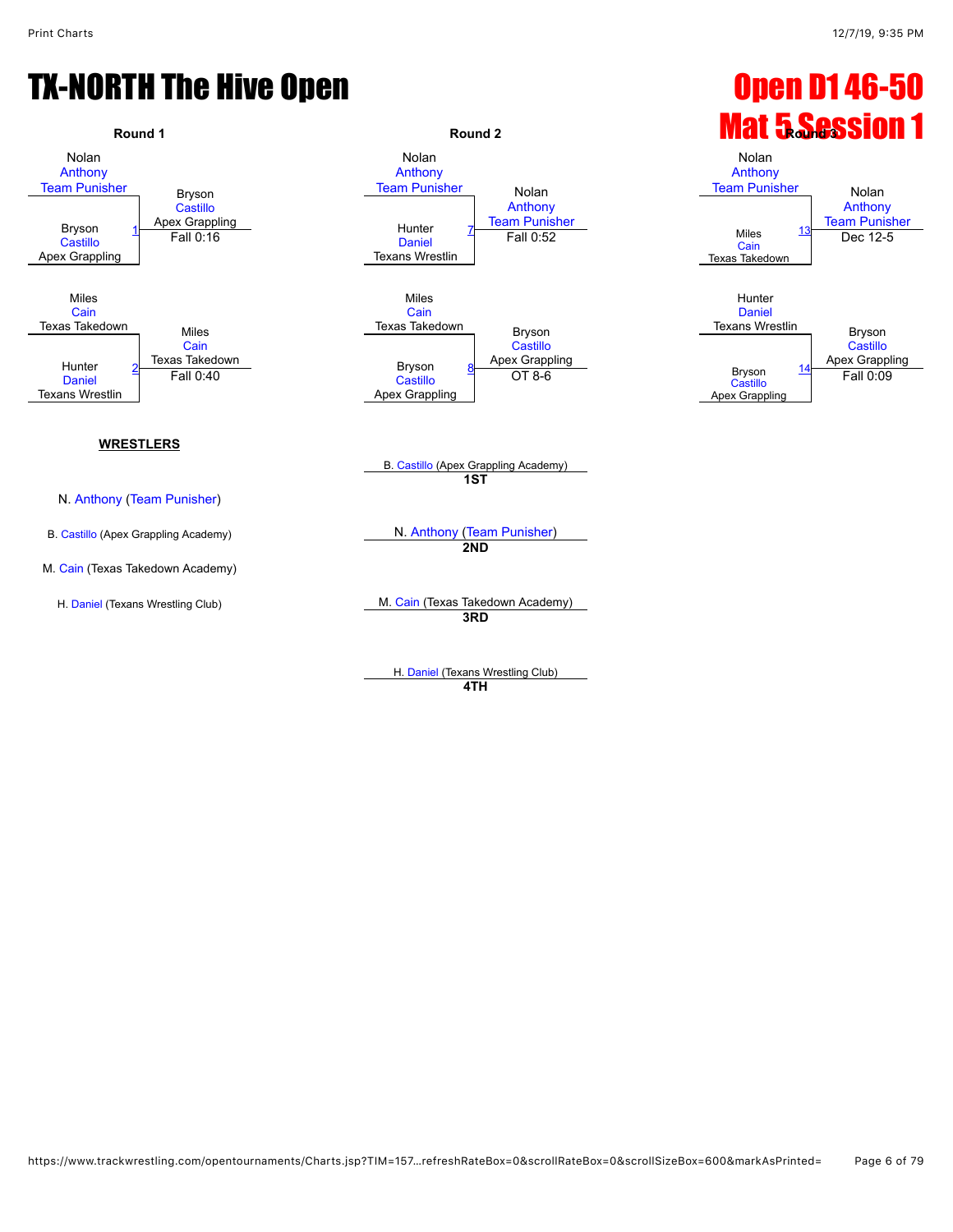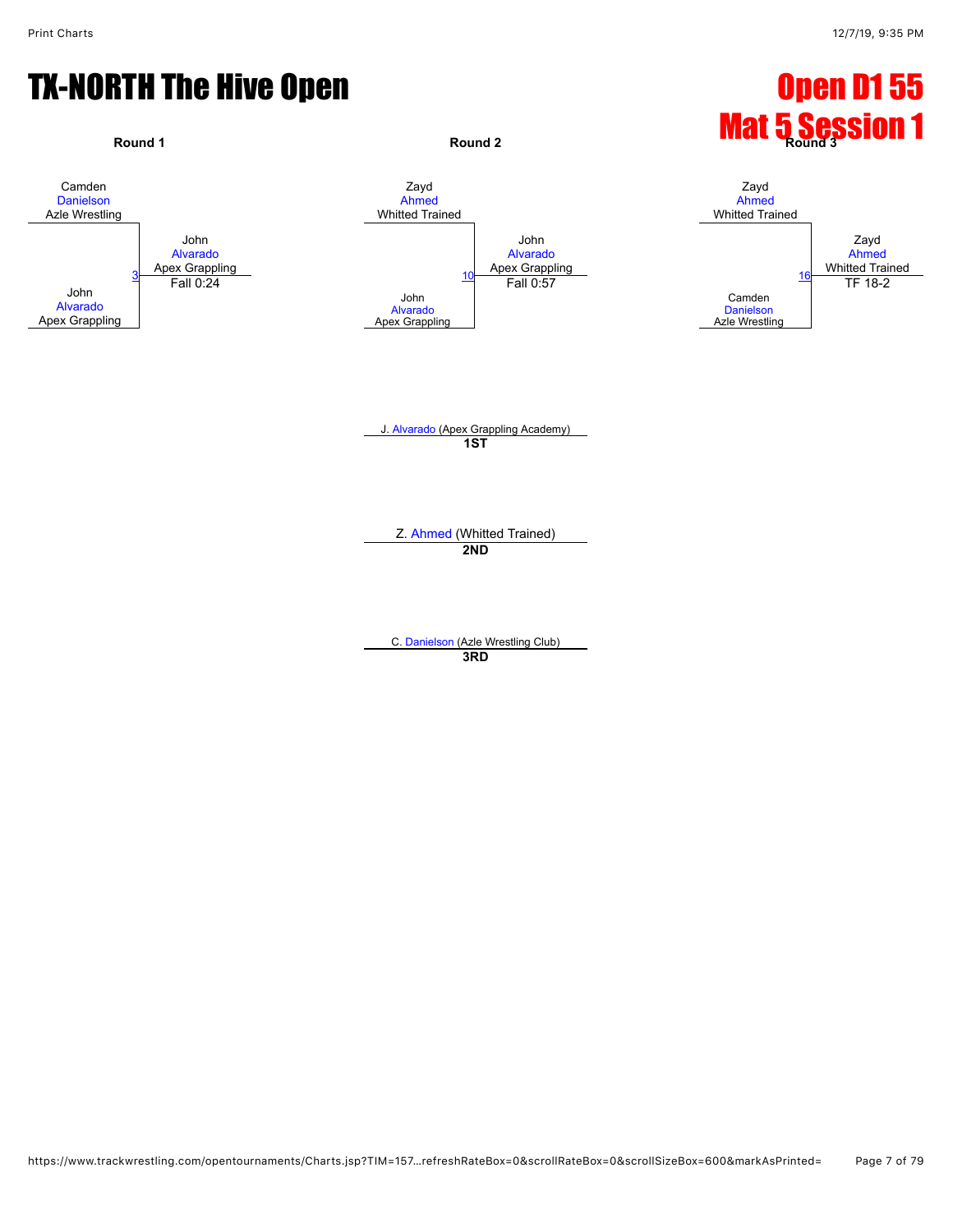

O. [Reeve](javascript:viewProfile(926553132)) ([Team Punisher](javascript:viewClub(232076))) **1ST**

K. [Cartrette](javascript:viewProfile(184673135)) (HammerHead Wrestling Acad) **2ND**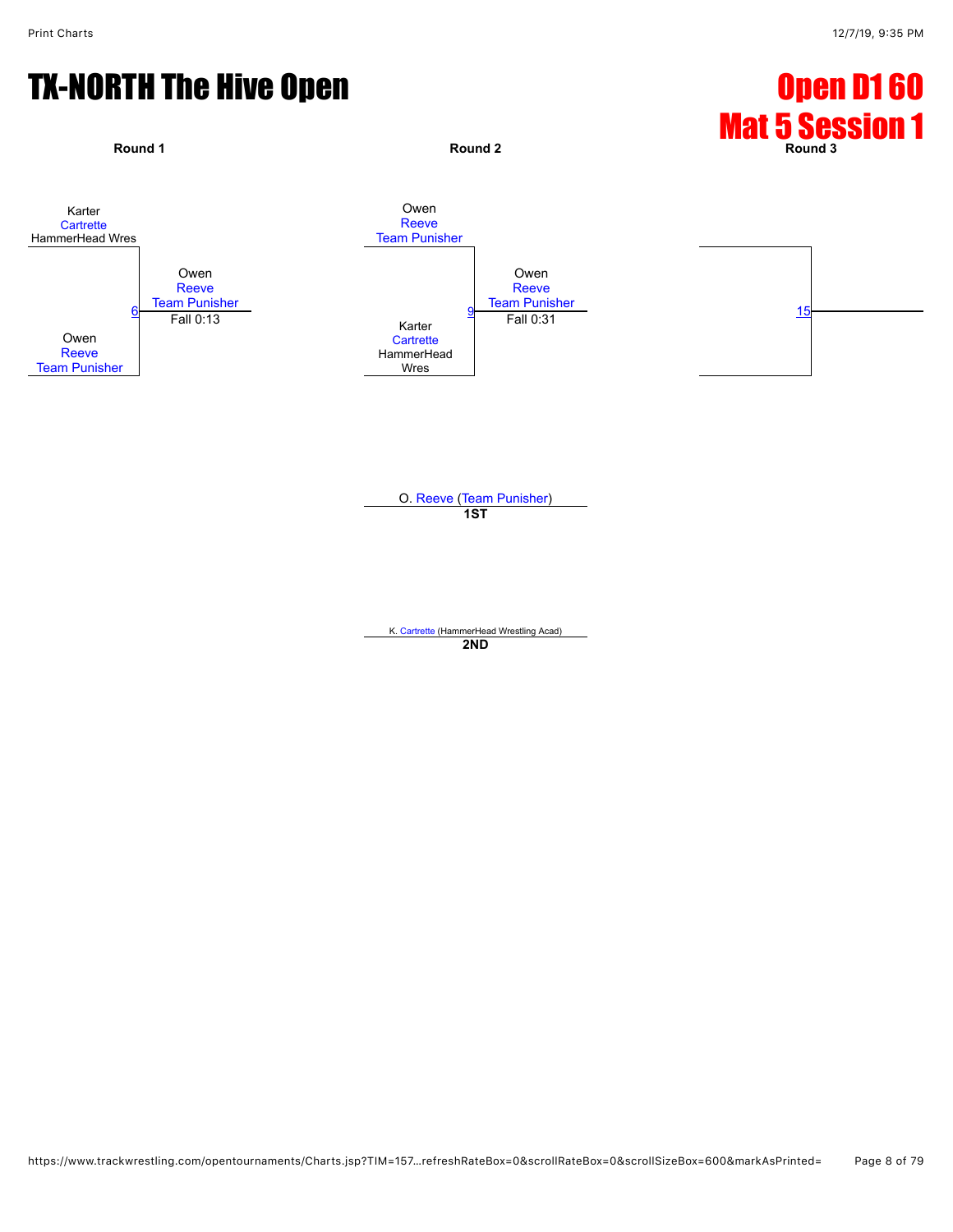## TX-NORTH The Hive Open **Department Control** Control Control Open D1 65-72

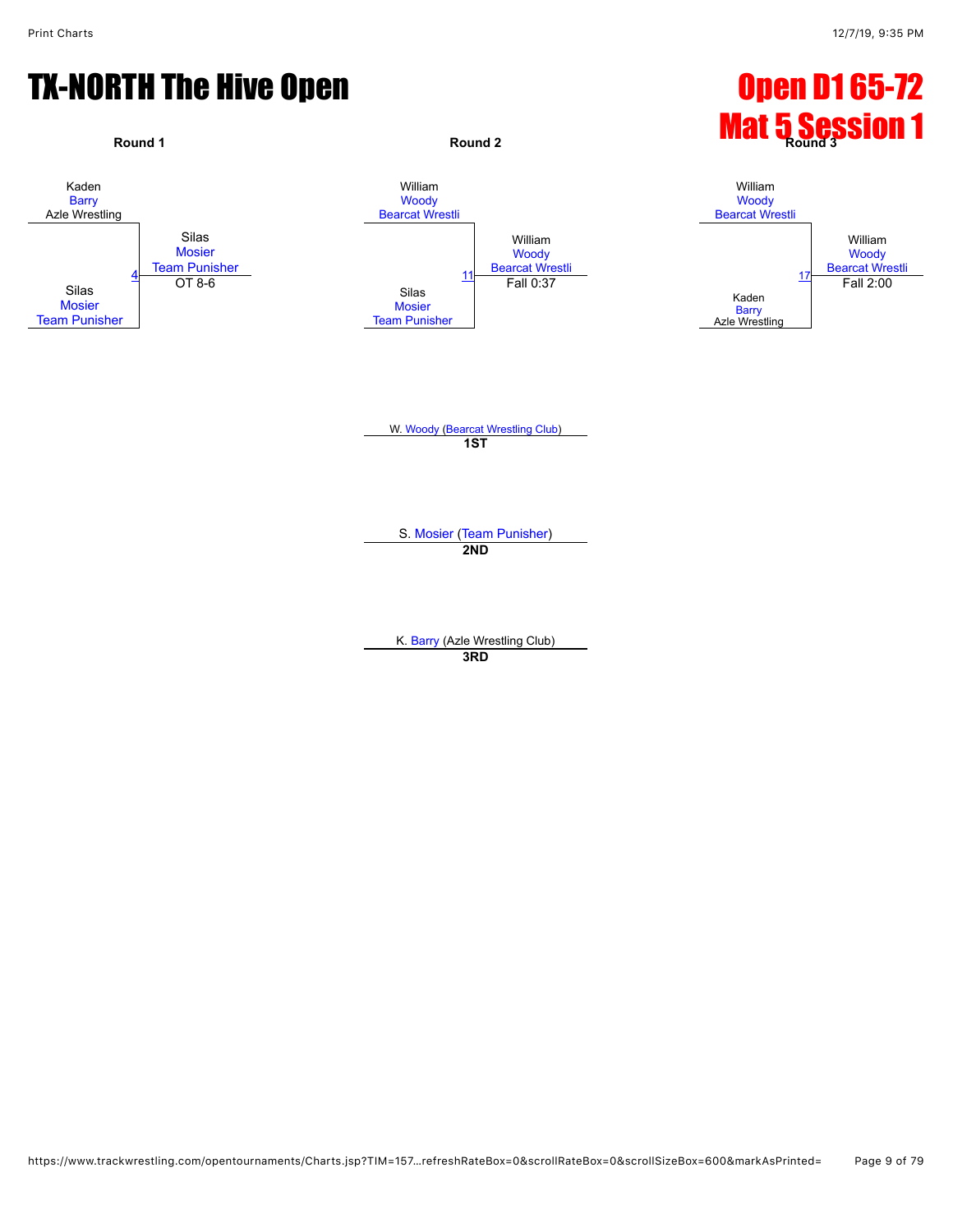

S. [Martin](javascript:viewProfile(865229132)) ([Team Punisher](javascript:viewClub(232076))) **1ST**

J. [Medina](javascript:viewProfile(911323132)) (Wesley Club Wrestling) **2ND**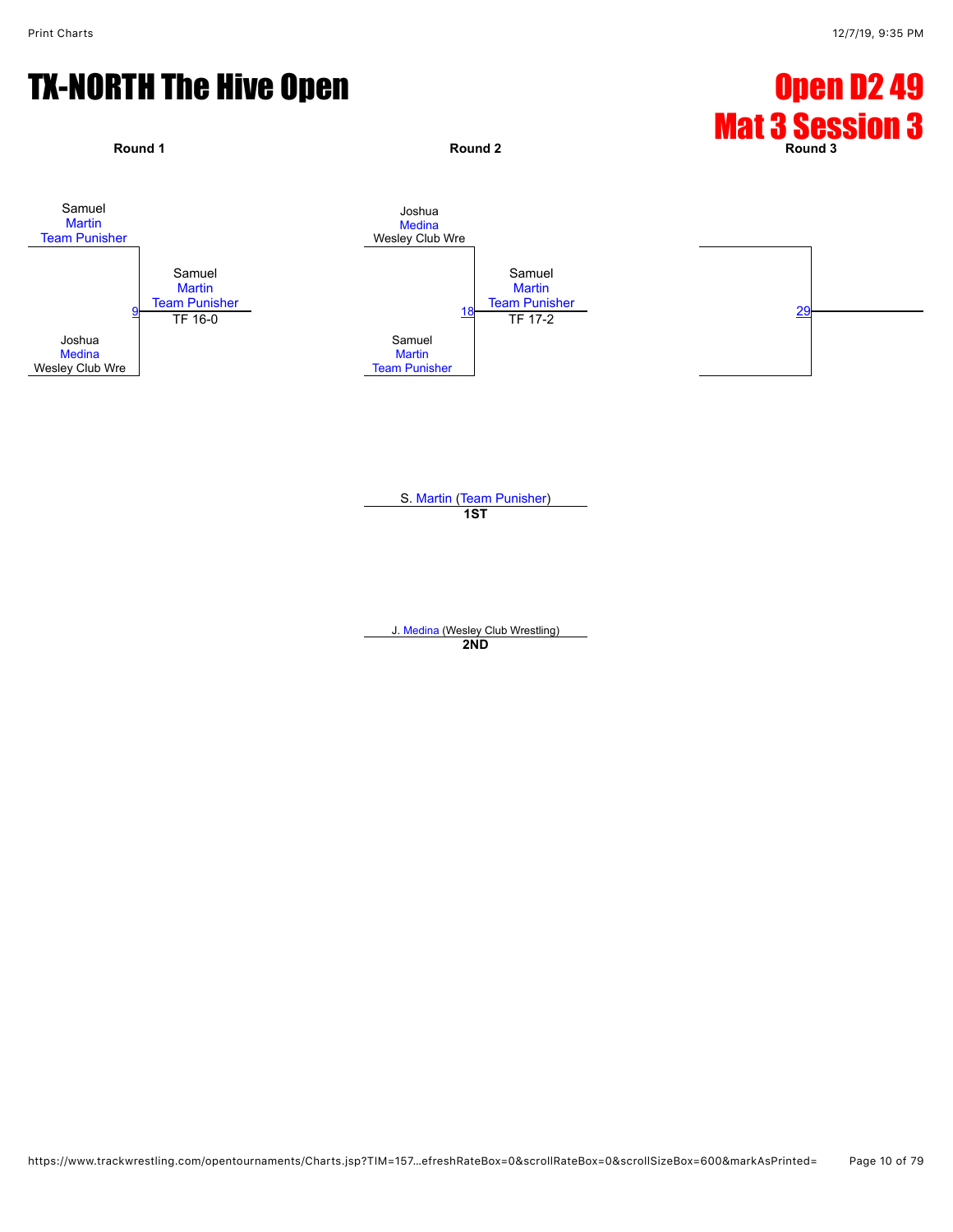

**3RD**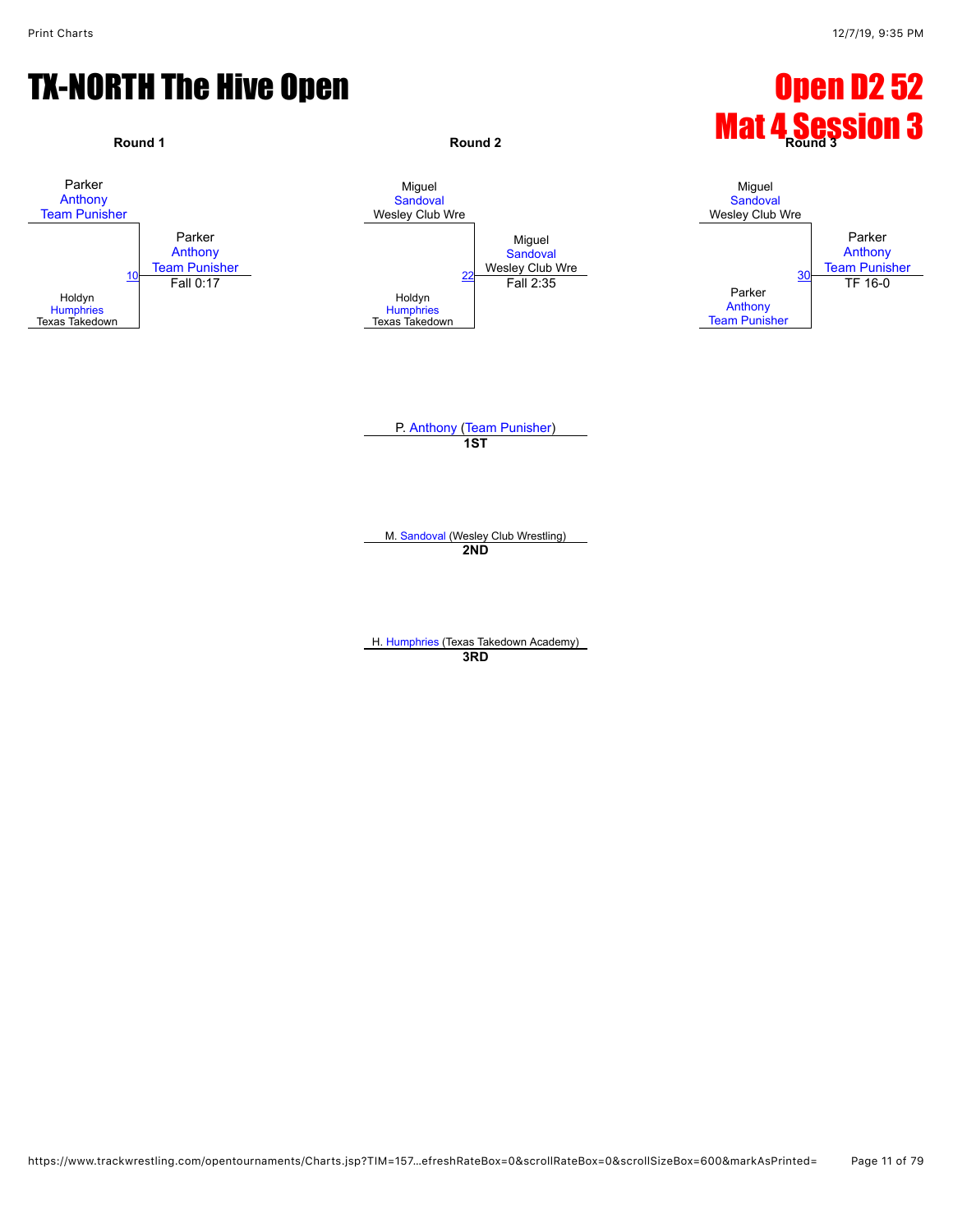

**4TH**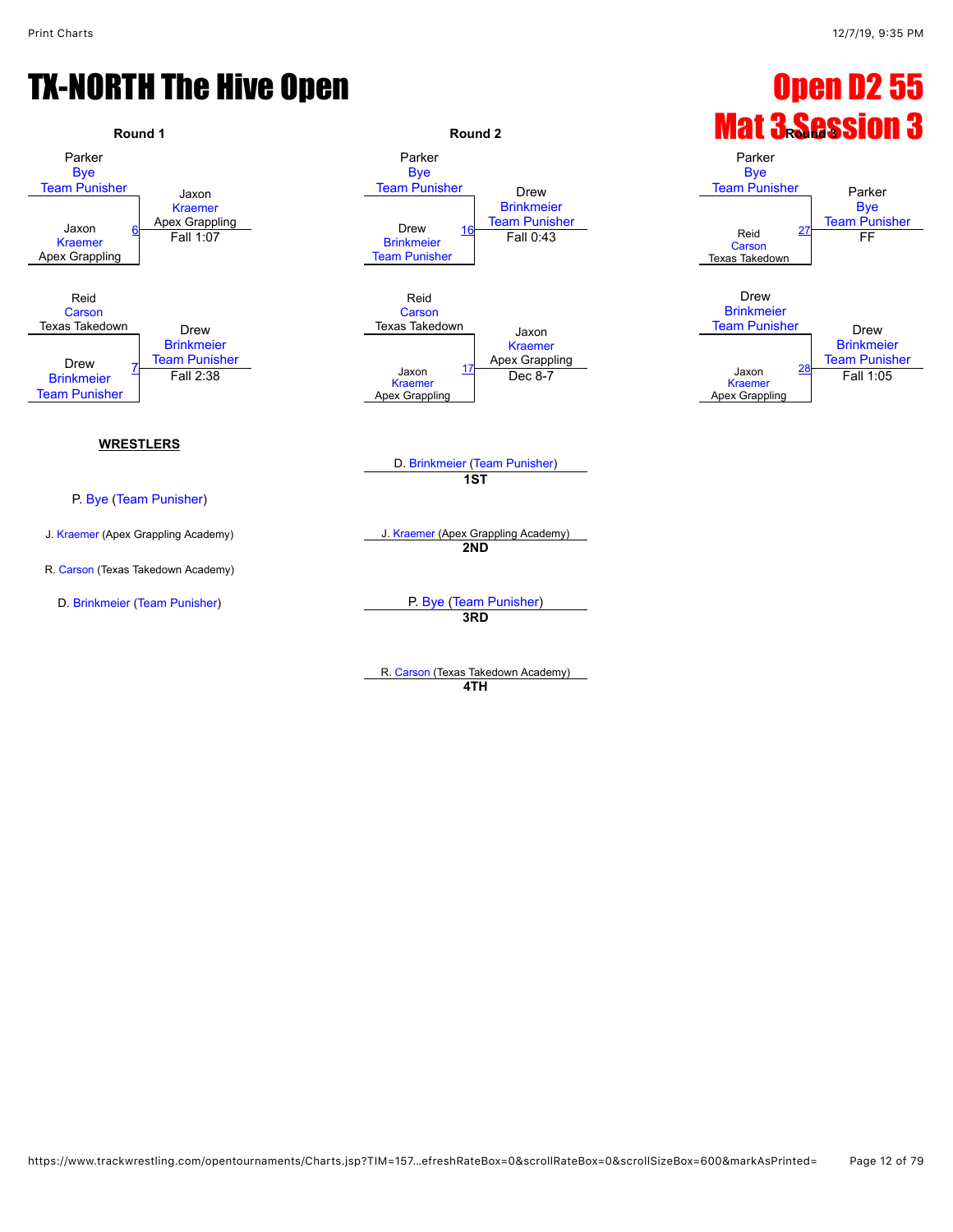

W. [Evans](javascript:viewProfile(24162094)) (Spartan Mat Club) **4TH**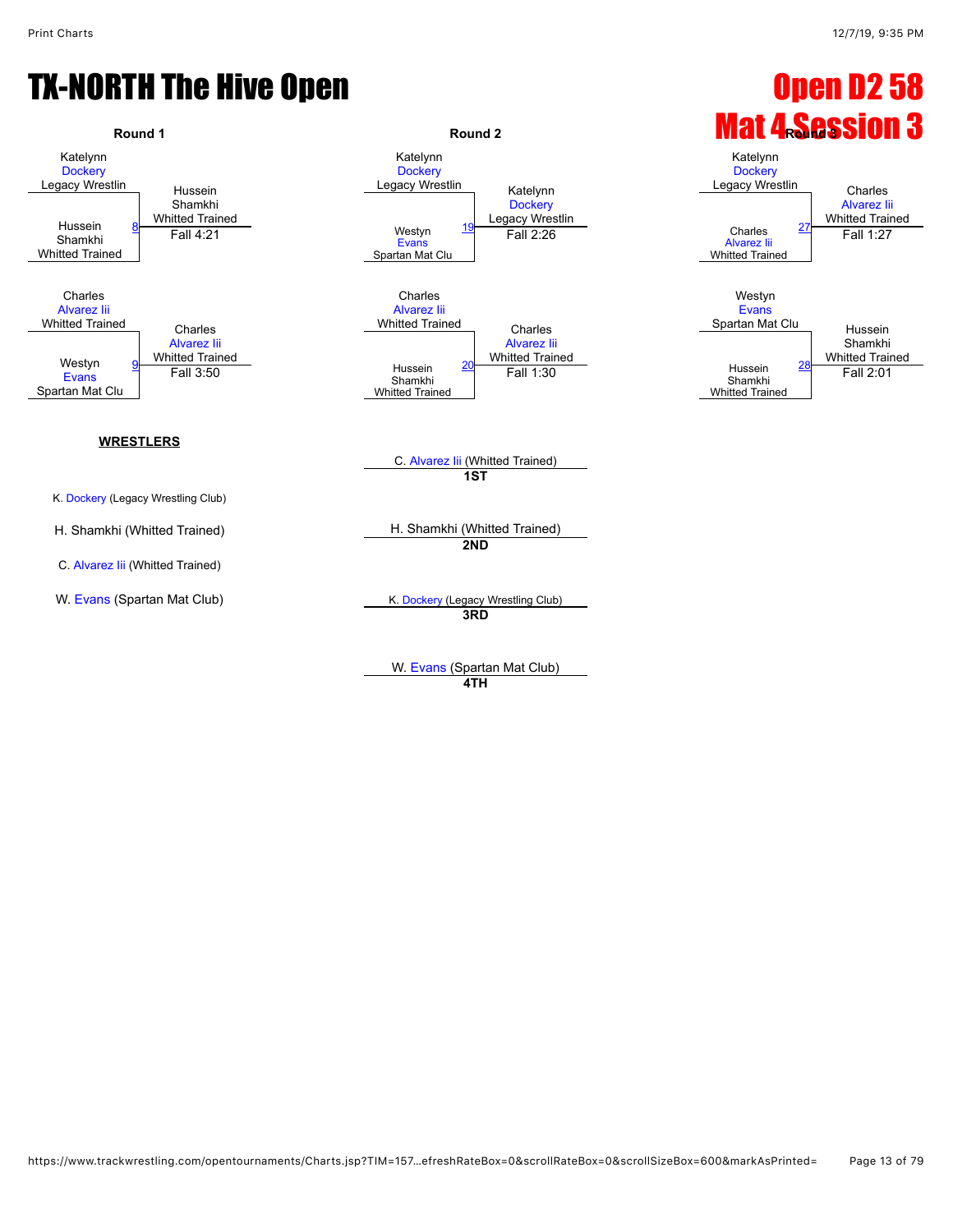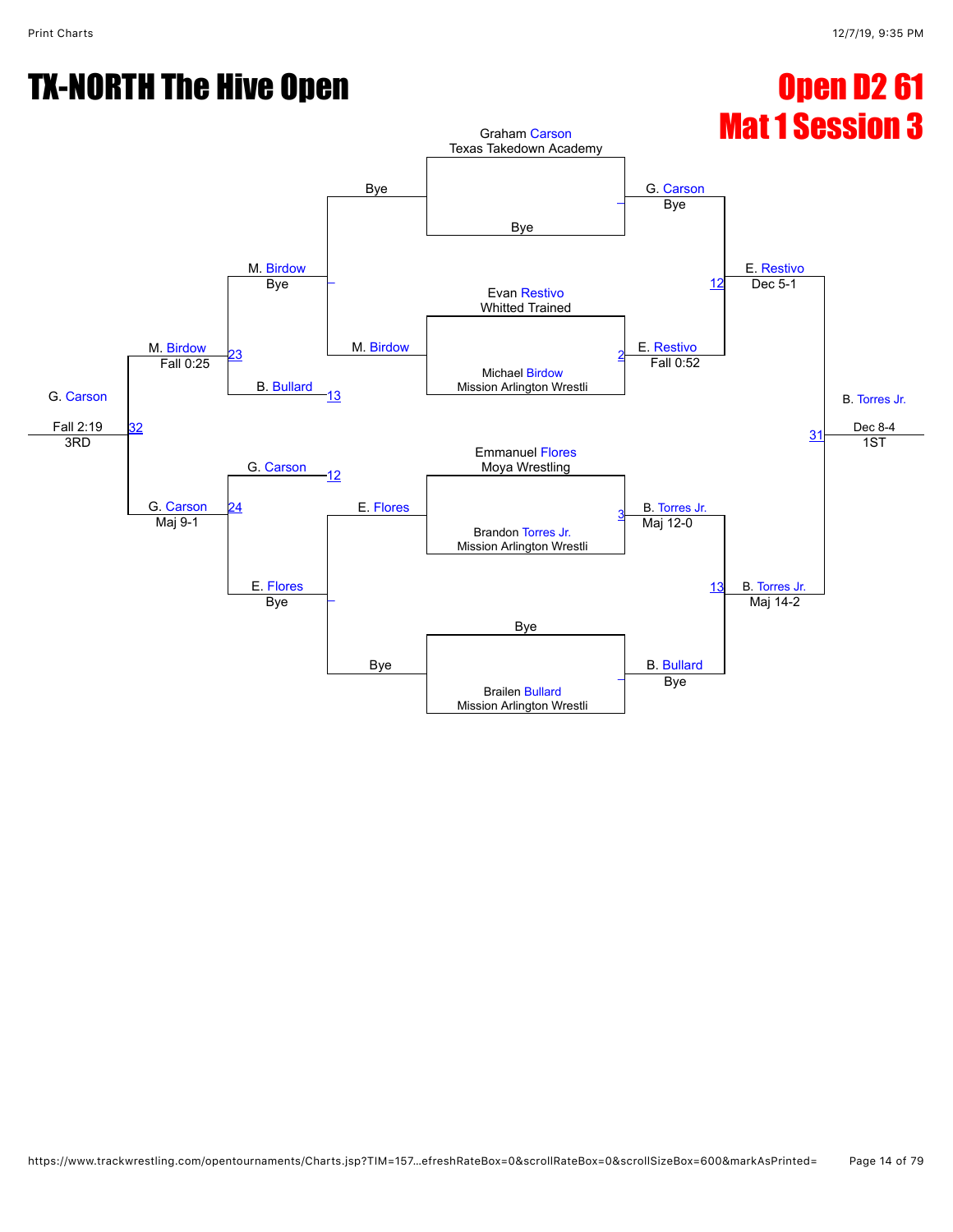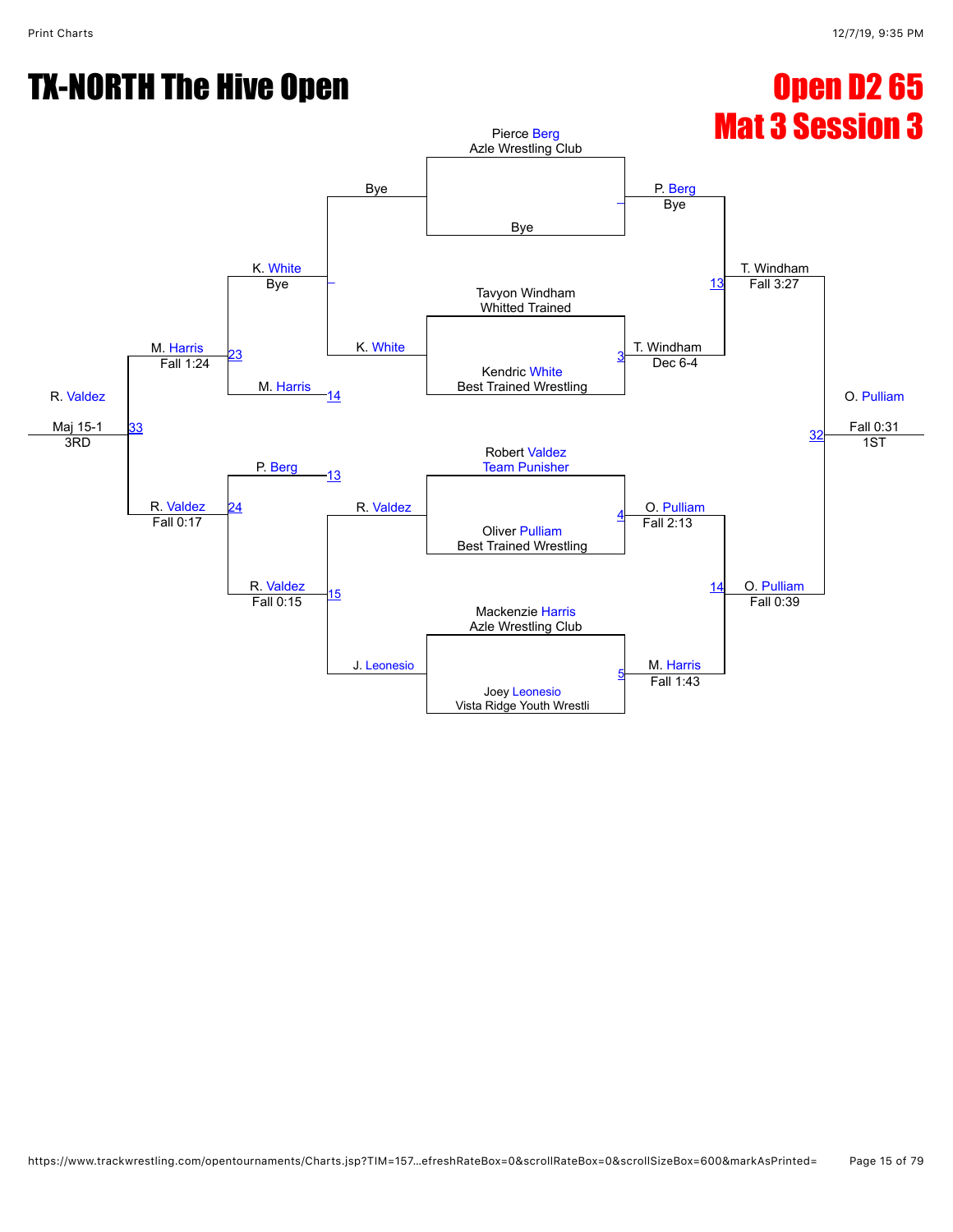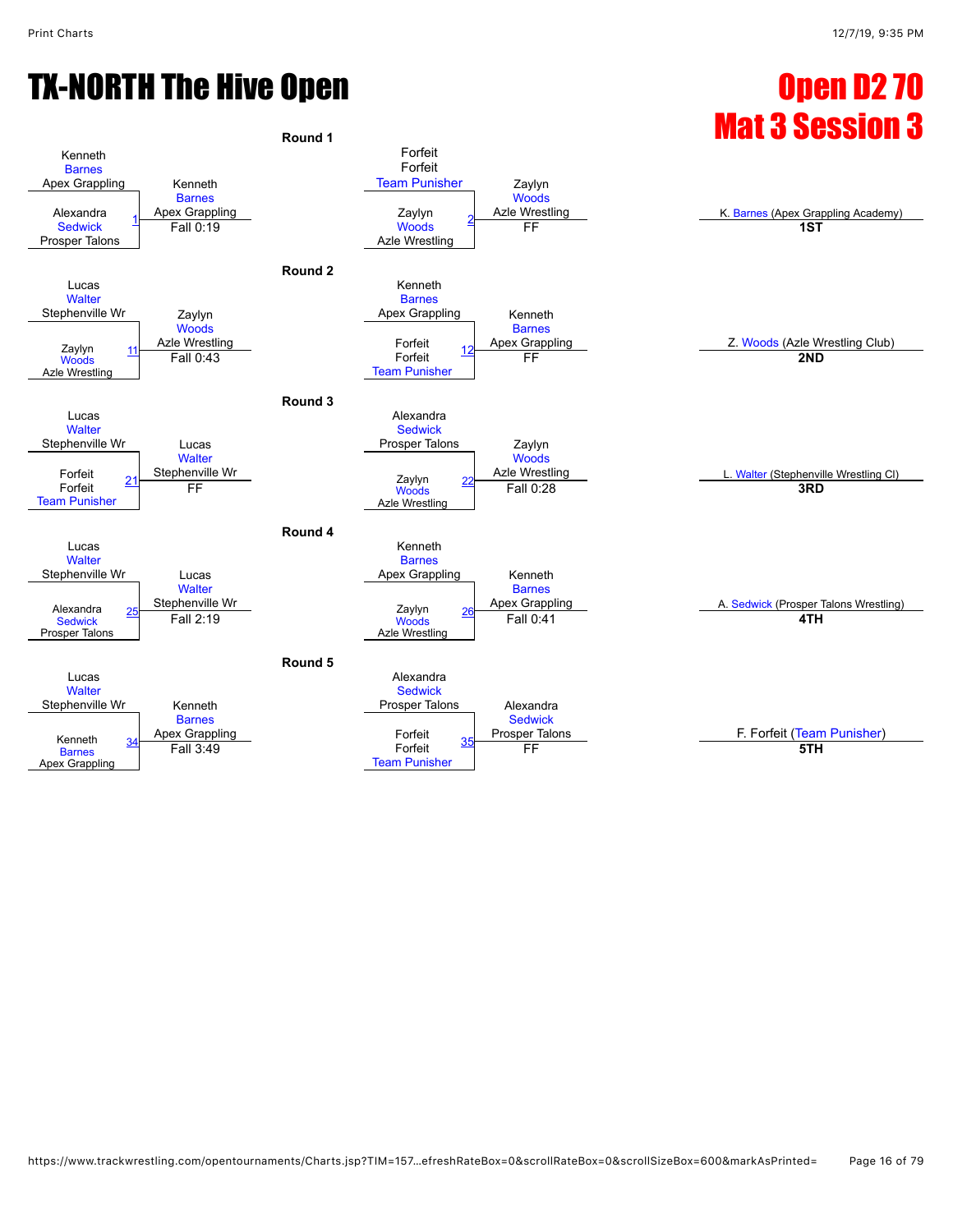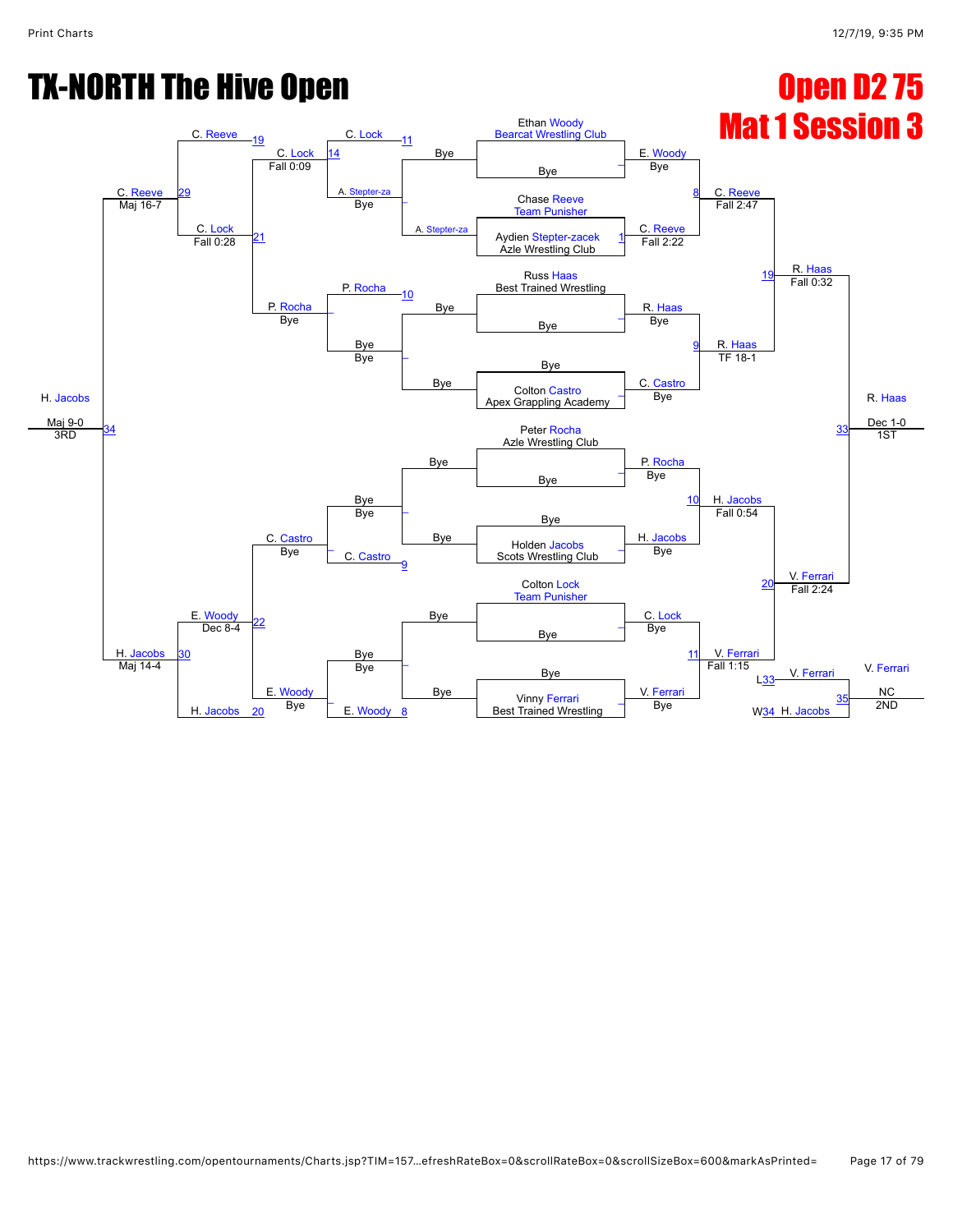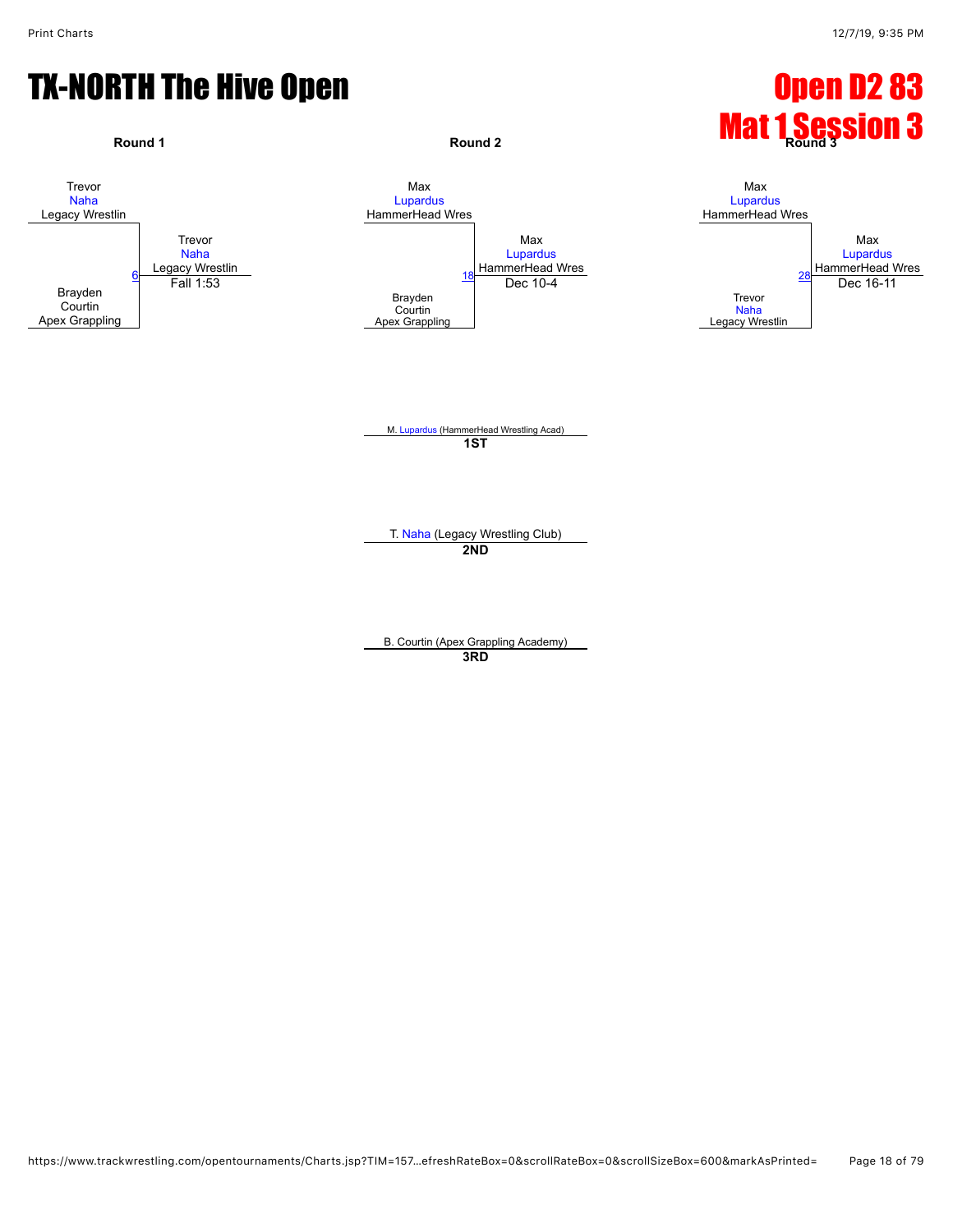

**3RD**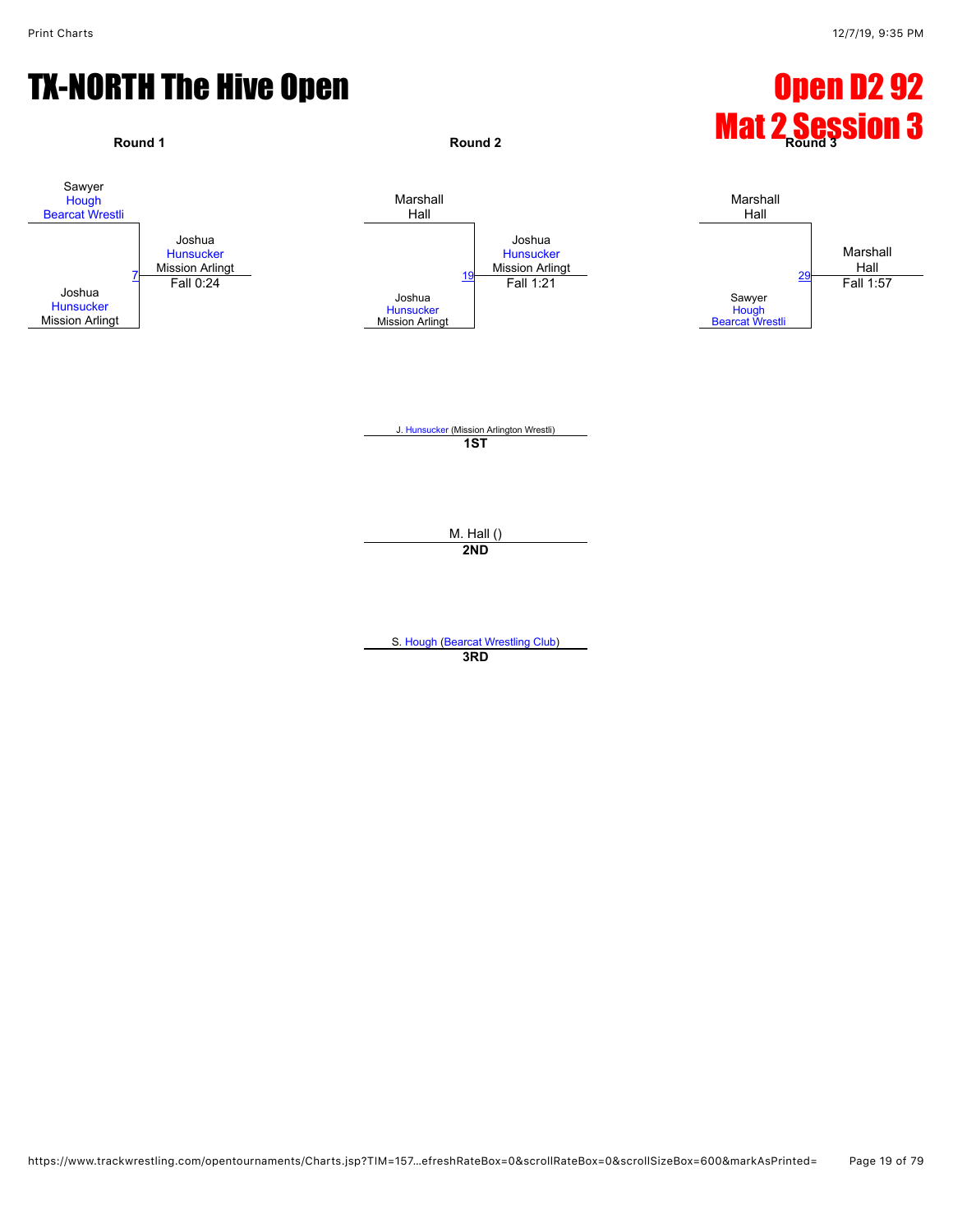

J. [Thomas](javascript:viewProfile(643271096)) (Azle Wrestling Club) **1ST**

J. [Robledo](javascript:viewProfile(1119600096)) (Moya Wrestling) **2ND**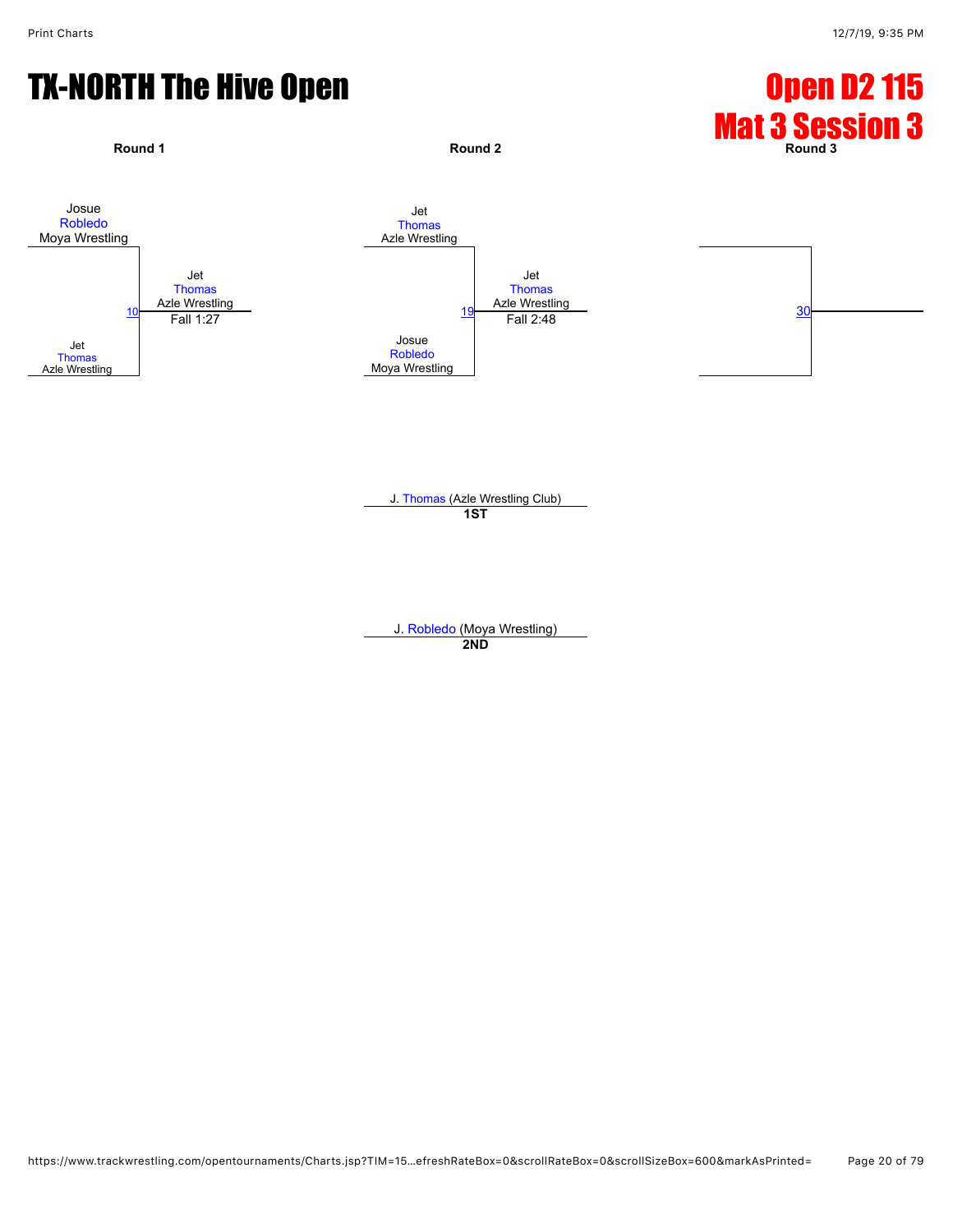

C. [Wagner](javascript:viewProfile(1293510096)) (Mission Arlington Wrestli) **1ST**

M. [Pierce](javascript:viewProfile(1298177132)) (Prosper Talons Wrestling) **2ND**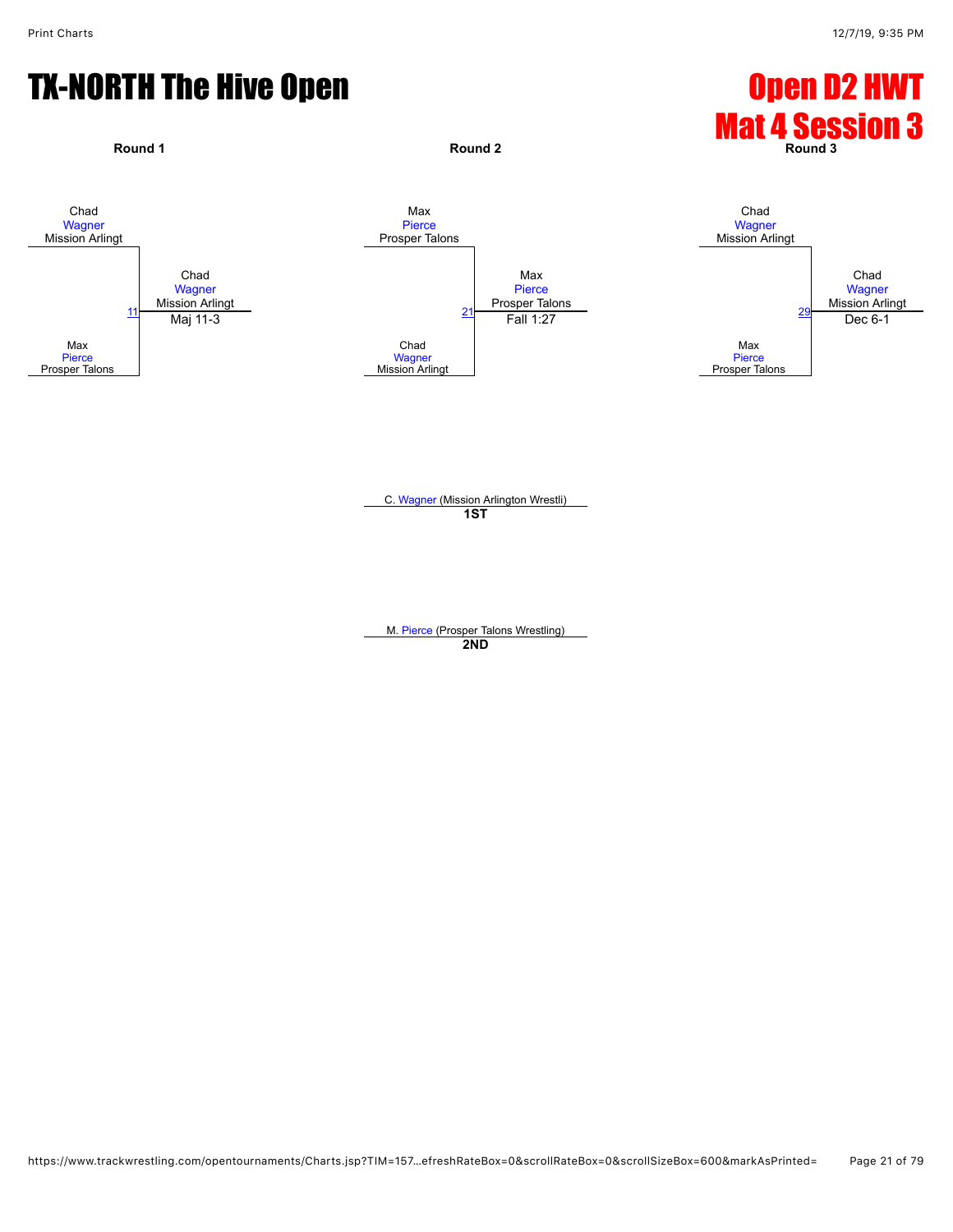

J. [Pennington Iv](javascript:viewProfile(1815307096)) (Askeo International Matcl) **4TH**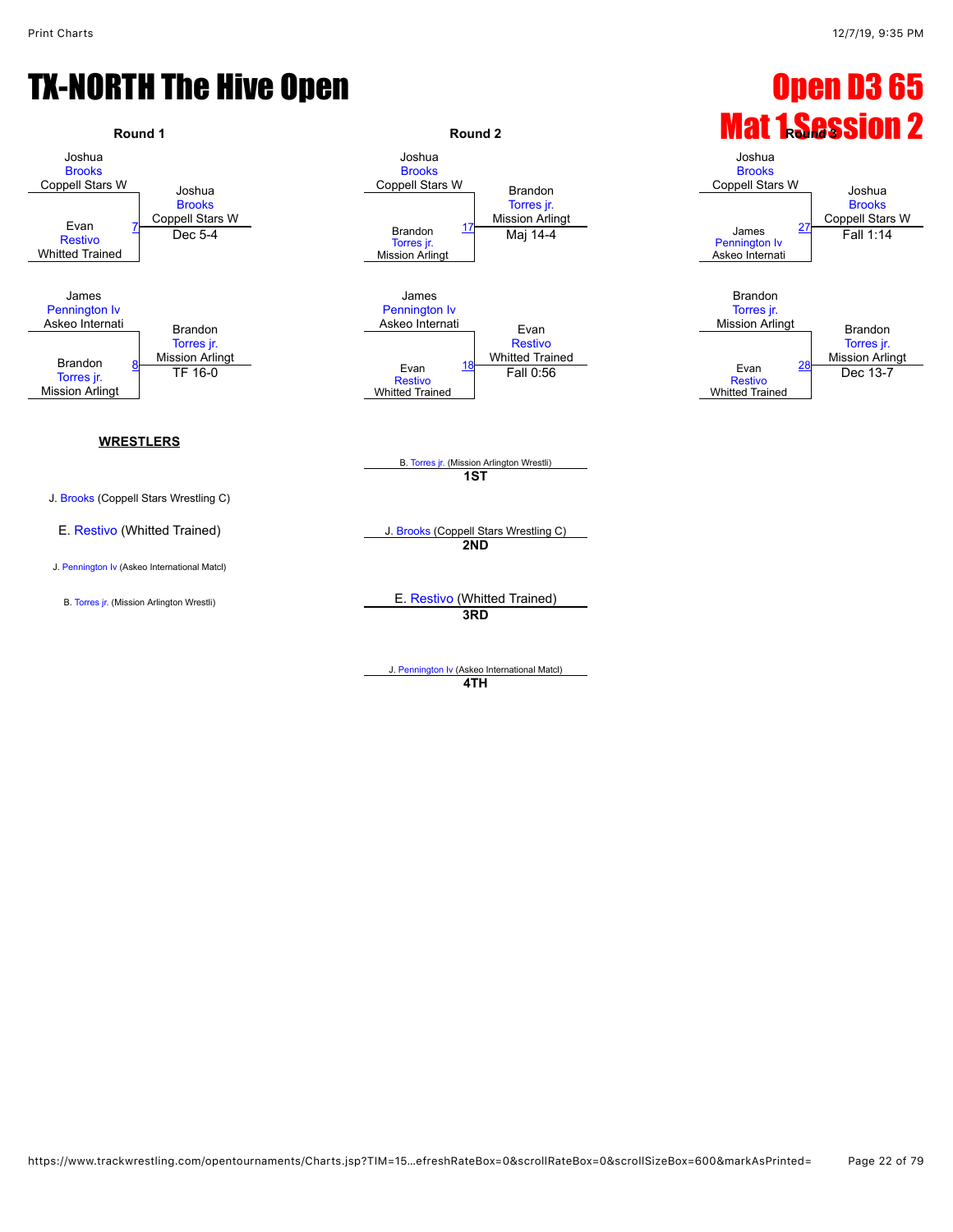

C. [Person](javascript:viewProfile(1191134096)) (Mission Arlington Wrestli) **4TH**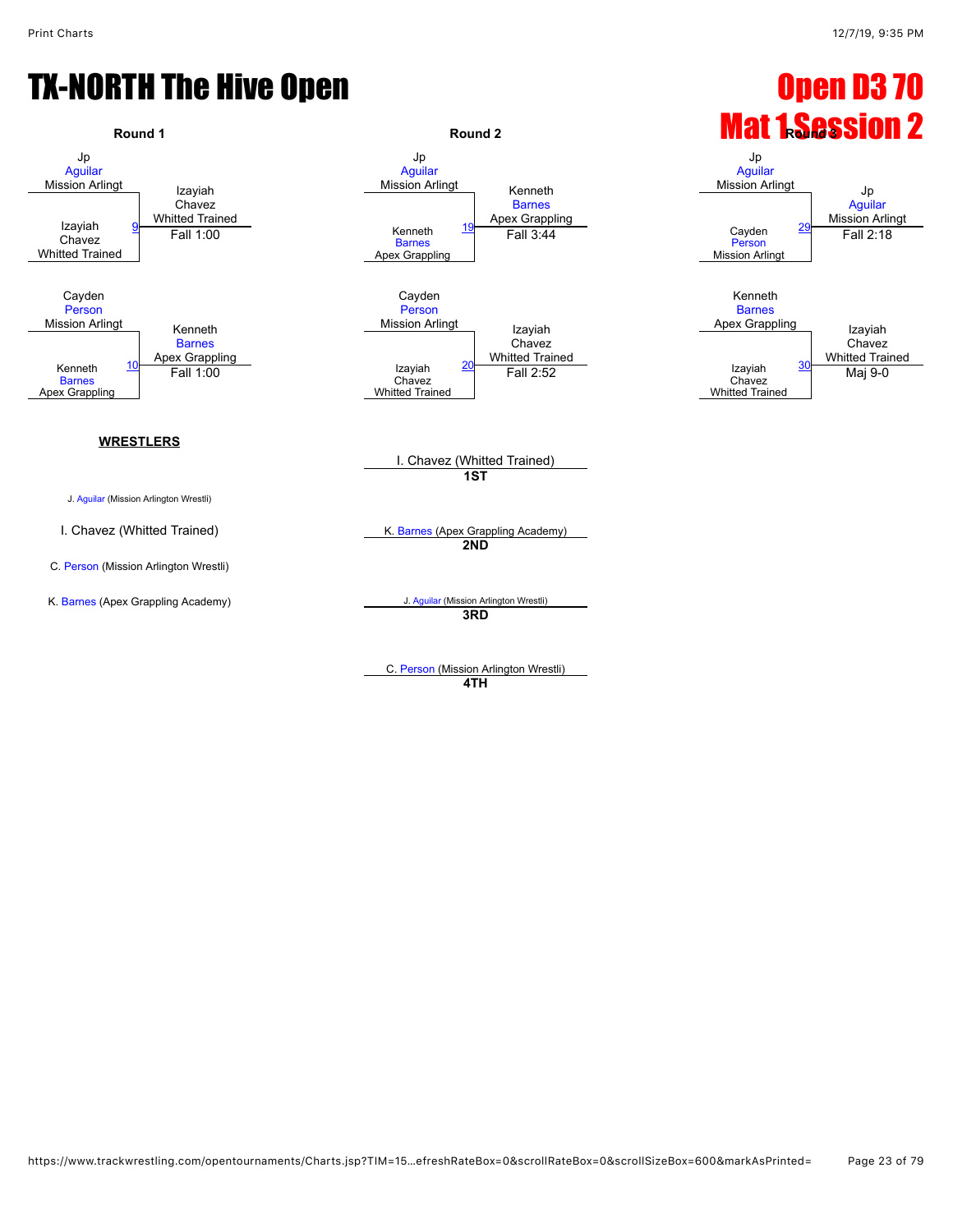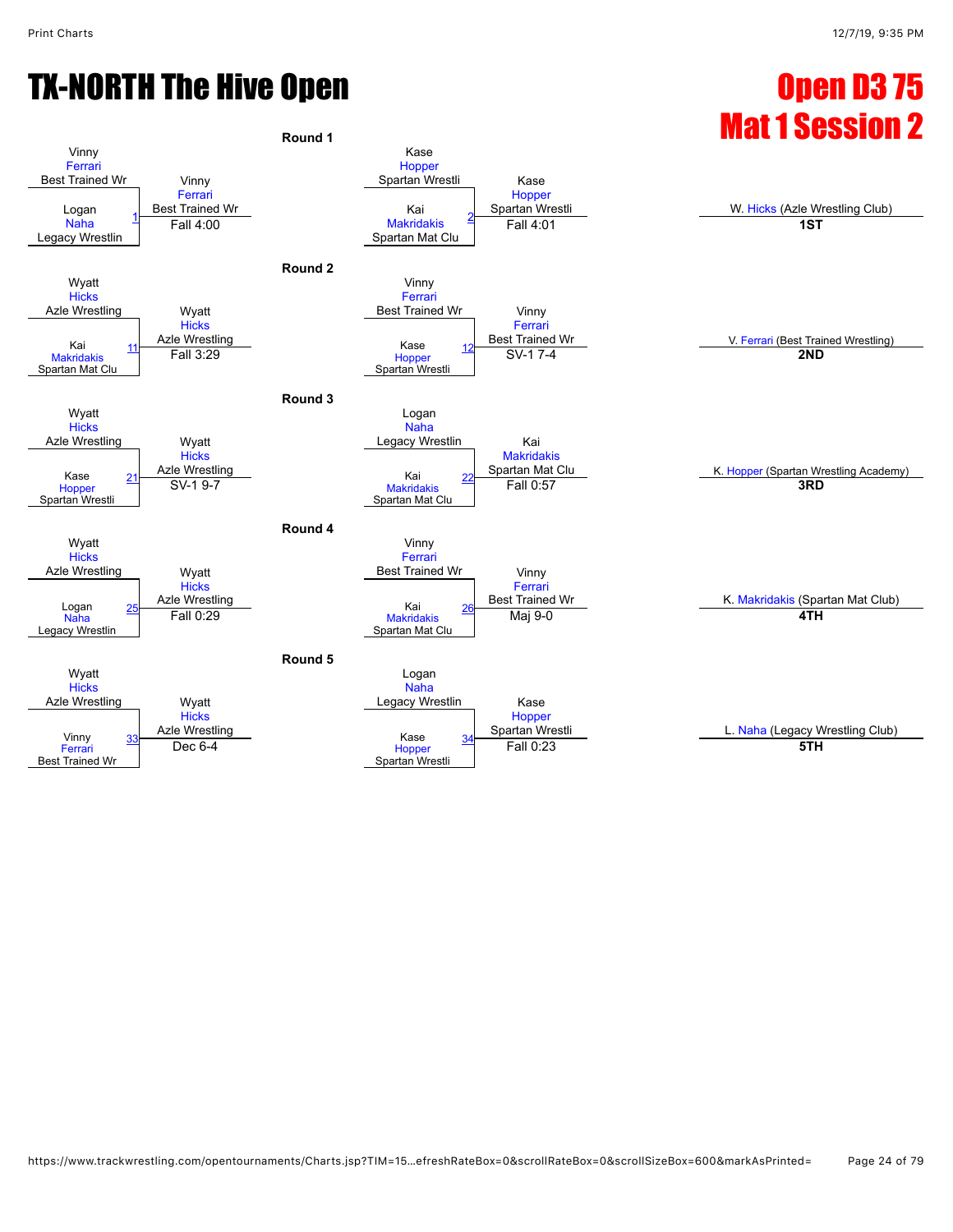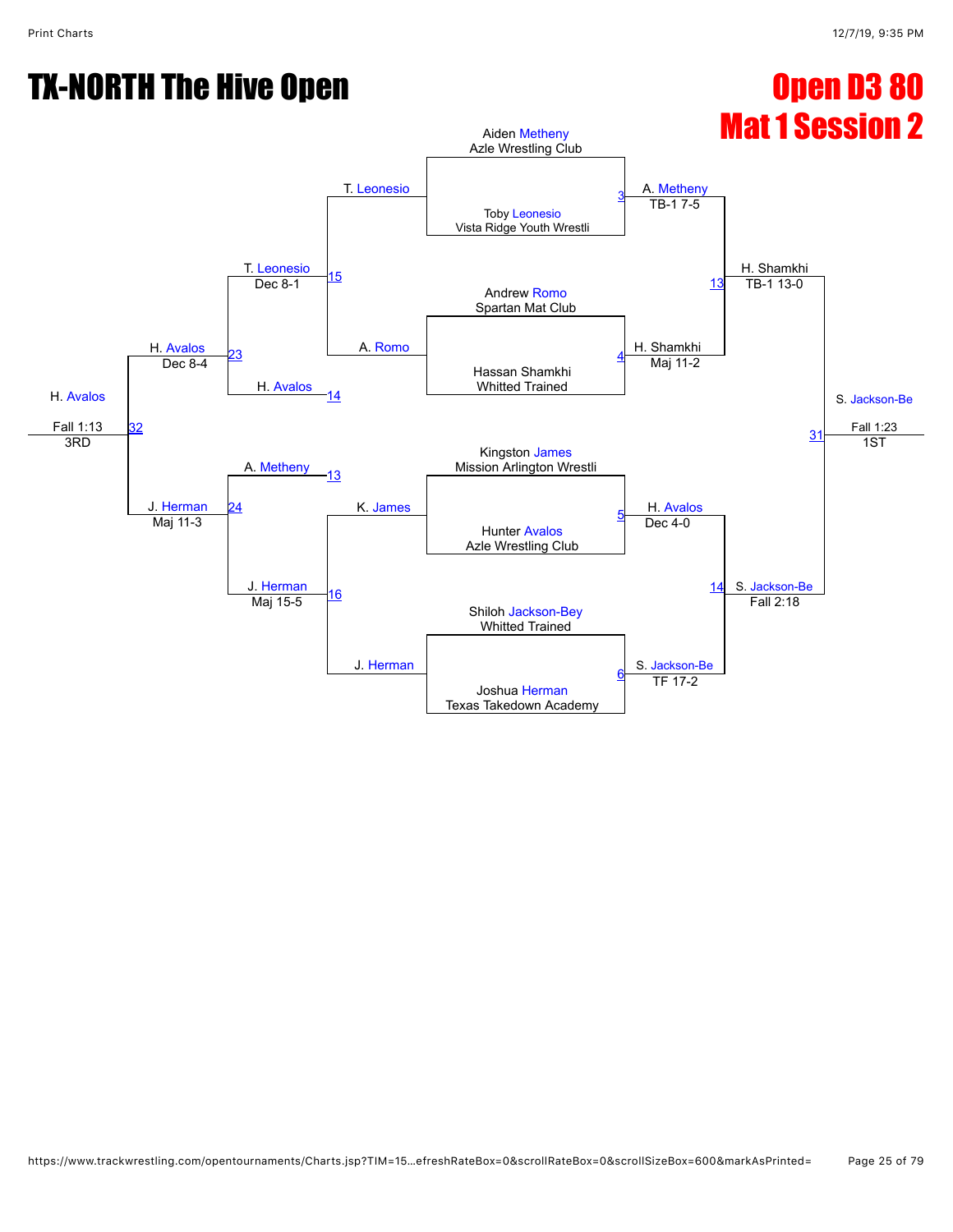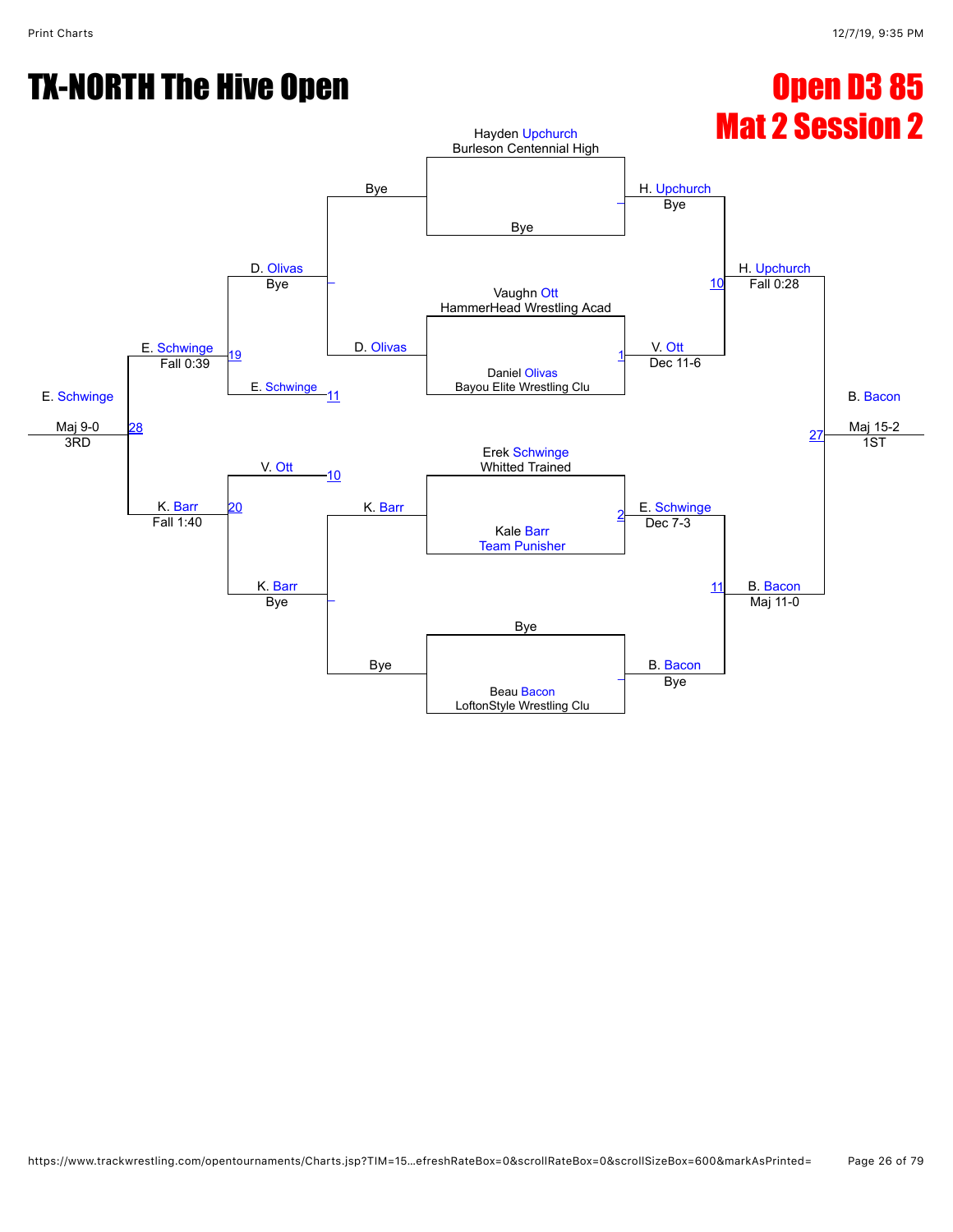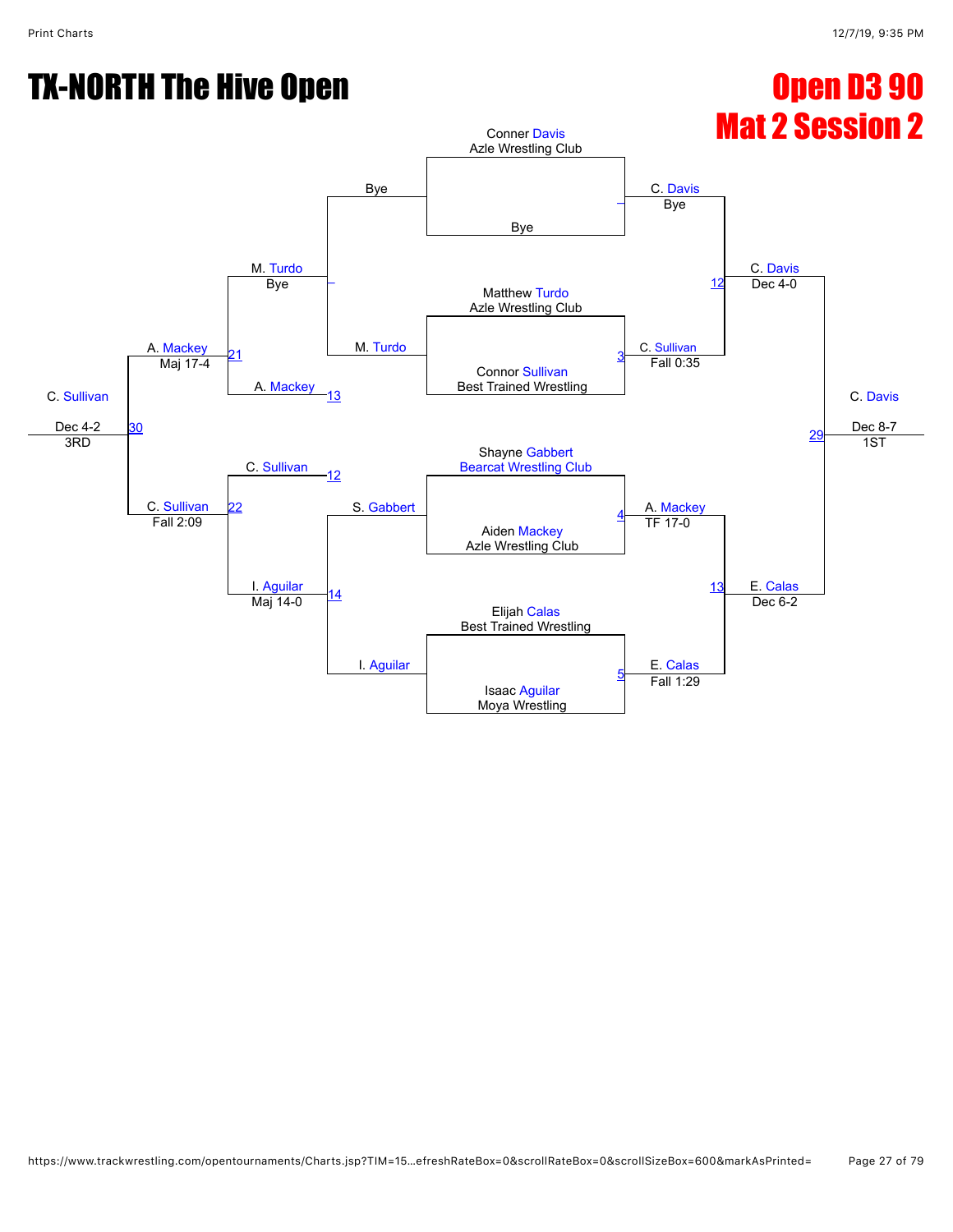

J. [Boyer](javascript:viewProfile(1891522096)) (Azle Wrestling Club) **1ST**

K. [Wyble](javascript:viewProfile(25993132)) (Azle Wrestling Club) **2ND**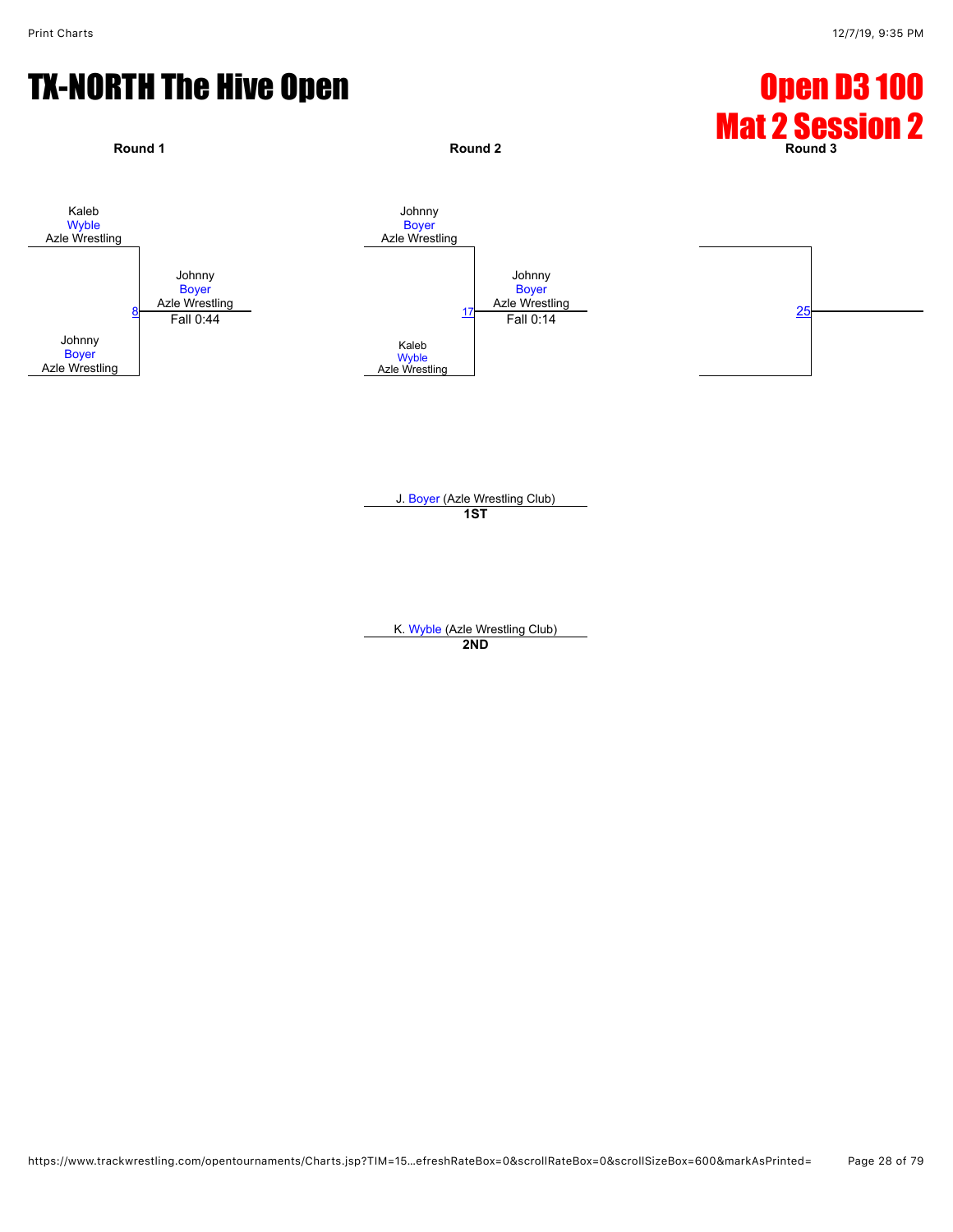[Davis](javascript:viewProfile(25338132))<br>LoftonStyle Wre

[Thomas](javascript:viewProfile(643271096))<br>Azle Wrestling

## TX-NORTH The Hive Open Open D3 110



R. [Ibarra](javascript:viewProfile(76321096)) (LoftonStyle Wrestling Clu) **4TH**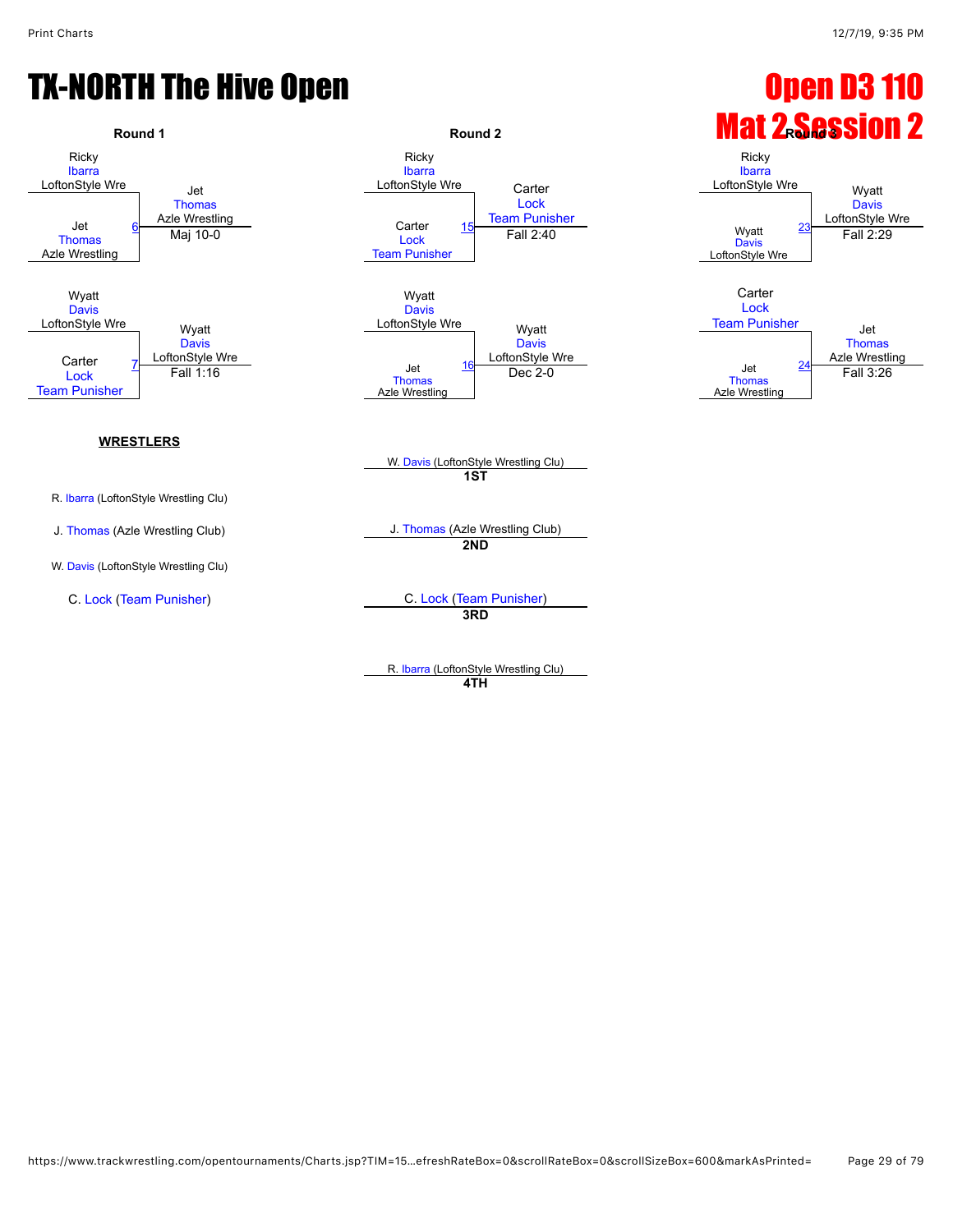

Z. [Smith](javascript:viewProfile(1086474096)) (Azle Wrestling Club) **1ST**

Z. [Biermann](javascript:viewProfile(1147357132)) (Whitted Trained) **2ND**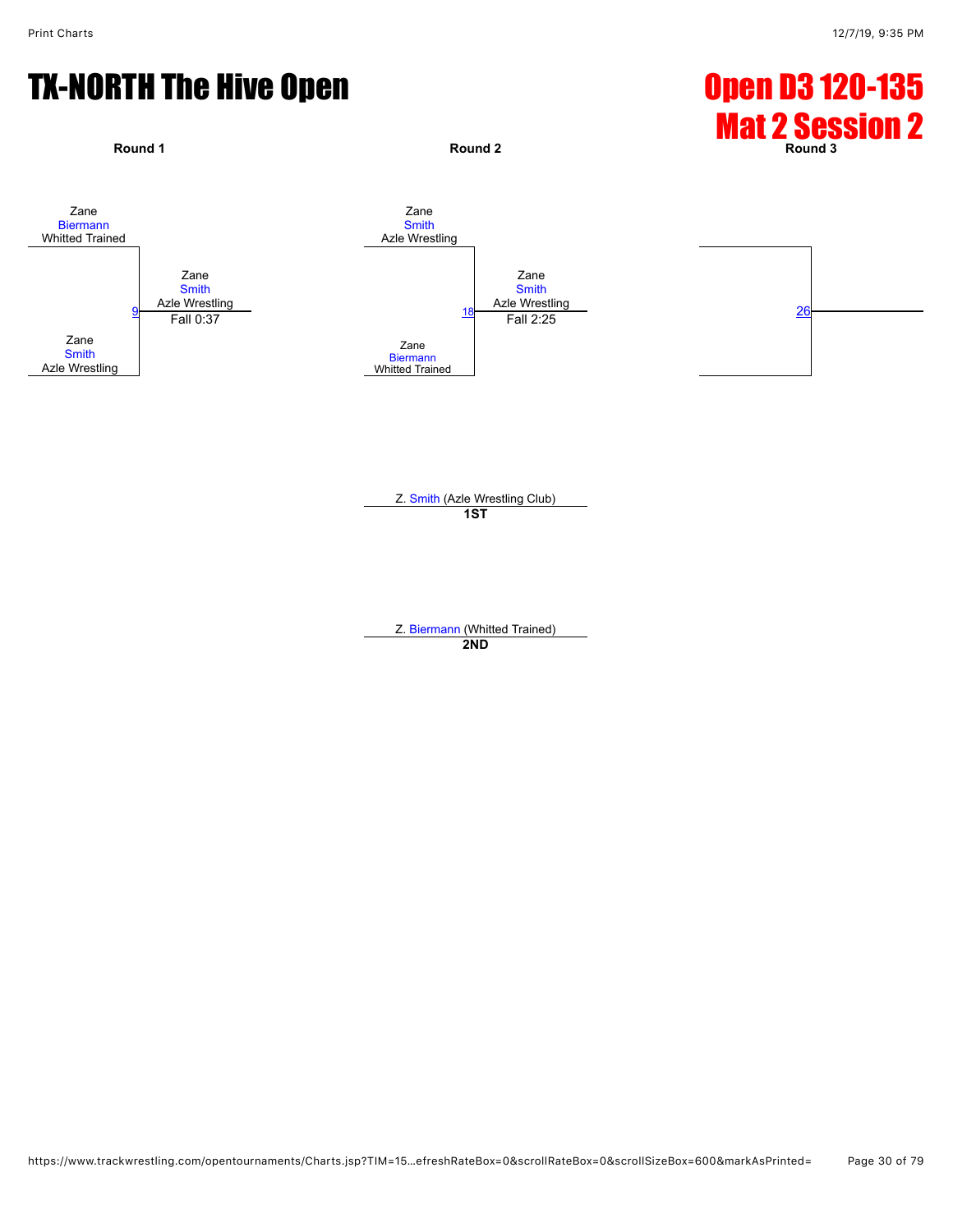

J. [Thomas](javascript:viewProfile(989512132)) (Azle Wrestling Club) **1ST**

G. [Fulmer](javascript:viewProfile(649411096)) (Winnsboro Wrestling Club) **2ND**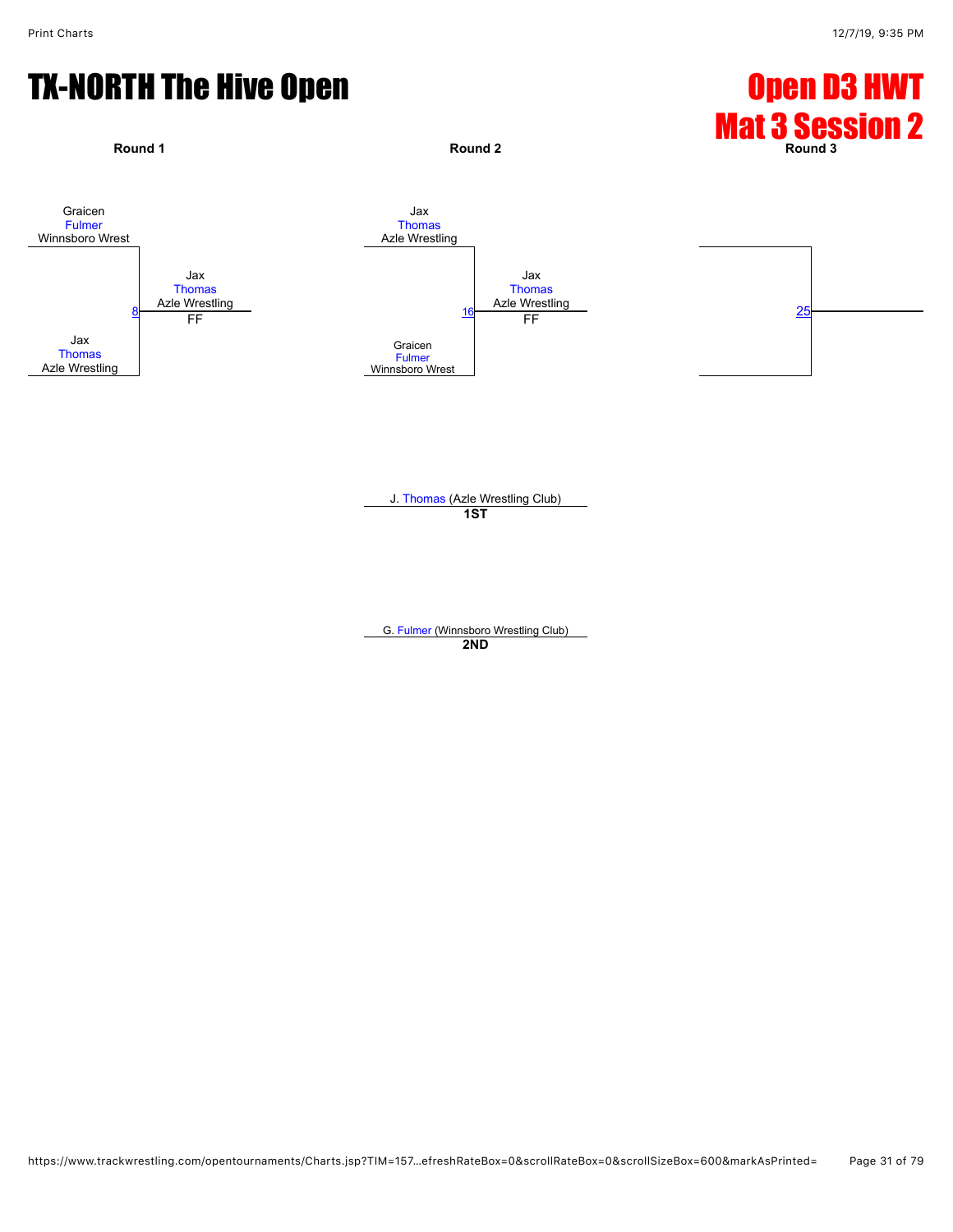

C. [Petersen](javascript:viewProfile(24007132)) (HammerHead Wrestling Acad) **1ST**

L. [Sweany](javascript:viewProfile(107117096)) (Prosper Talons Wrestling) **2ND**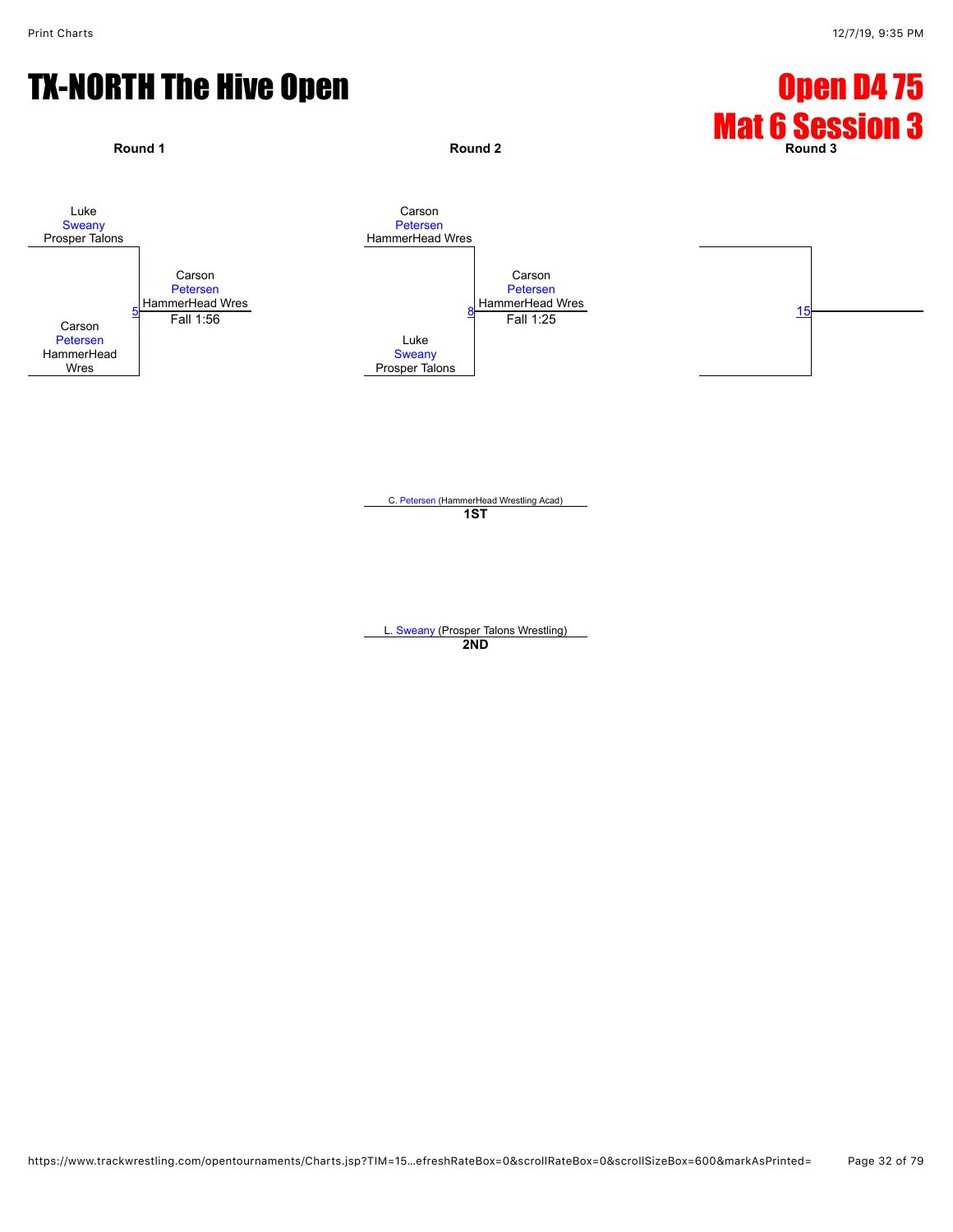

T. [Leonesio](javascript:viewProfile(1166806096)) (Vista Ridge Youth Wrestli) **4TH**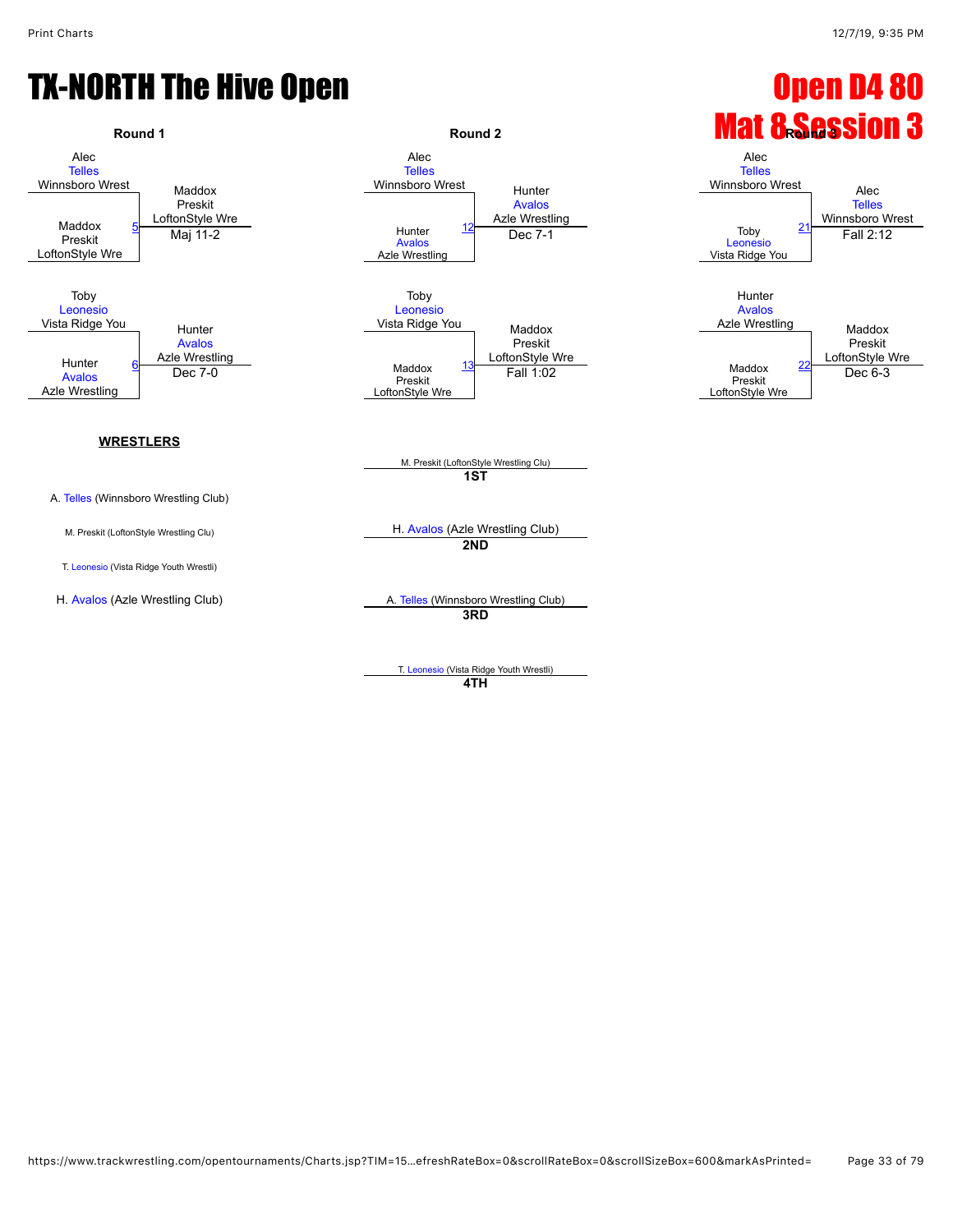## TX-NORTH The Hive Open **Department Control** Control Control Control Control Control Control Control Control Control Control Control Control Control Control Control Control Control Control Control Control Control Control Co



M. [Walker](javascript:viewProfile(631474096)) ([Team Punisher](javascript:viewClub(232076)))

Azle Wrestling Jair [Jackson-Bey](javascript:viewProfile(42183076)) Whitted Trained <u>litted Trained</u><br>Mai 16-5 Mason National Material Medicine [Team Punisher](javascript:viewClub(232076)) James [Csoros](javascript:viewProfile(1836845096)) HammerHead Wres



J. [Jackson-Bey](javascript:viewProfile(42183076)) (Whitted Trained) **1ST**

**2ND**

J. [Jackson-Bey](javascript:viewProfile(42183076)) (Whitted Trained) J. [Csoros](javascript:viewProfile(1836845096)) (HammerHead Wrestling Acad) **3RD**

> M. [Walker](javascript:viewProfile(631474096)) ([Team Punisher](javascript:viewClub(232076))) **4TH**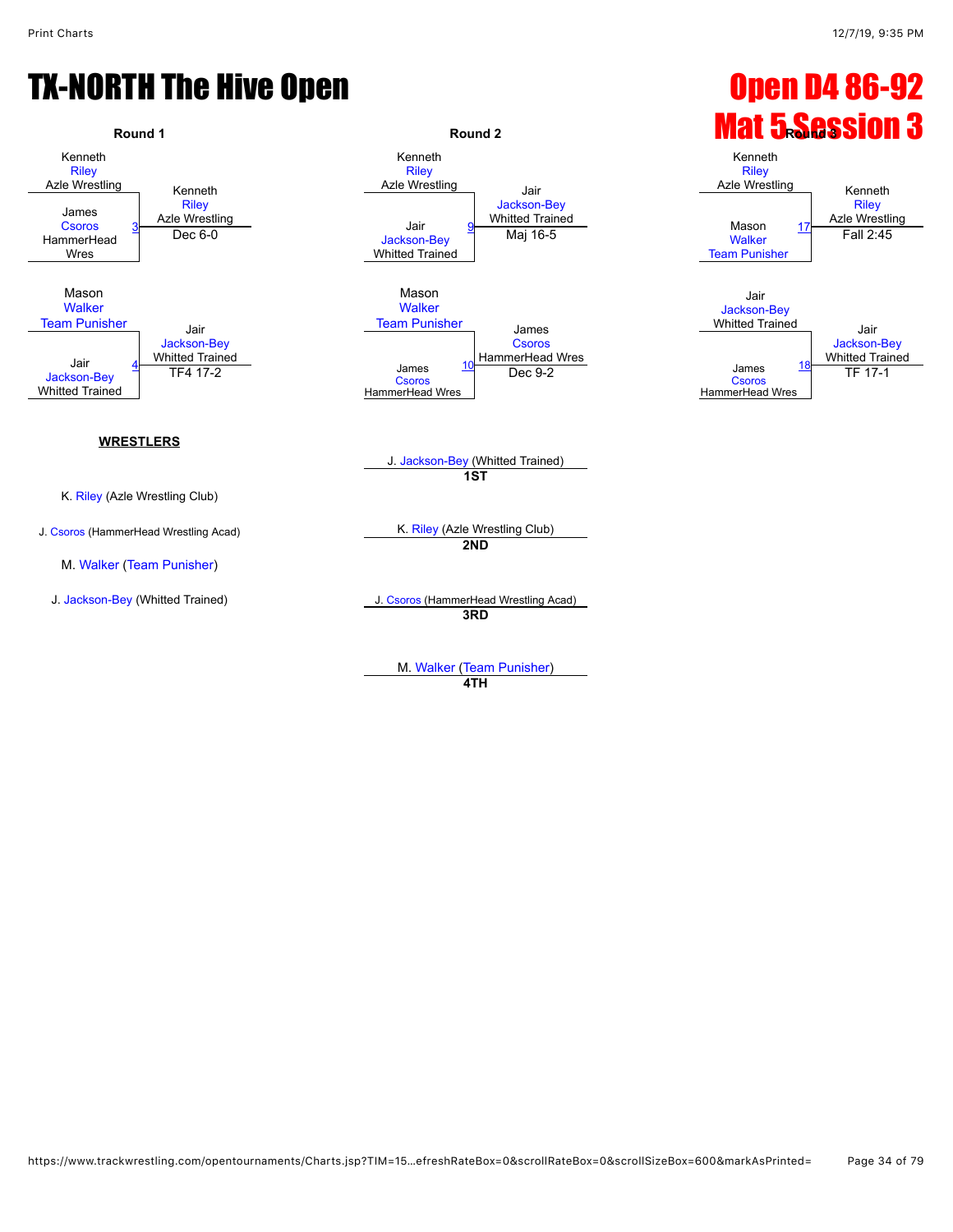## TX-NORTH The Hive Open **Canadian Company of Canadian Control** Control Open D4 98-106

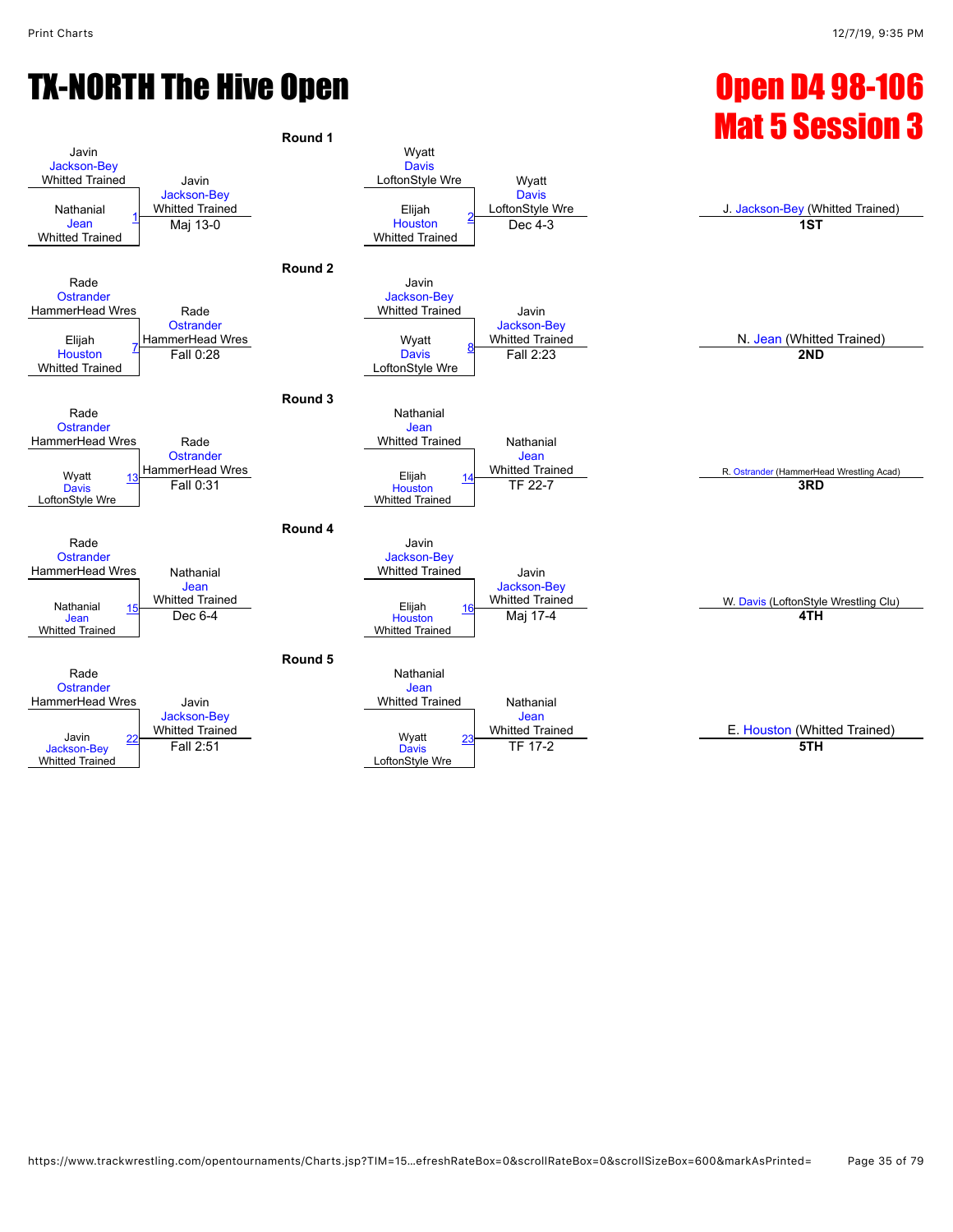#### TX-NORTH The Hive Open **Department of the Contract of Contract Contract Open D4 113**



**3RD**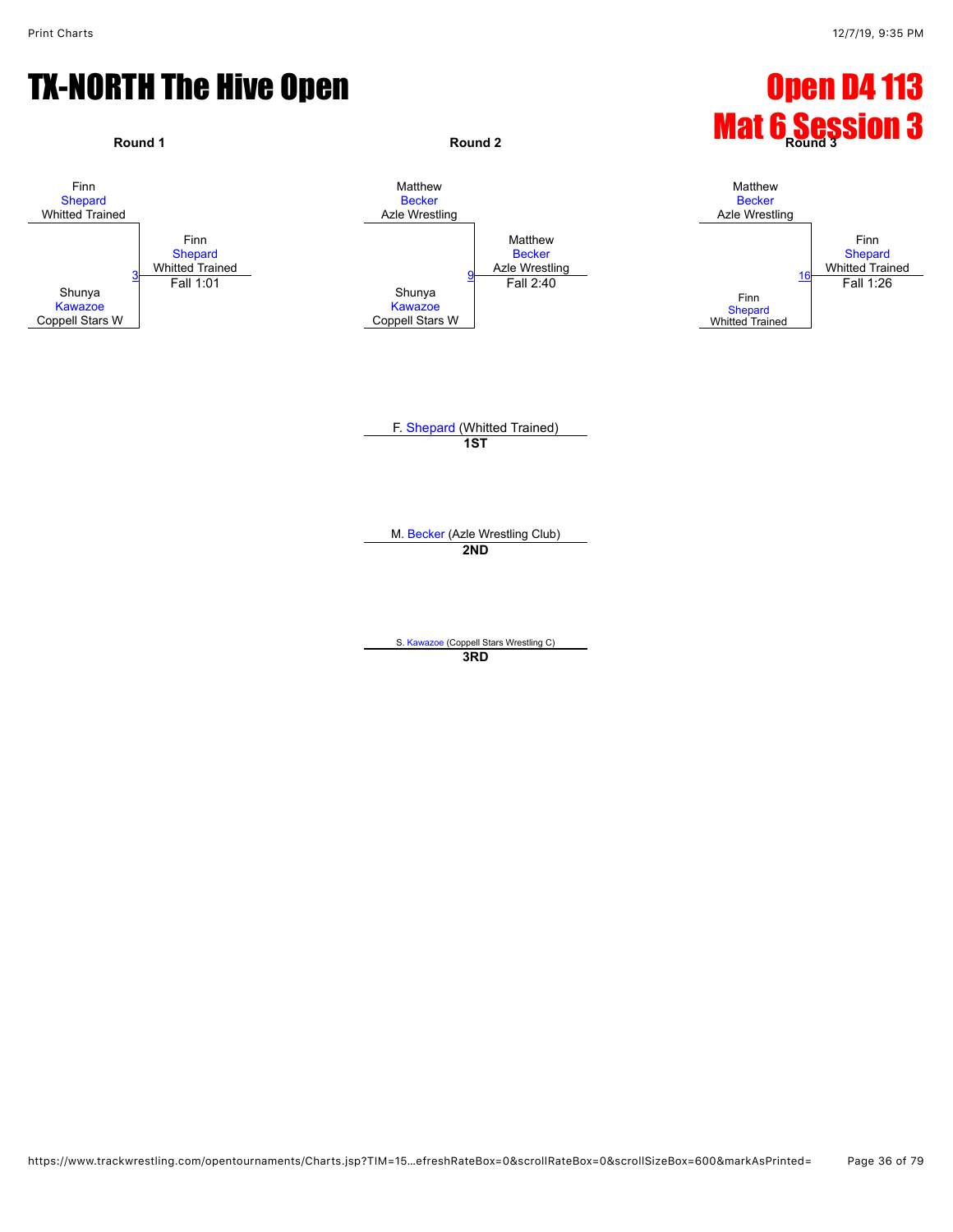# TX-NORTH The Hive Open **Canadian Control Control Control Control Control Control Control Control Control Control Control Control Control Control Control Control Control Control Control Control Control Control Control Contr**

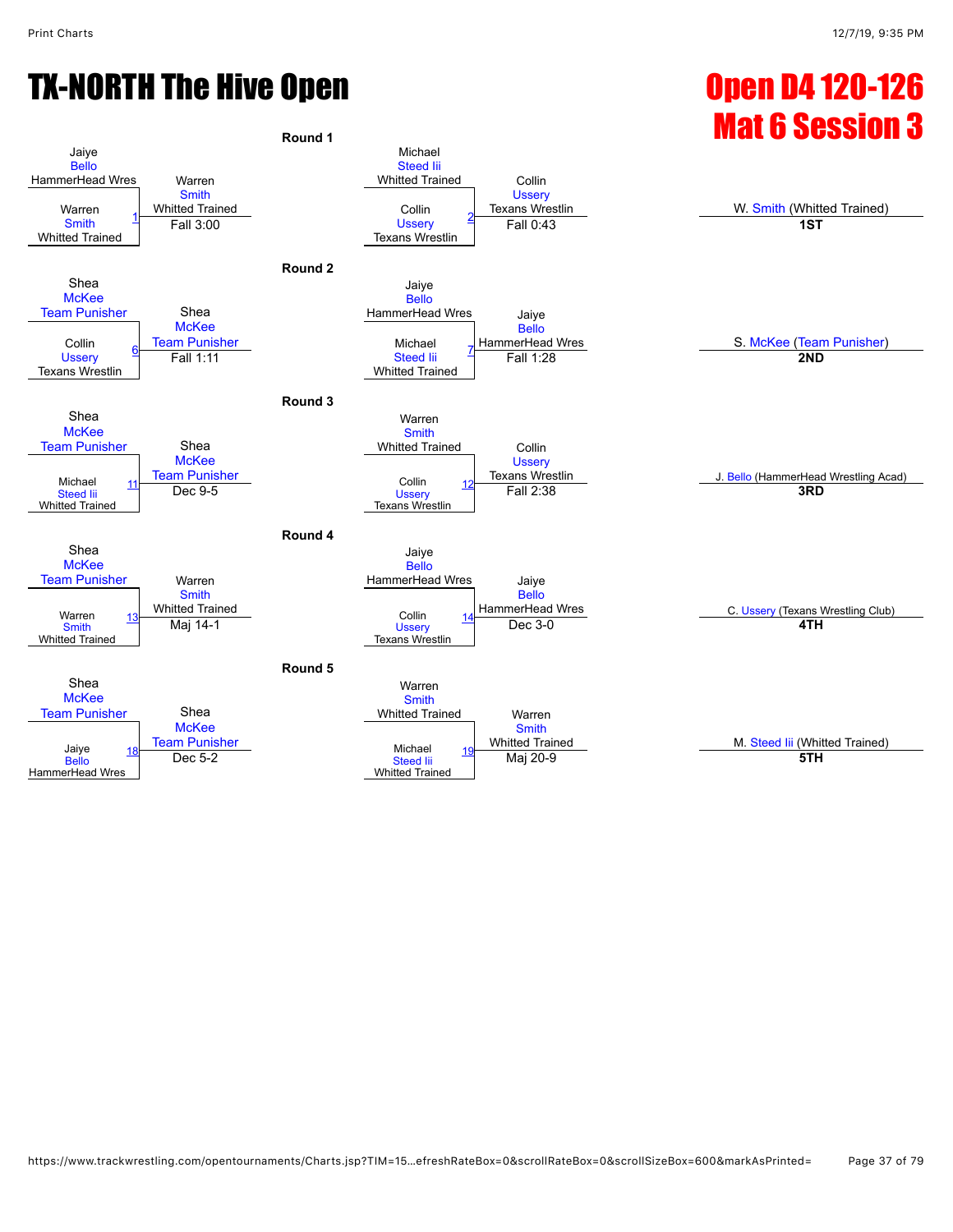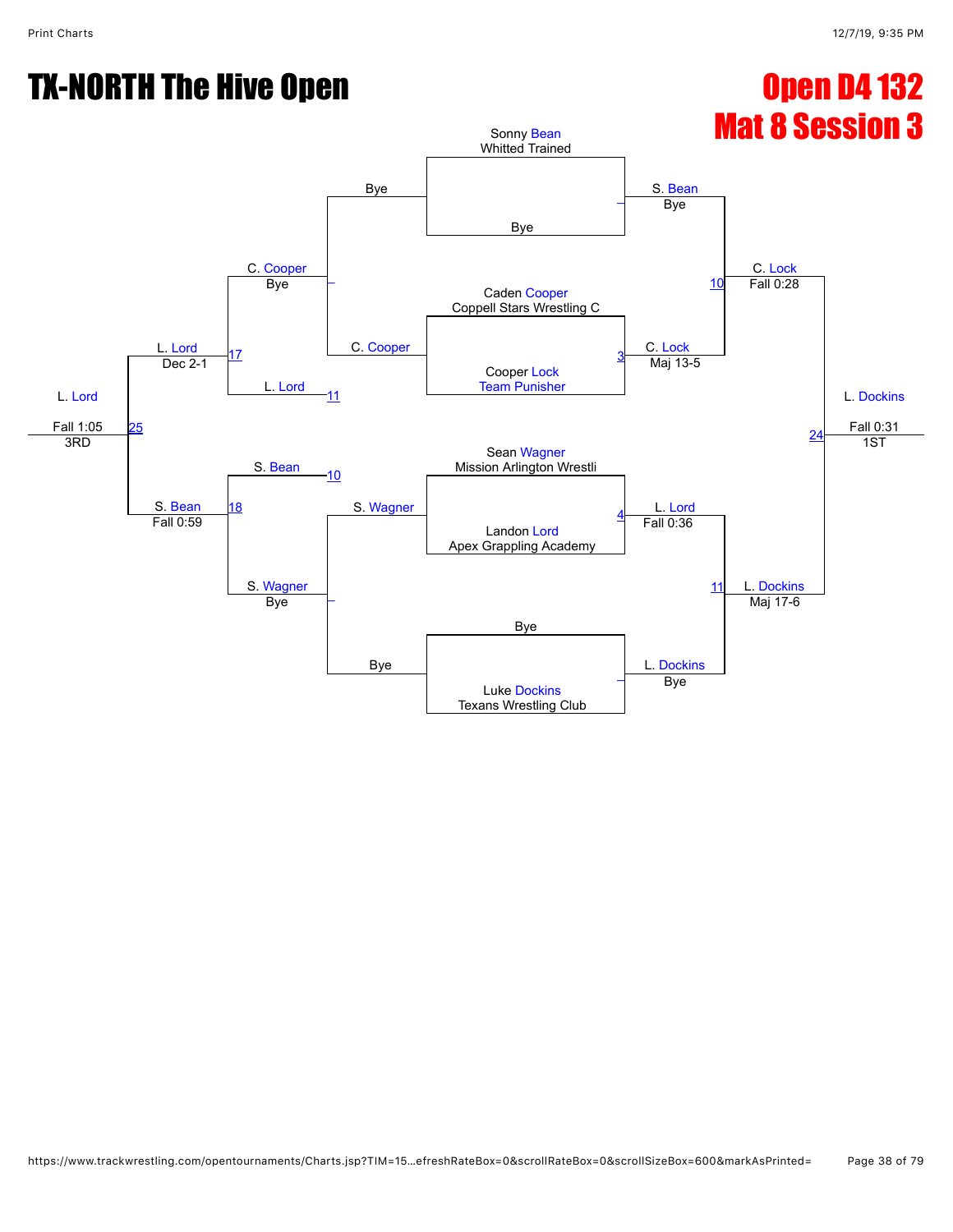

**4TH**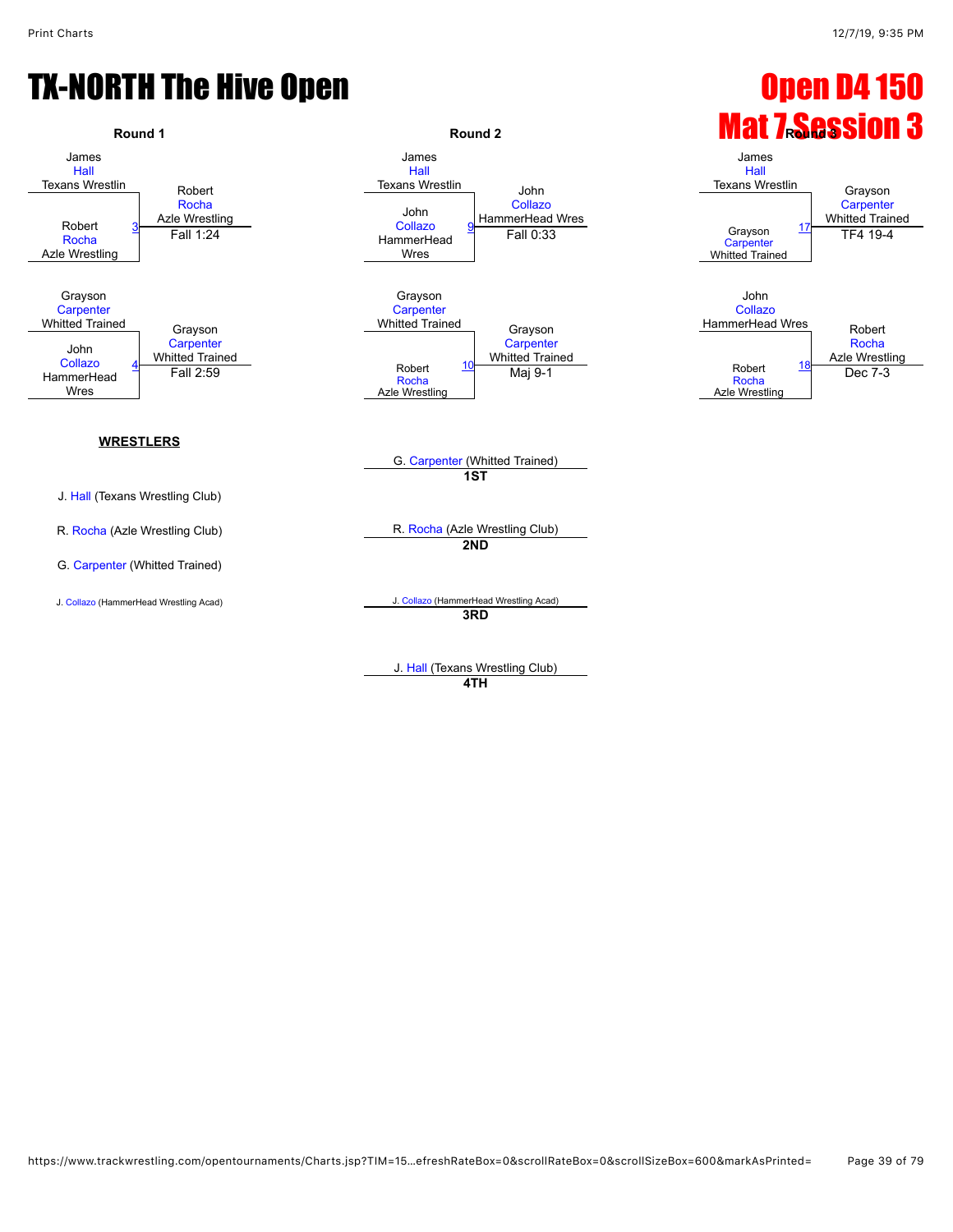

**3RD**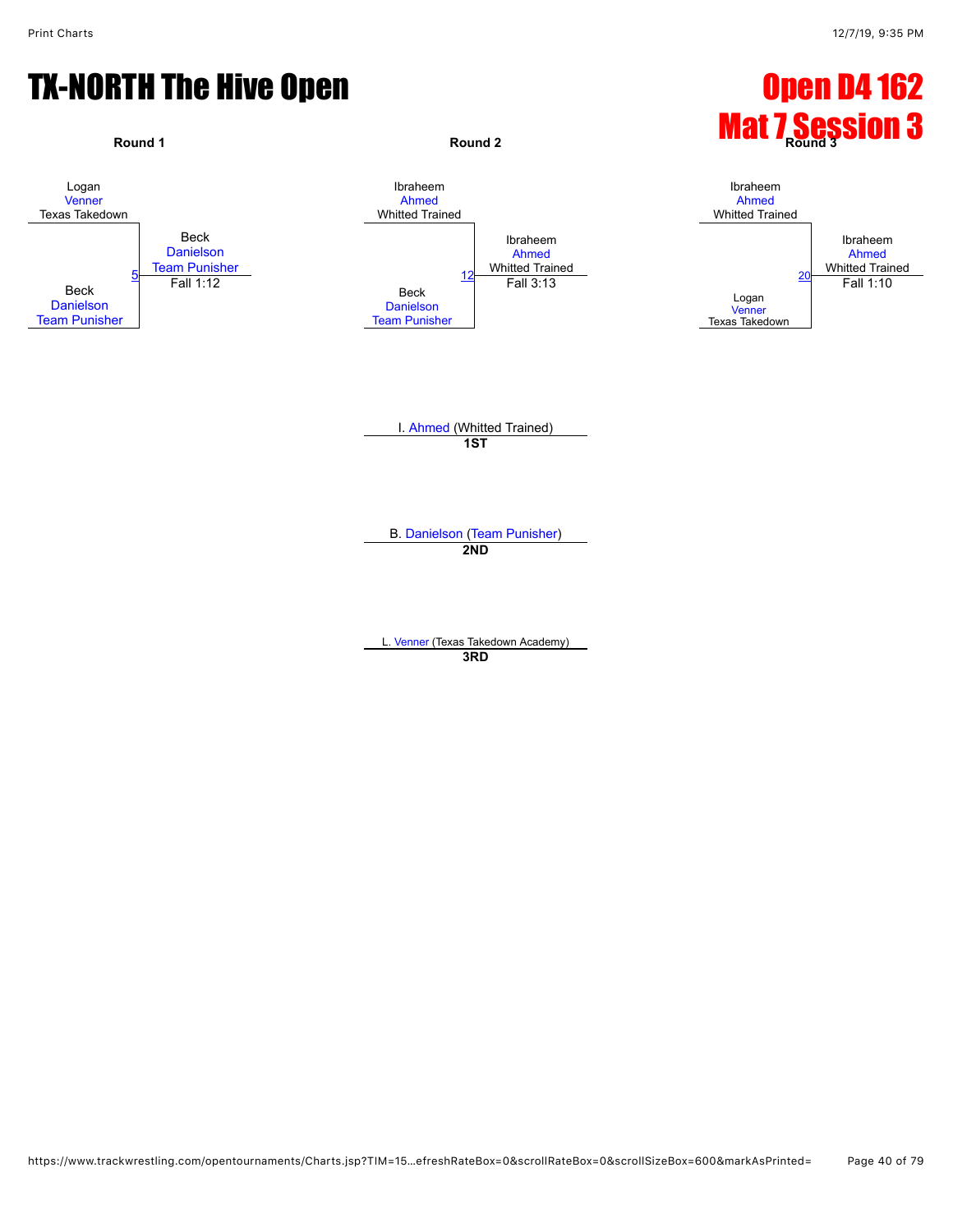

E. [Biermann](javascript:viewProfile(559182009)) (Whitted Trained) **1ST**

N. [Paul](javascript:viewProfile(187201135)) (Allen High School Wrestli) **2ND**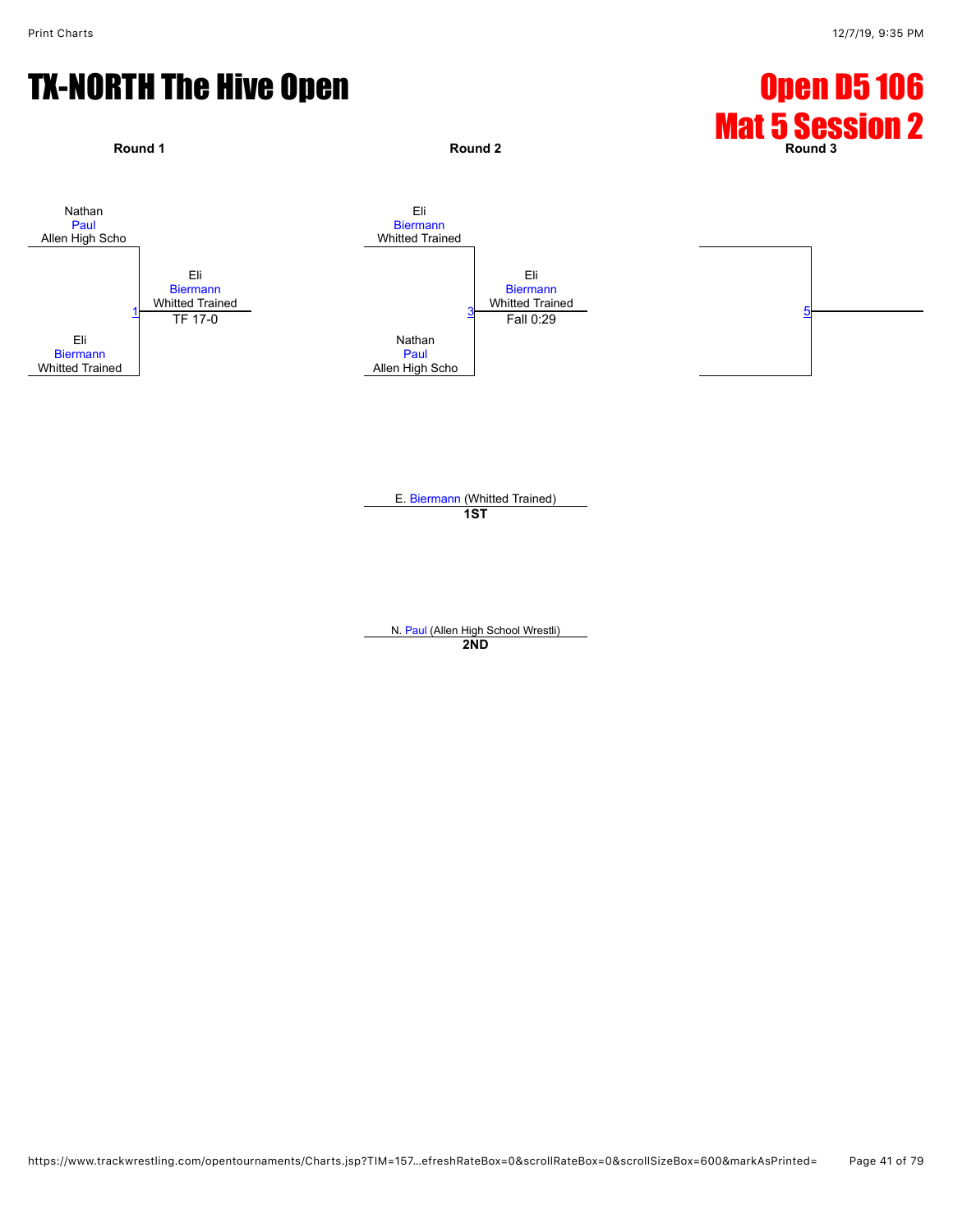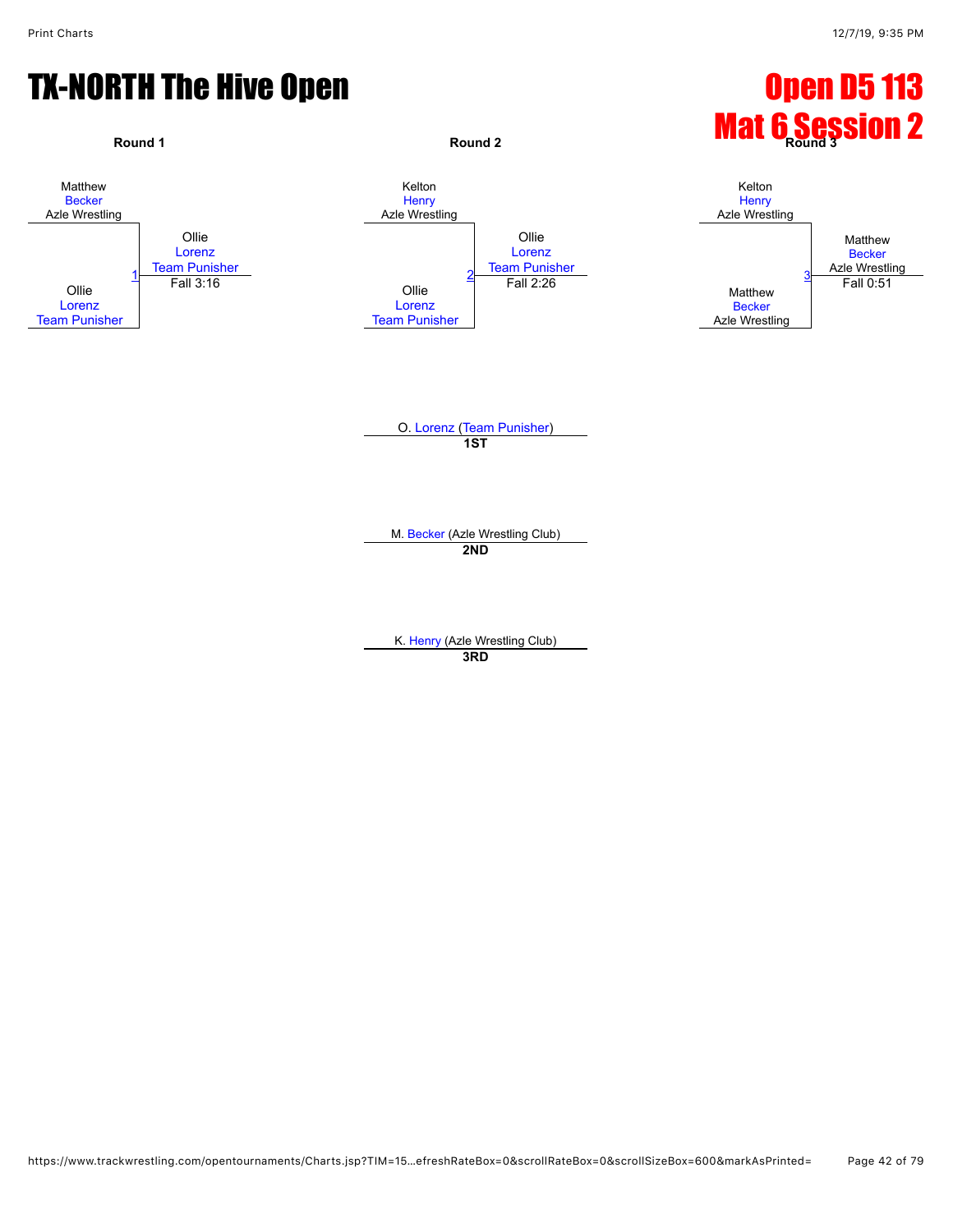

M. [Delfin](javascript:viewProfile(721310096)) (LoftonStyle Wrestling Clu) **2ND**

M. [Bye](javascript:viewProfile(1104910009)) [\(Team Punisher\)](javascript:viewClub(232076)) **3RD**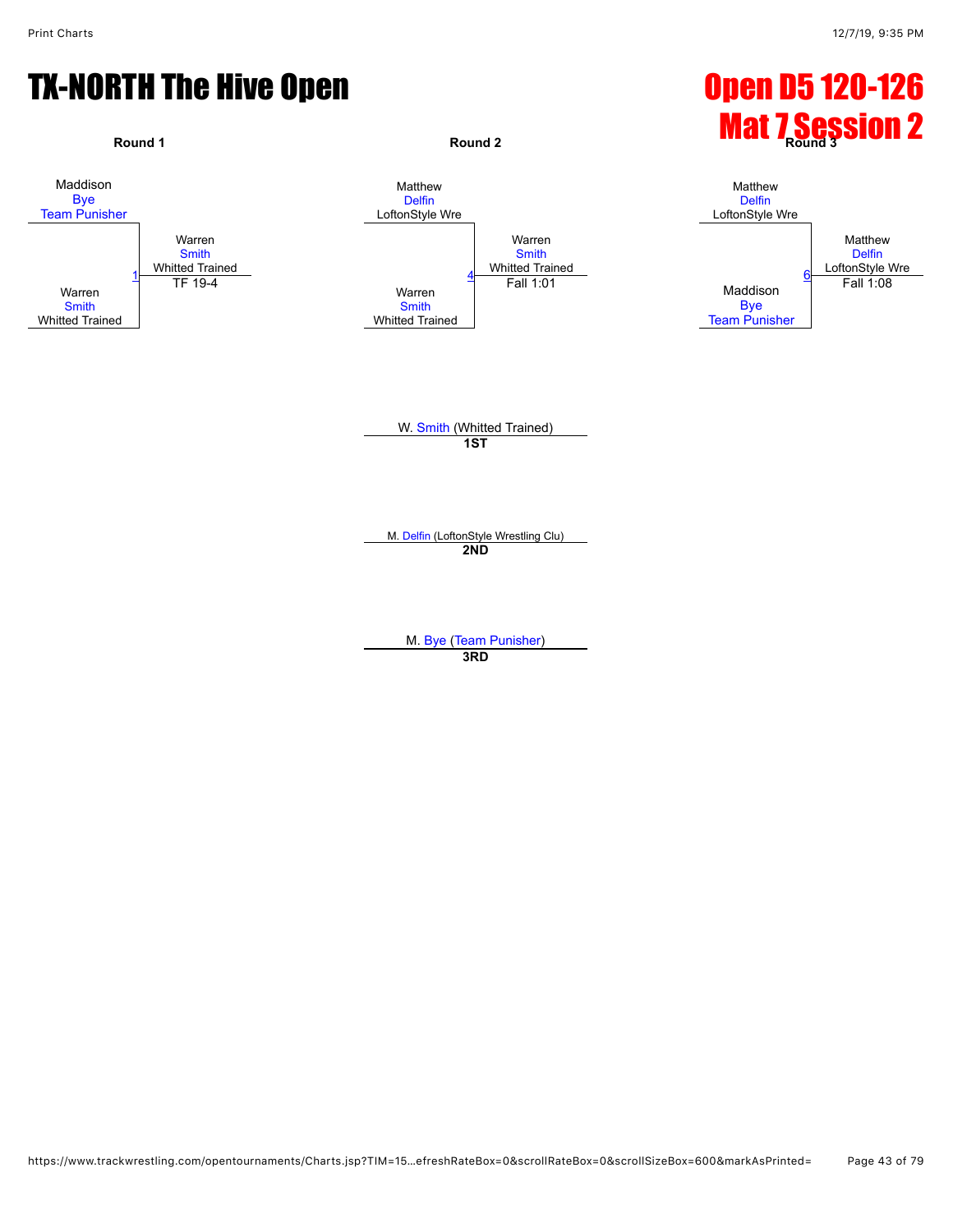

Z. Evans (Black Panthers) **1ST**

L. [Clinton](javascript:viewProfile(92978135)) (Apex Grappling Academy) **2ND**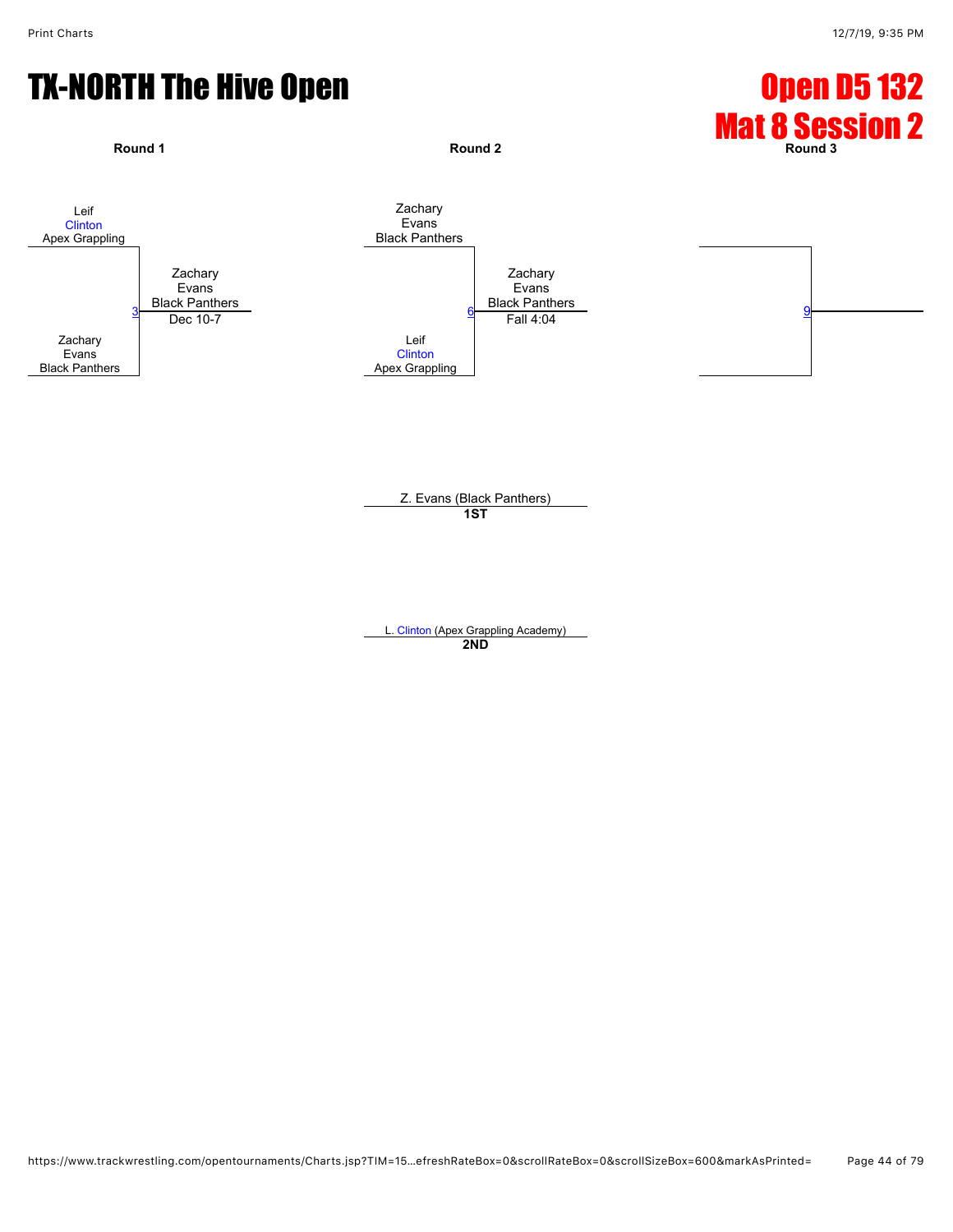

G. [Carpenter](javascript:viewProfile(1771041009)) (Whitted Trained) **1ST**

R. [Rocha](javascript:viewProfile(25998132)) (Azle Wrestling Club) **2ND**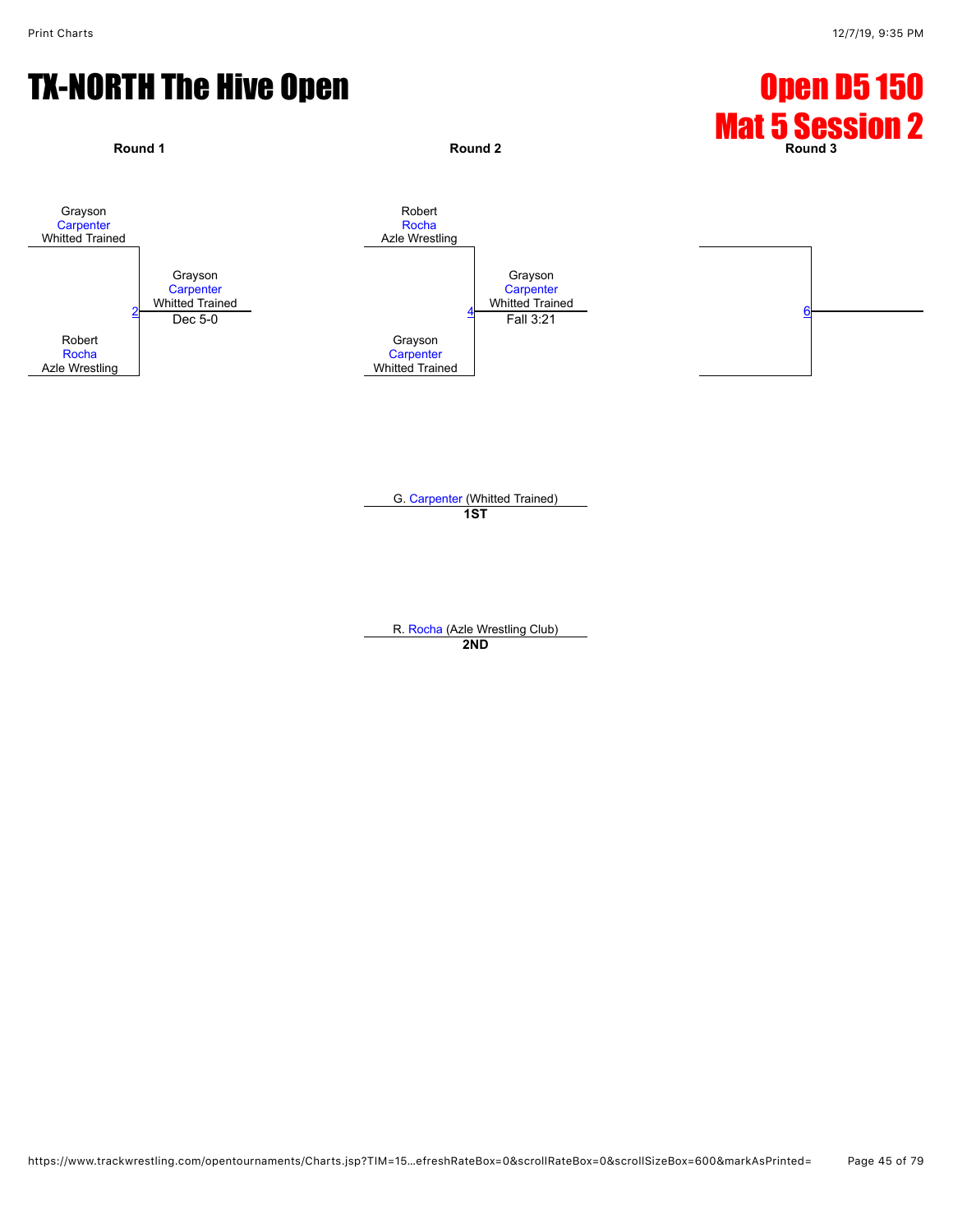

**4TH**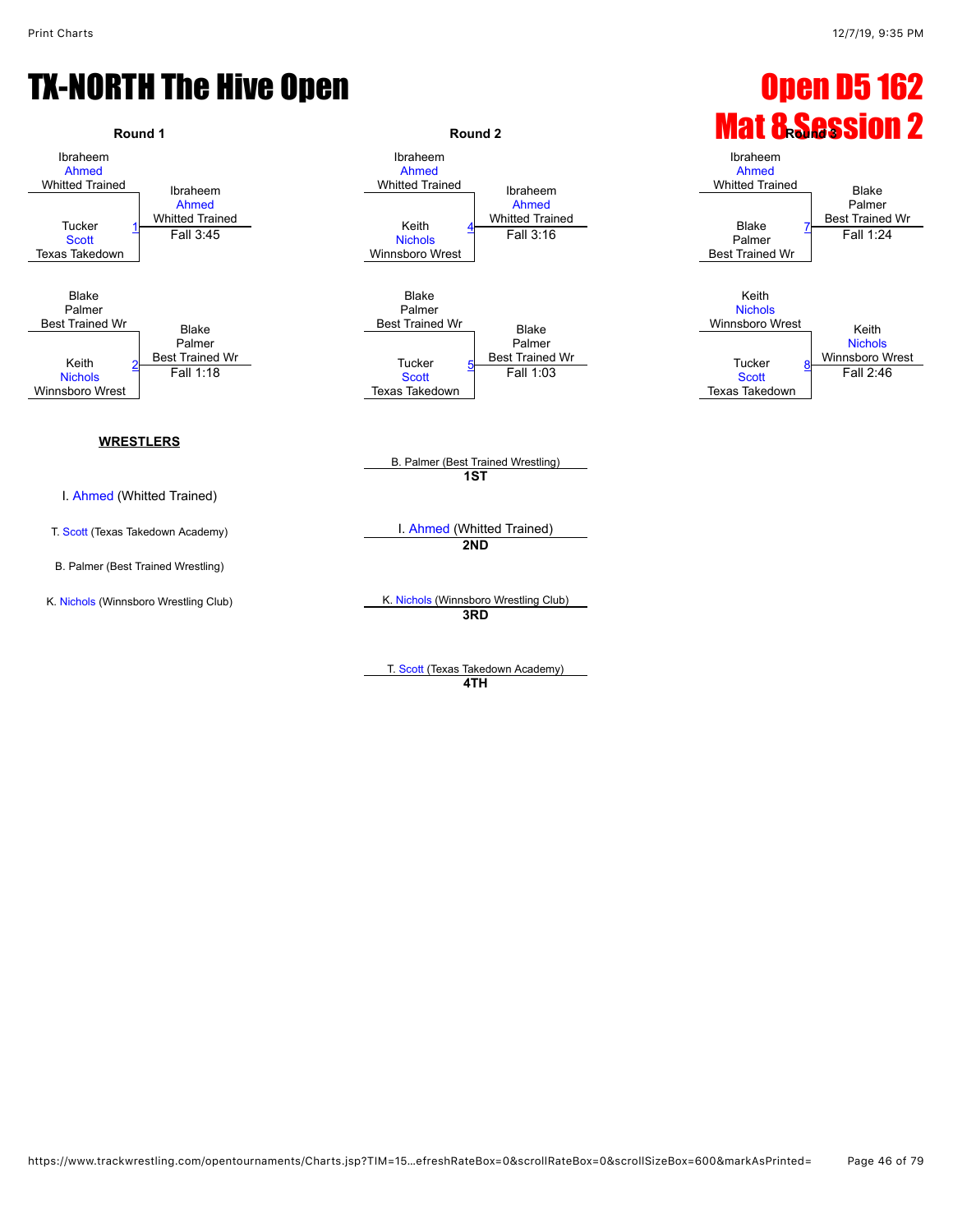

Z. [Fulmer](javascript:viewProfile(649391096)) (Winnsboro Wrestling Club) **1ST**

D. [Poulter](javascript:viewProfile(185523135)) (Texas Takedown Academy) **2ND**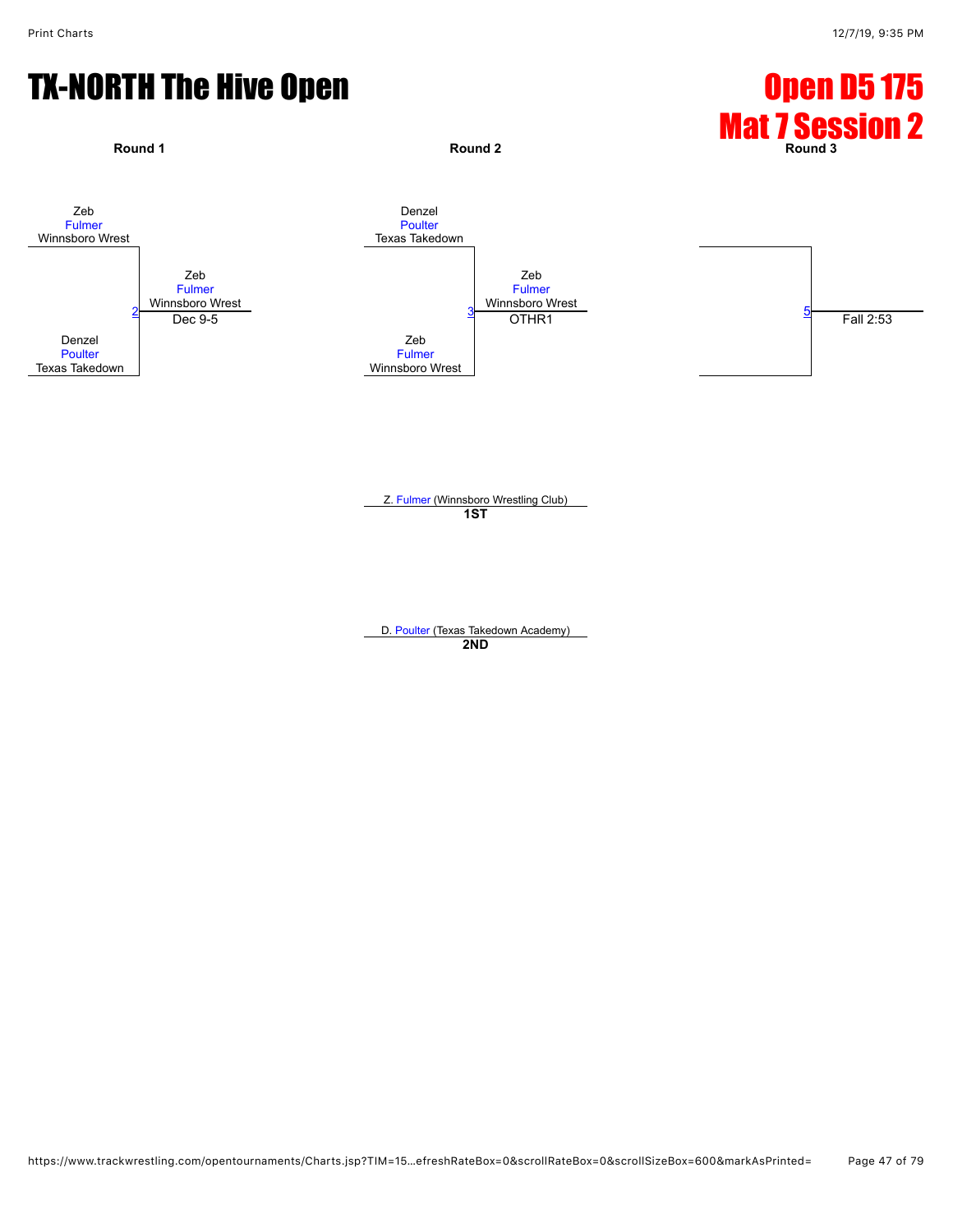# TX-NORTH The Hive Open Girls G2 55-65



**3RD**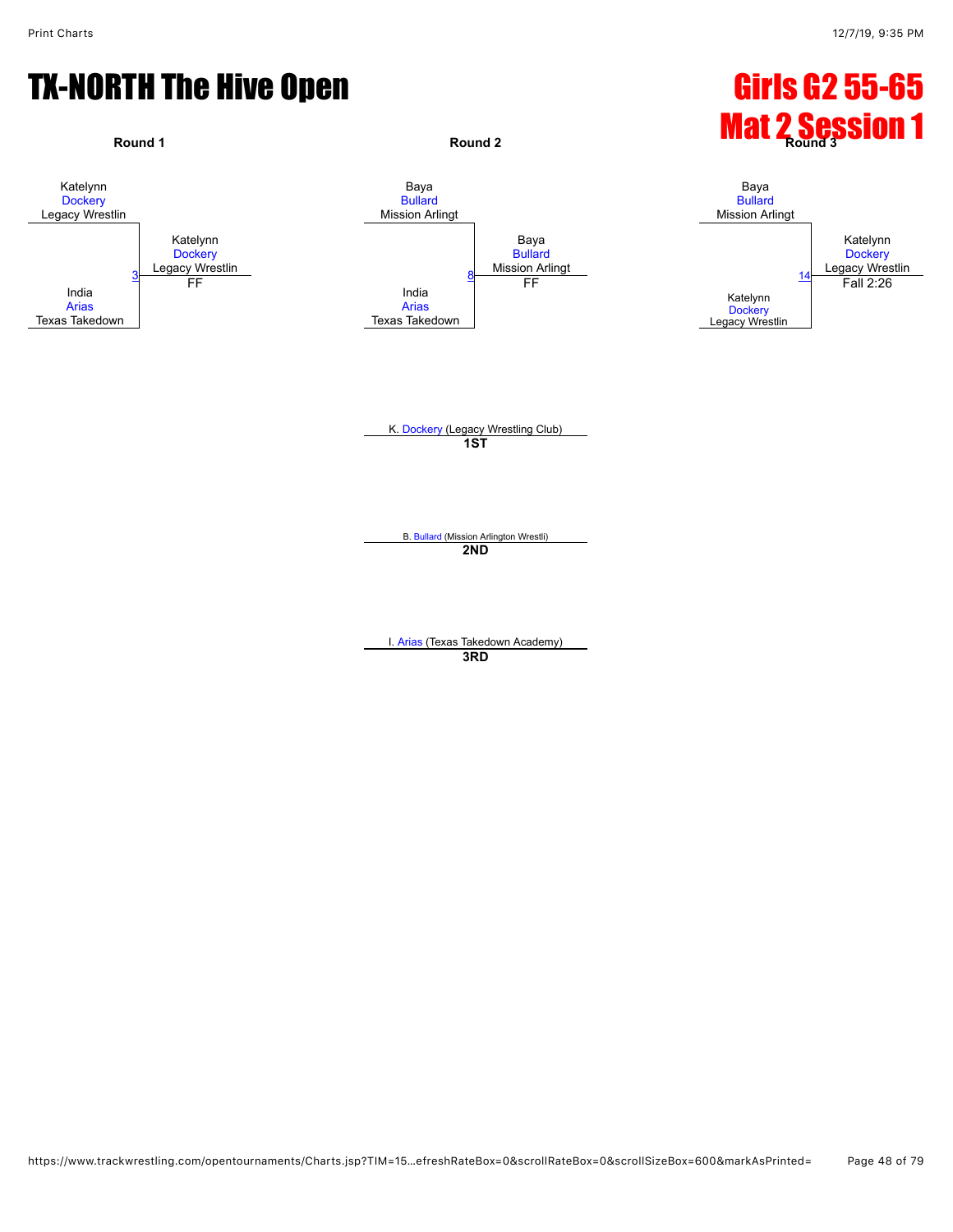[Woods](javascript:viewProfile(23176135))<br>Azle Wrestling

**[Bolling](javascript:viewProfile(91566135))**<br>Azle Wrestling

Zaylyn [Woods](javascript:viewProfile(23176135))

[Bolling](javascript:viewProfile(91566135))

## TX-NORTH The Hive Open Girls G2 70-80



A. [Blocker](javascript:viewProfile(66327135)) (Longview Wrestling Club) **4TH**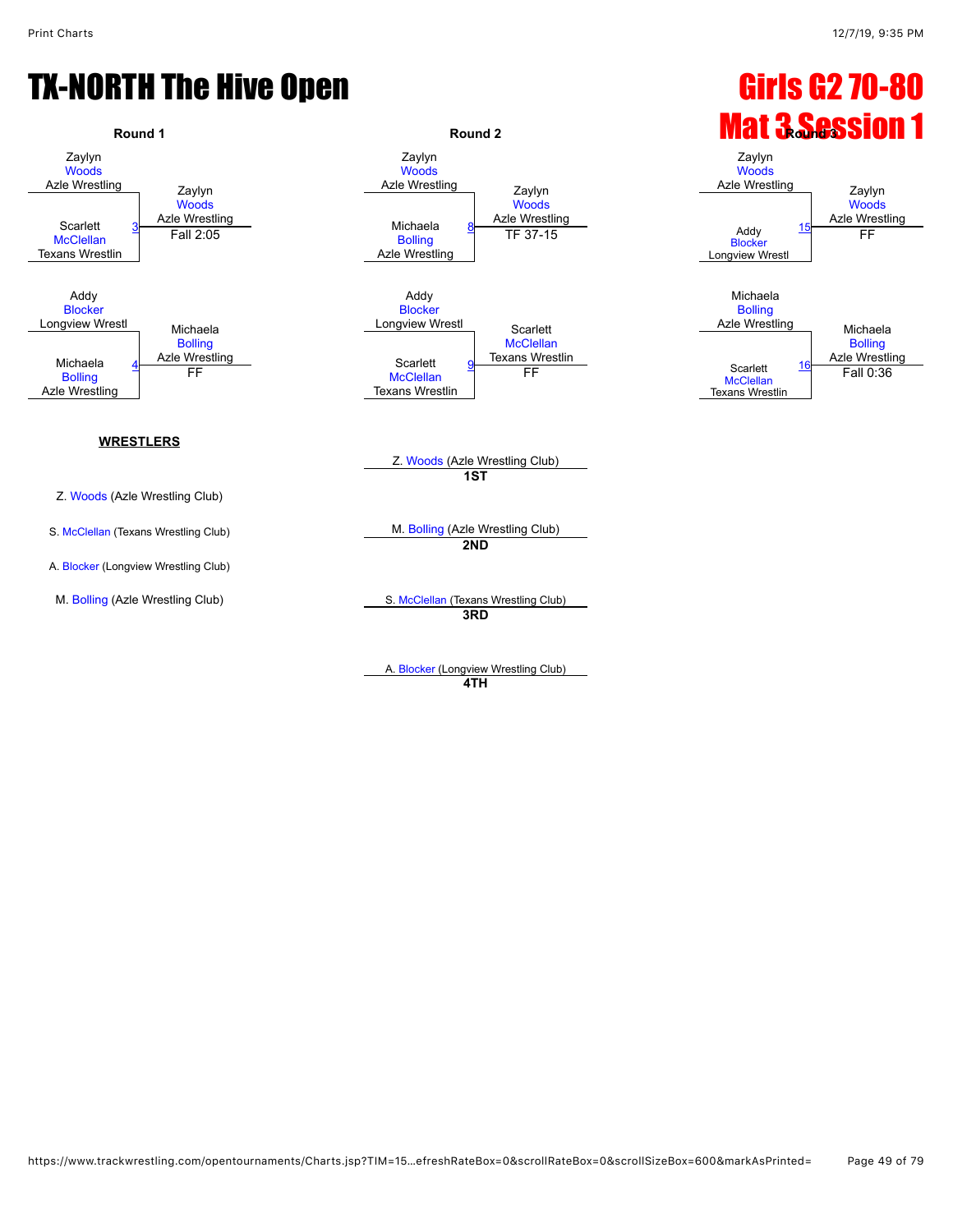# TX-NORTH The Hive Open Girls G3 55-65

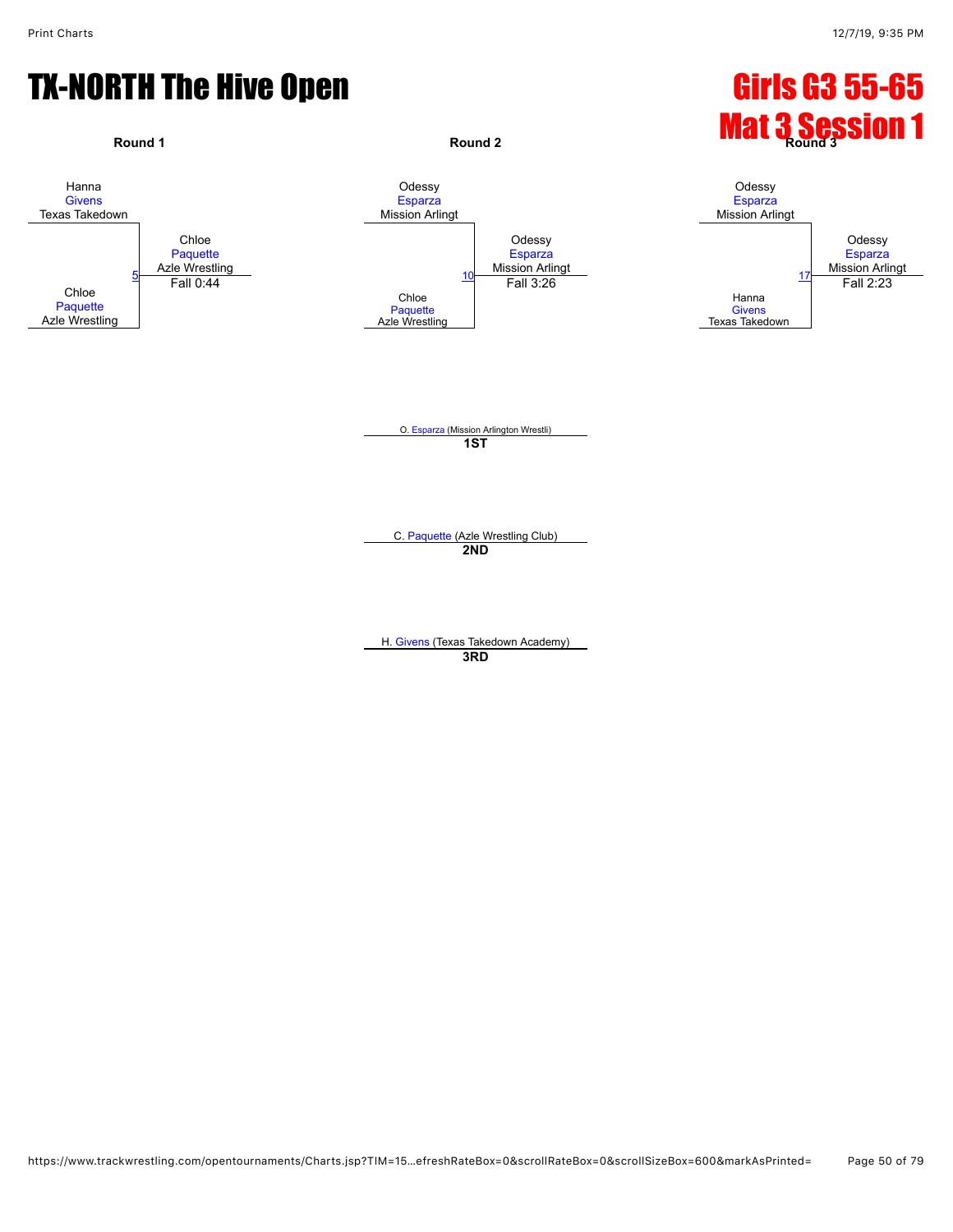# TX-NORTH The Hive Open Gastro Gastro Gastro Gastro Gastro Gastro Gastro Gastro Gastro Gastro Gastro Gastro Gas

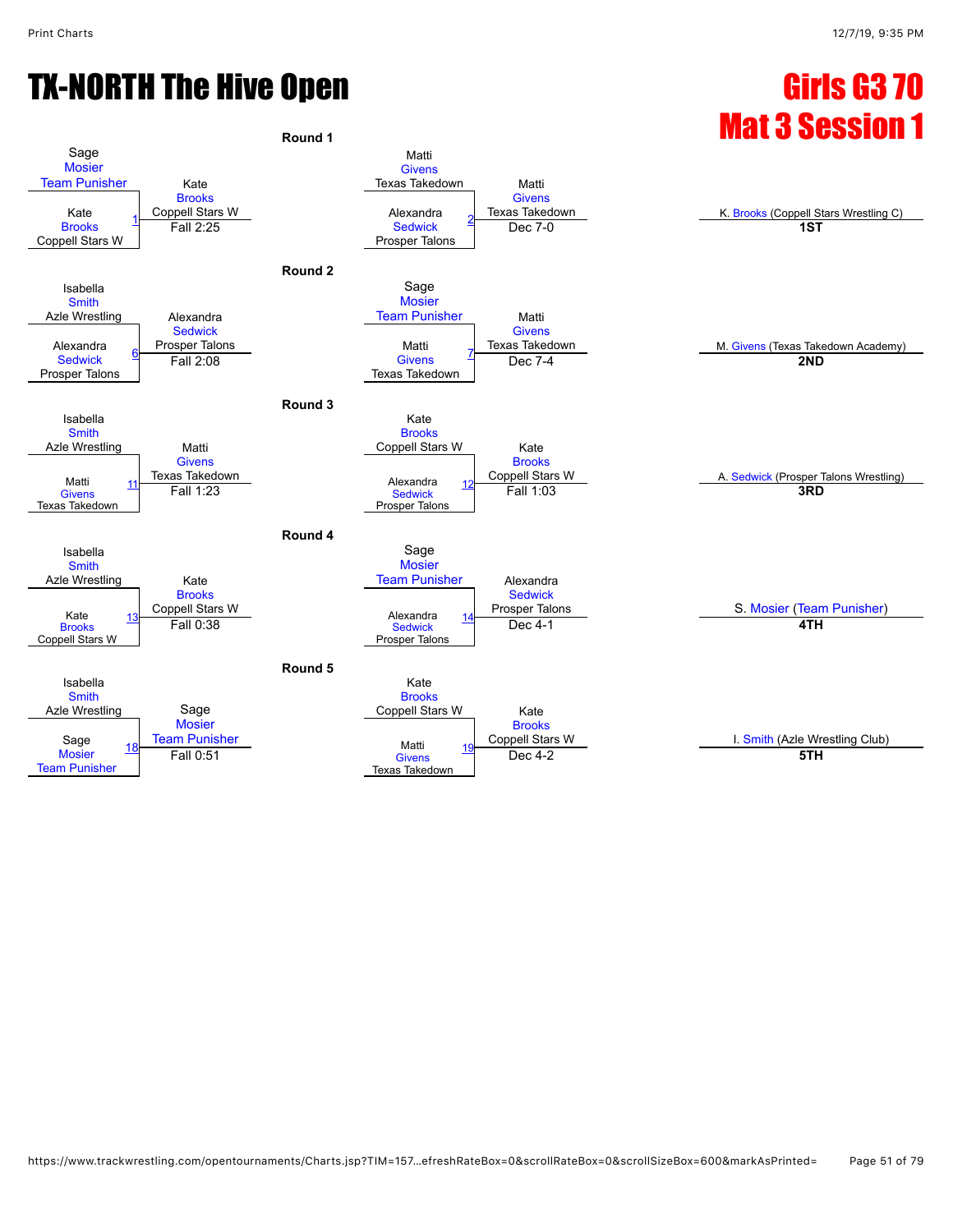# TX-NORTH The Hive Open Girls G3 80-90

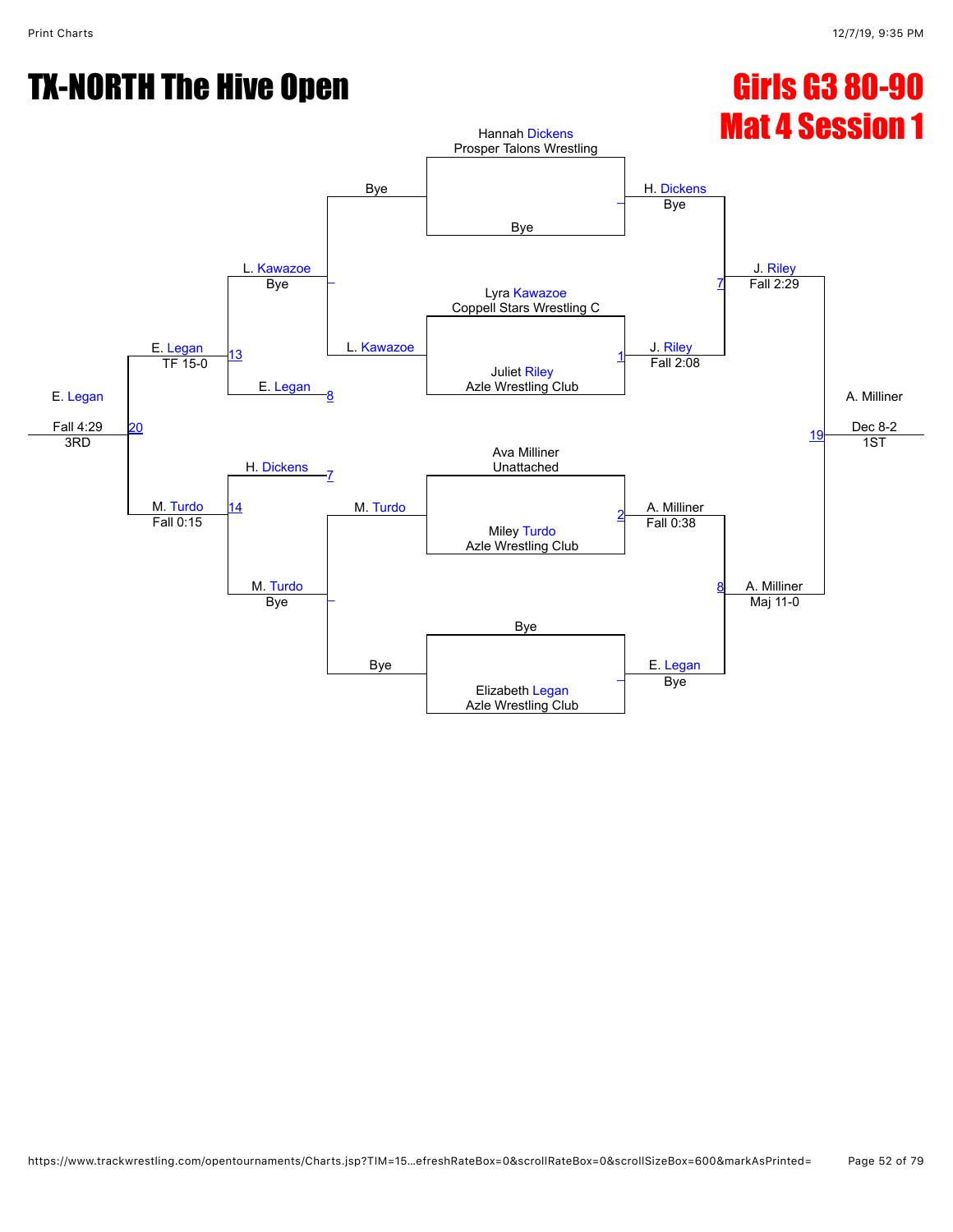### TX-NORTH The Hive Open Girls G3 95



J. [Gerster](javascript:viewProfile(1049906132)) (Prosper Talons Wrestling) **1ST**

A. [Taylor](javascript:viewProfile(65332135)) (Texans Wrestling Club) **2ND**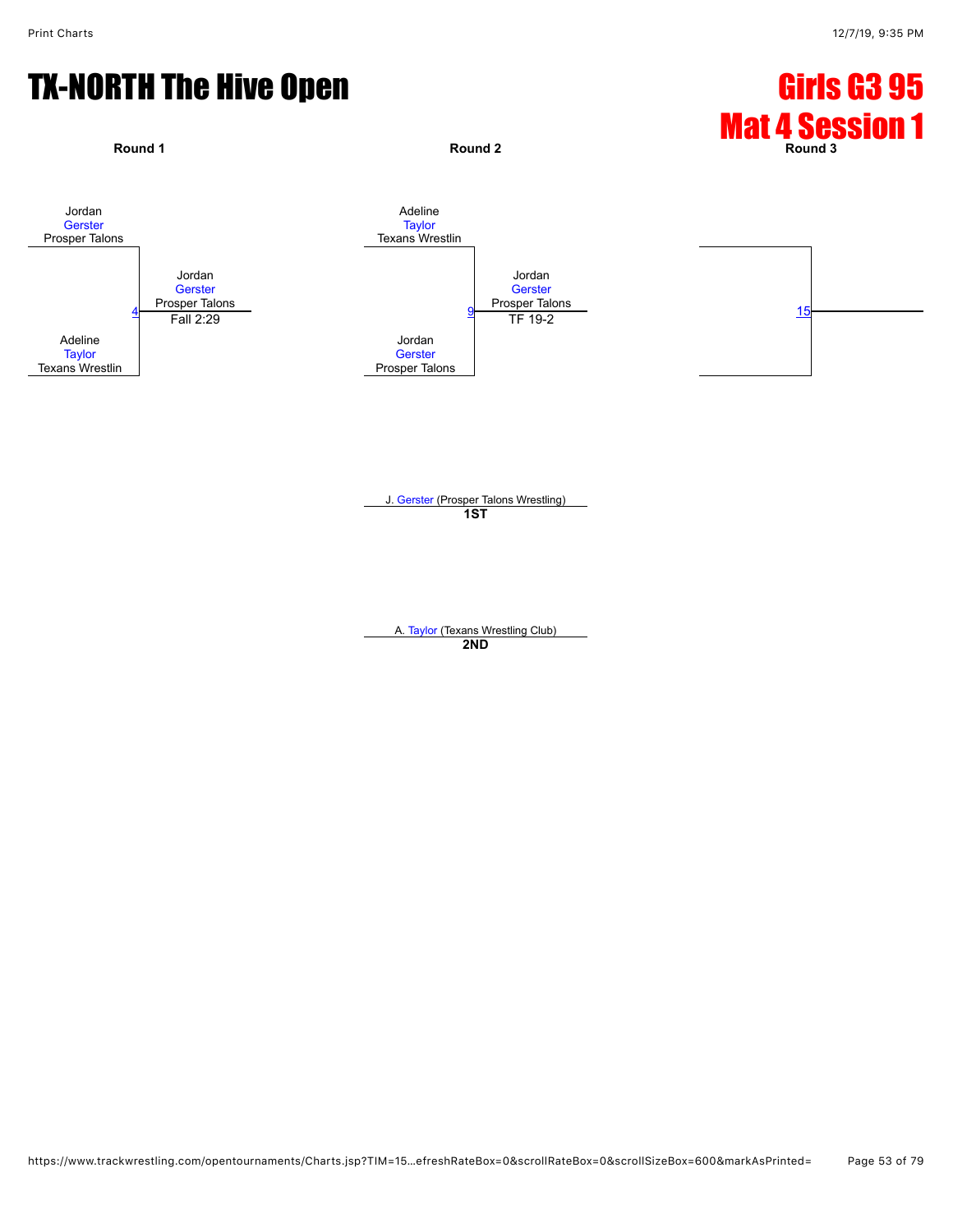# TX-NORTH The Hive Open Girls G3 118-135



L. [Jukes](javascript:viewProfile(107108096)) (Prosper Talons Wrestling) **1ST**

G. [Fulmer](javascript:viewProfile(649411096)) (Winnsboro Wrestling Club) **2ND**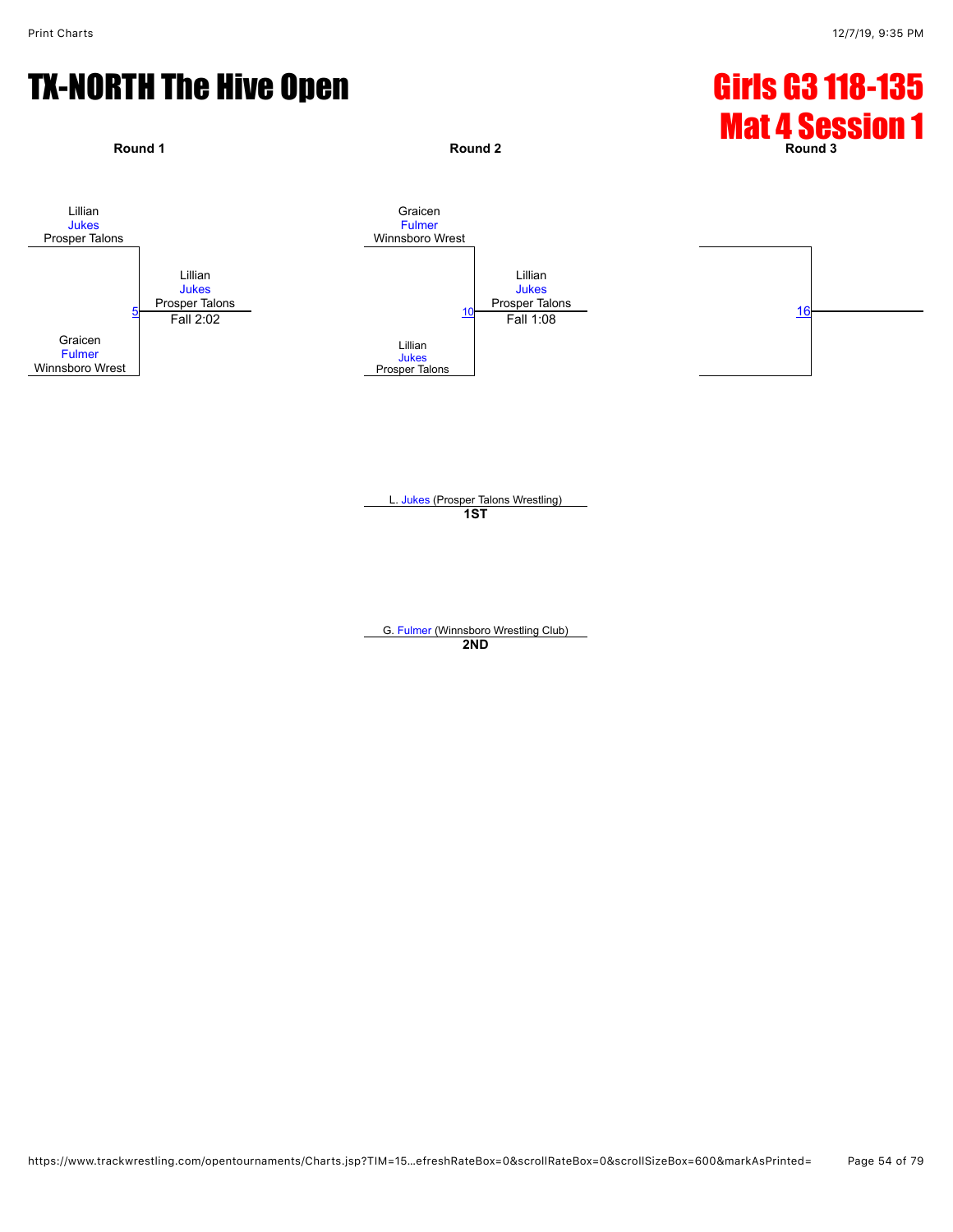### TX-NORTH The Hive Open Girls G4 98



A. [Moore](javascript:viewProfile(91111135)) (LoftonStyle Wrestling Clu) **1ST**

M. [Taylor](javascript:viewProfile(65331135)) (Texans Wrestling Club) **2ND**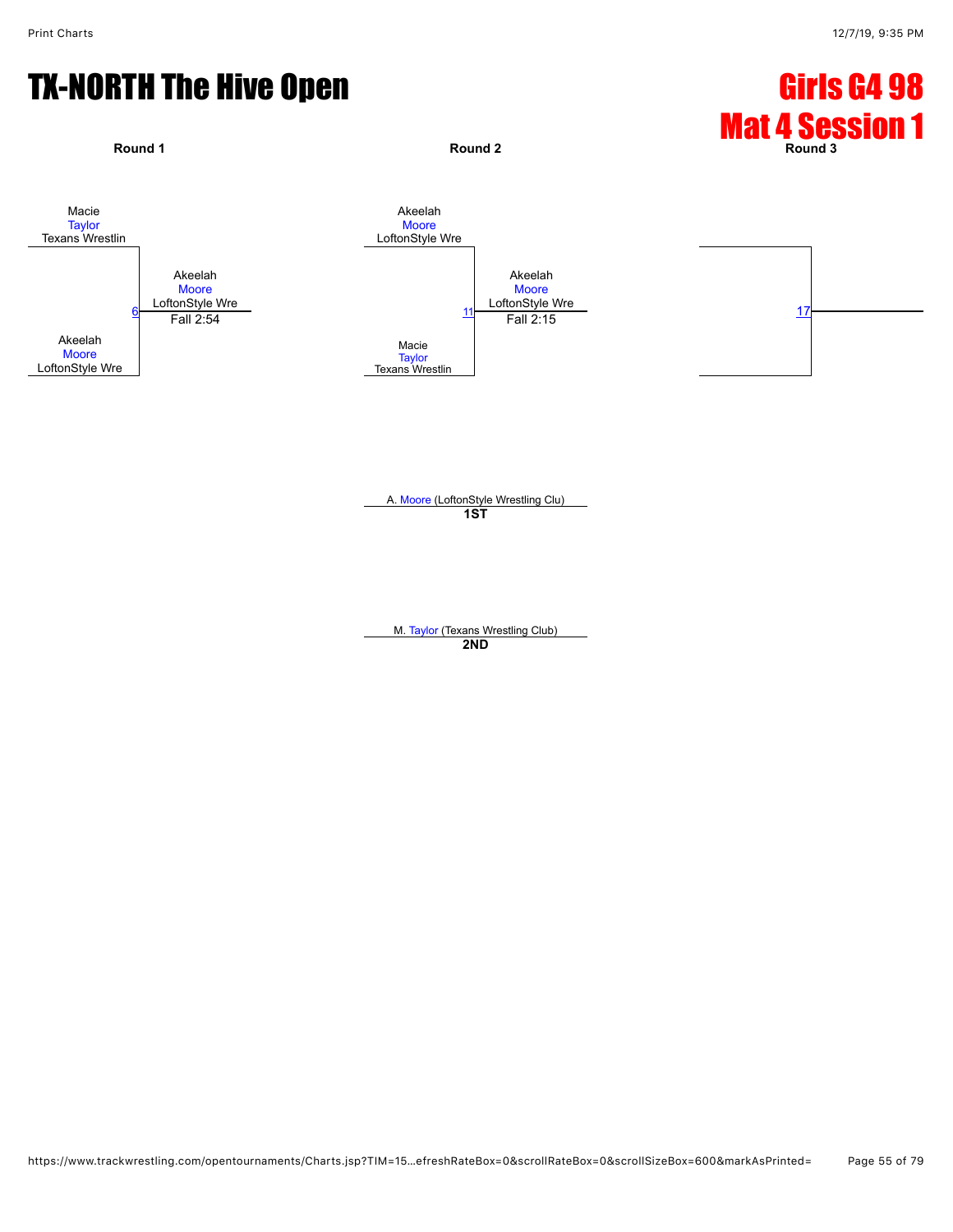#### TX-NORTH The Hive Open Girls G4 110-127



**3RD**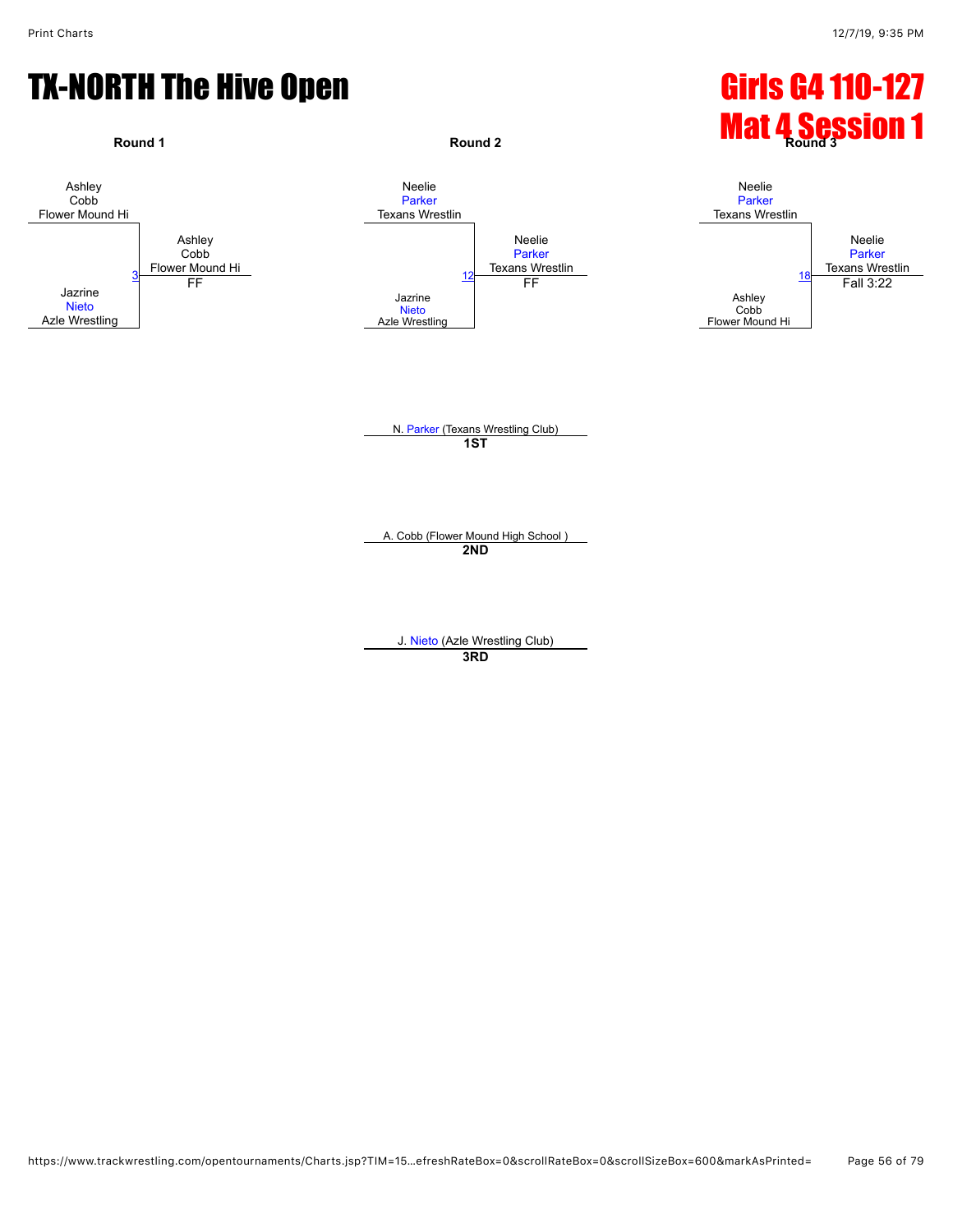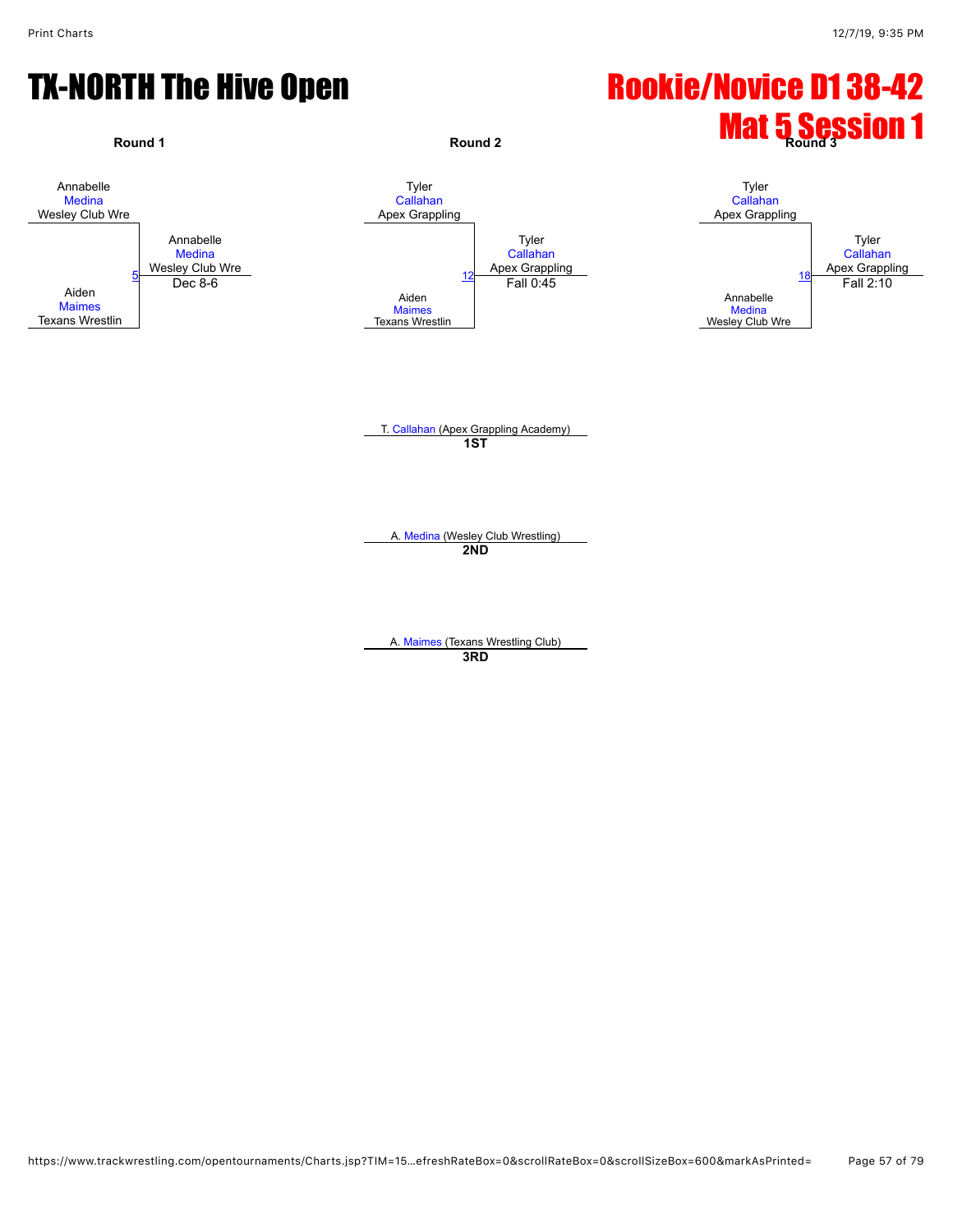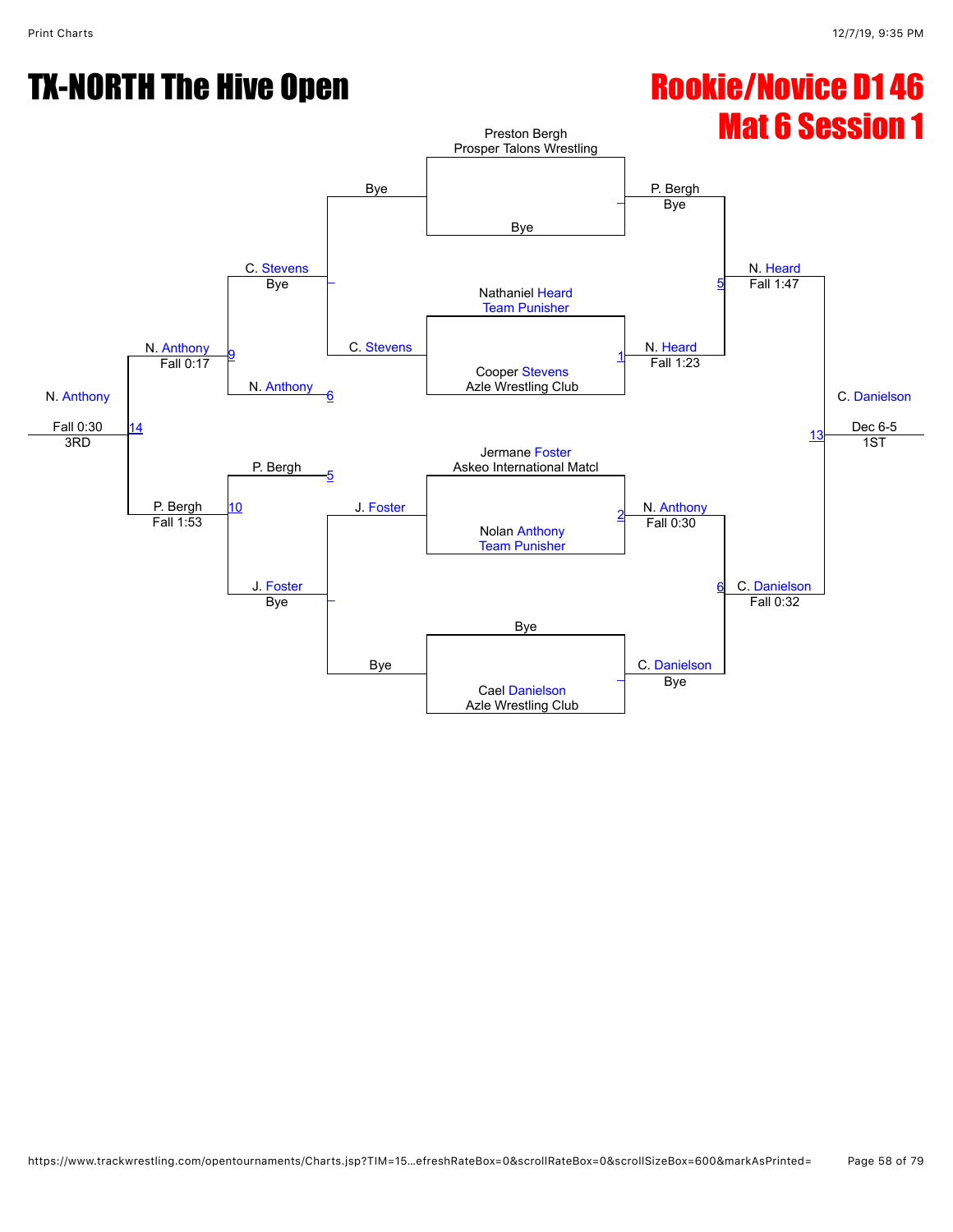# Mat 6 Session 1

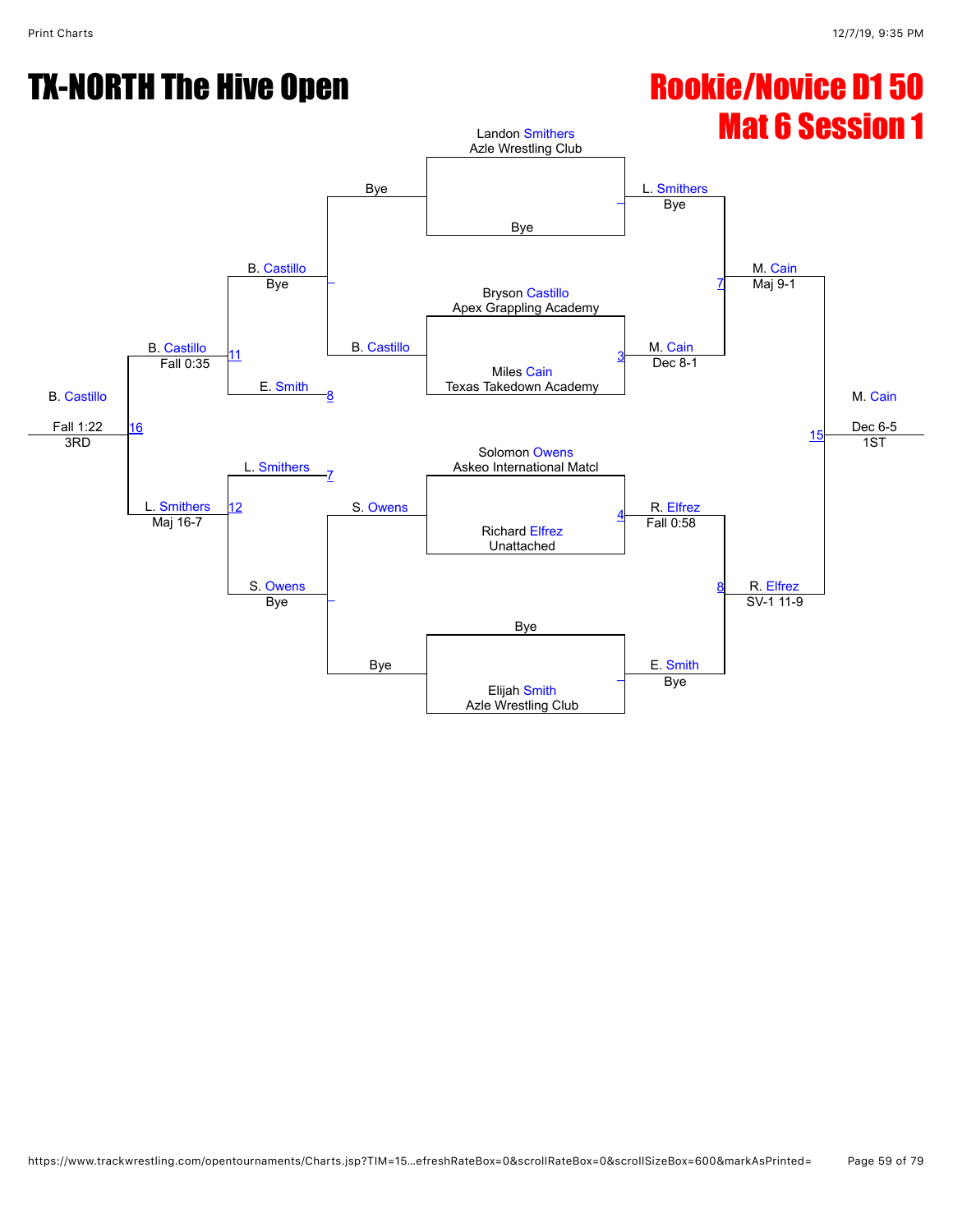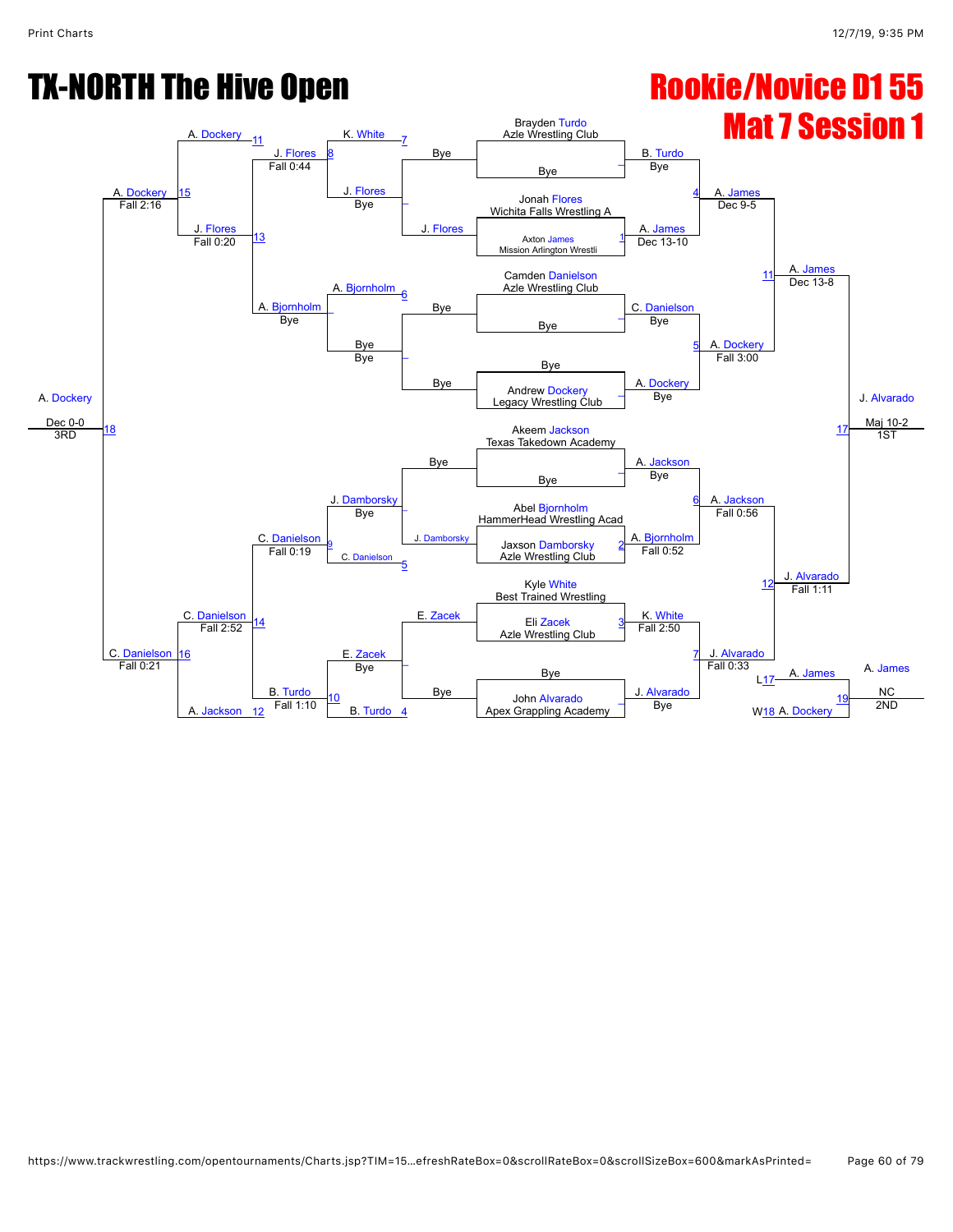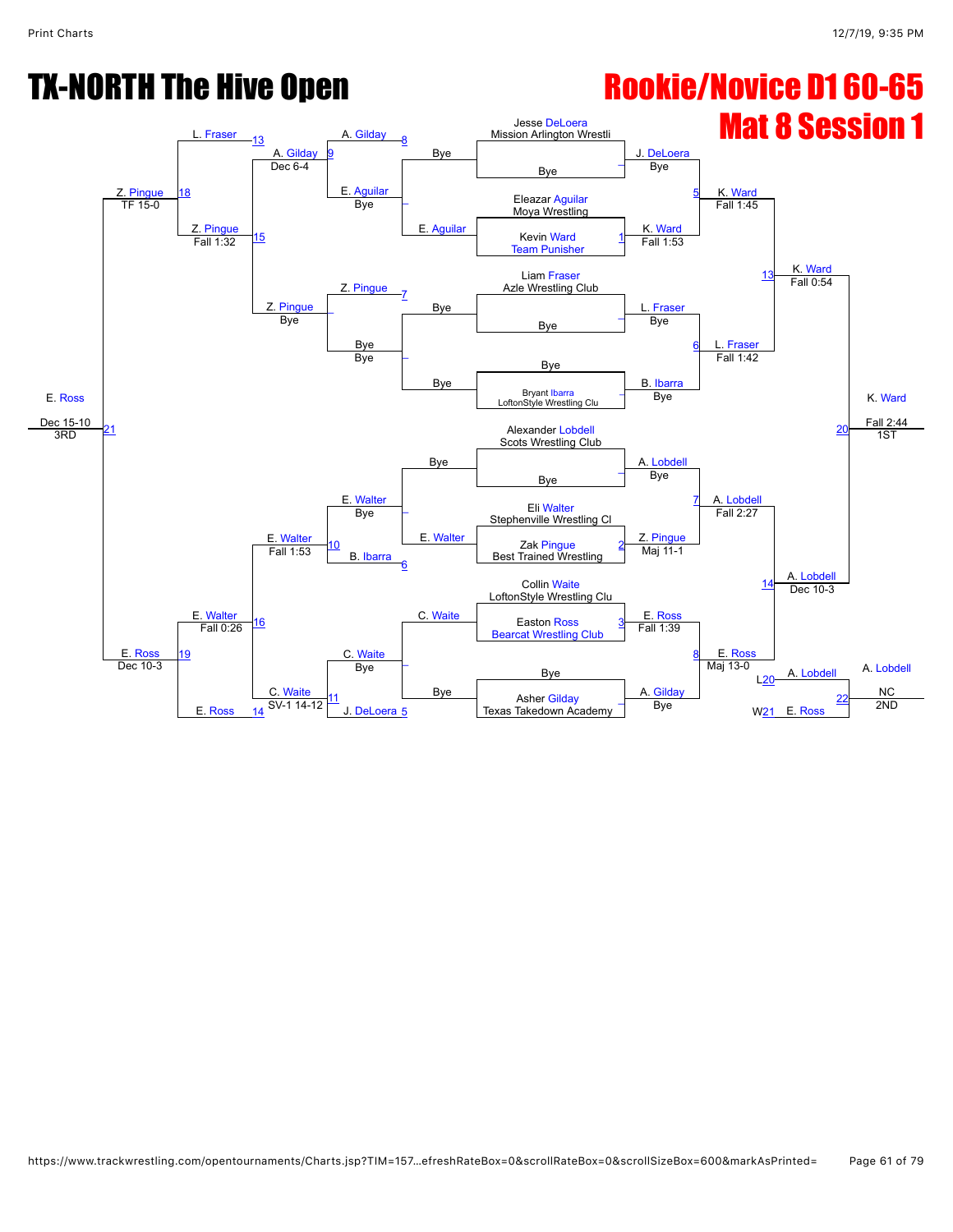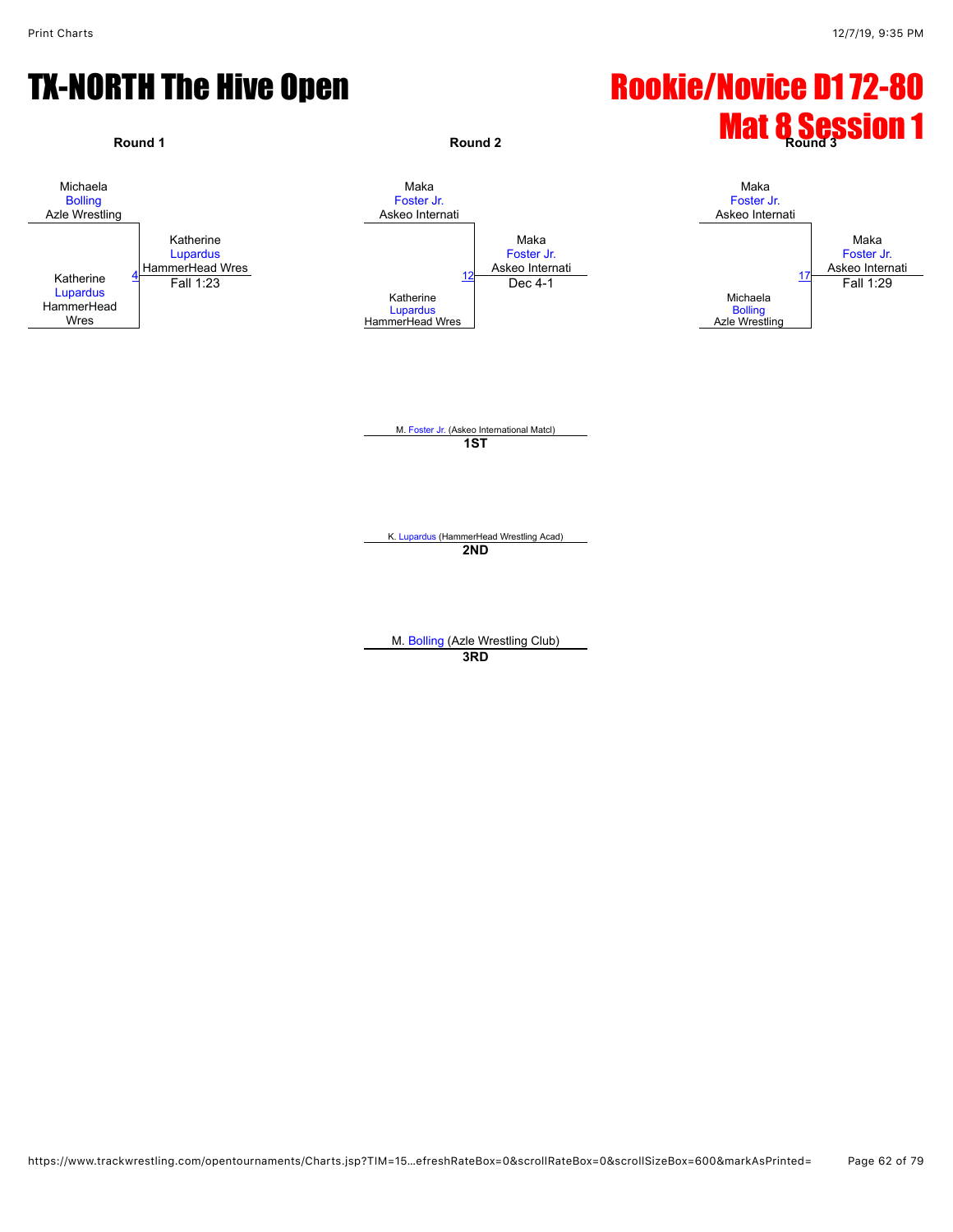

J. [Medina](javascript:viewProfile(911323132)) (Wesley Club Wrestling) **1ST**

K. [Jewett](javascript:viewProfile(36477132)) (Whitted Trained) **2ND**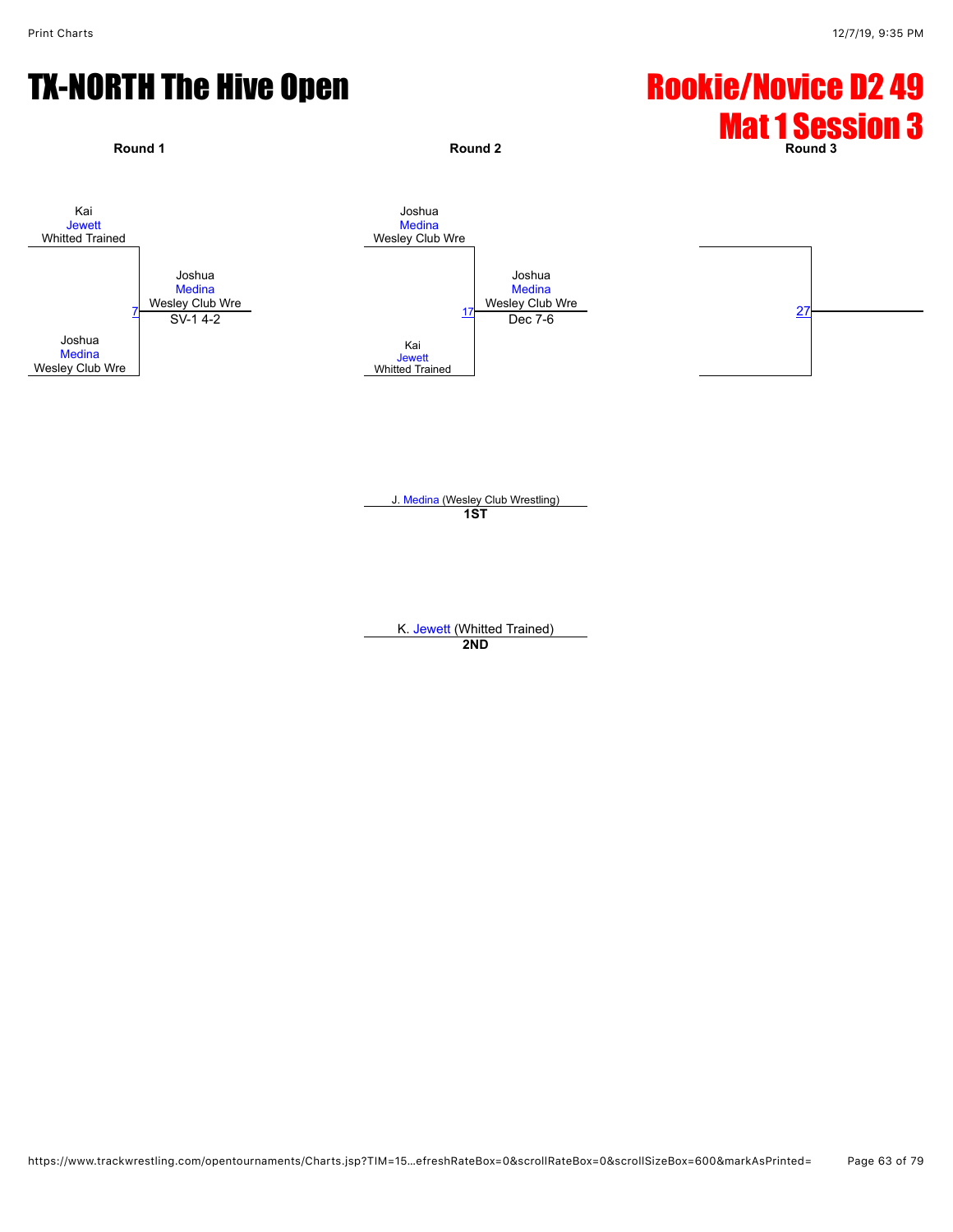

F. Forfeit (Best Trained Wrestling) **4TH**

# TX-NORTH The Hive Open Rookie/Novice D2 52-58

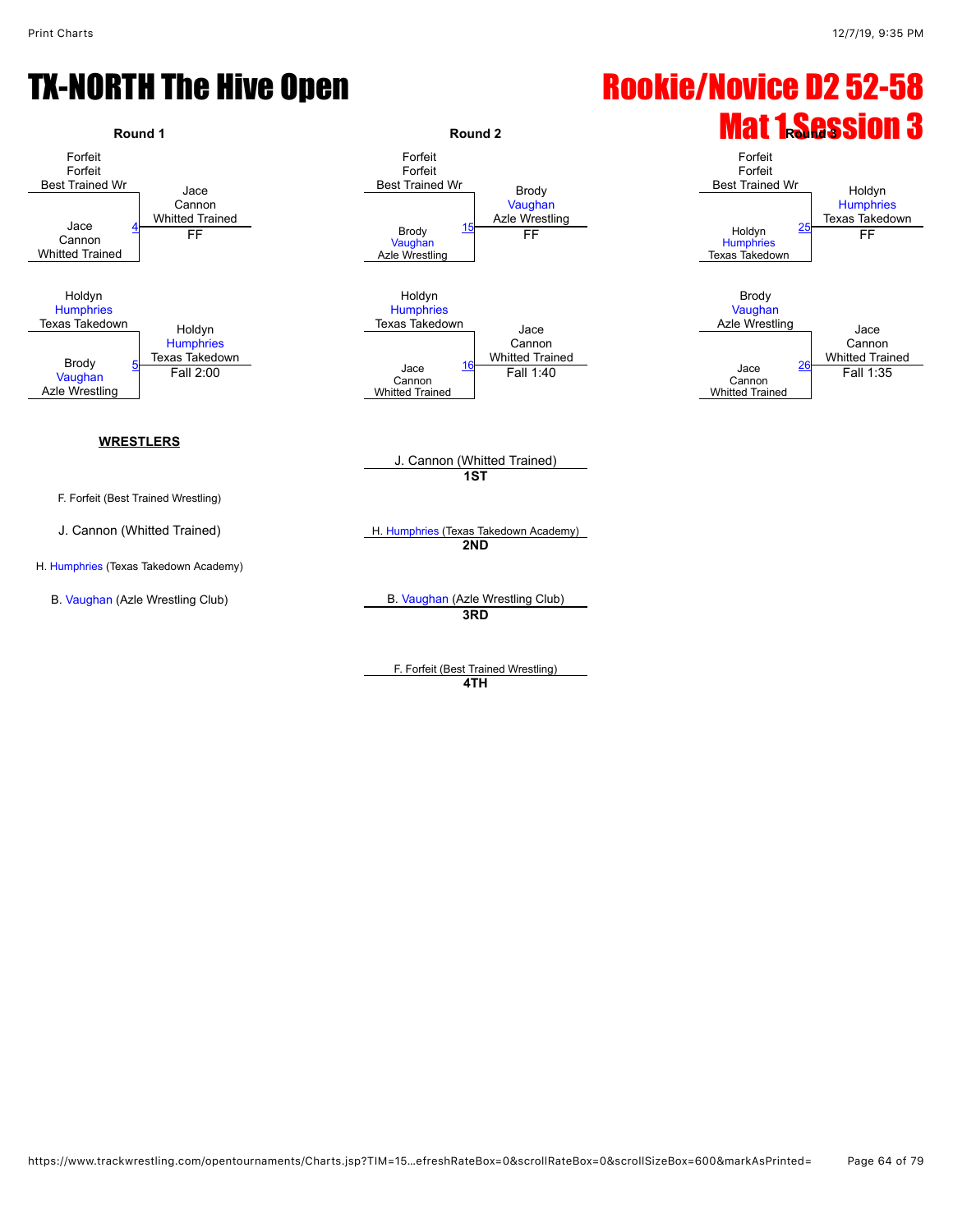

**4TH**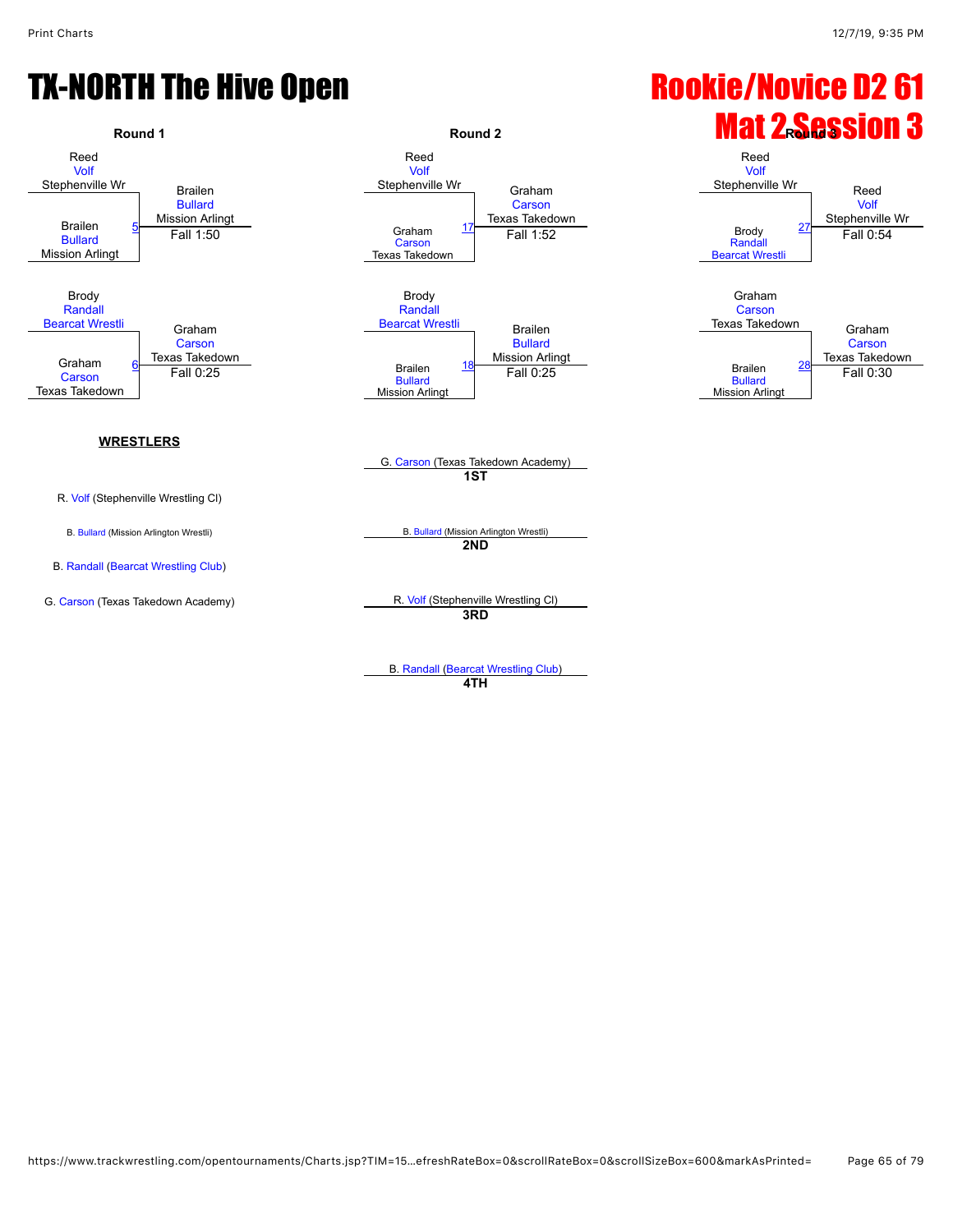

[AllStar Wrestling Club](javascript:viewClub(377009))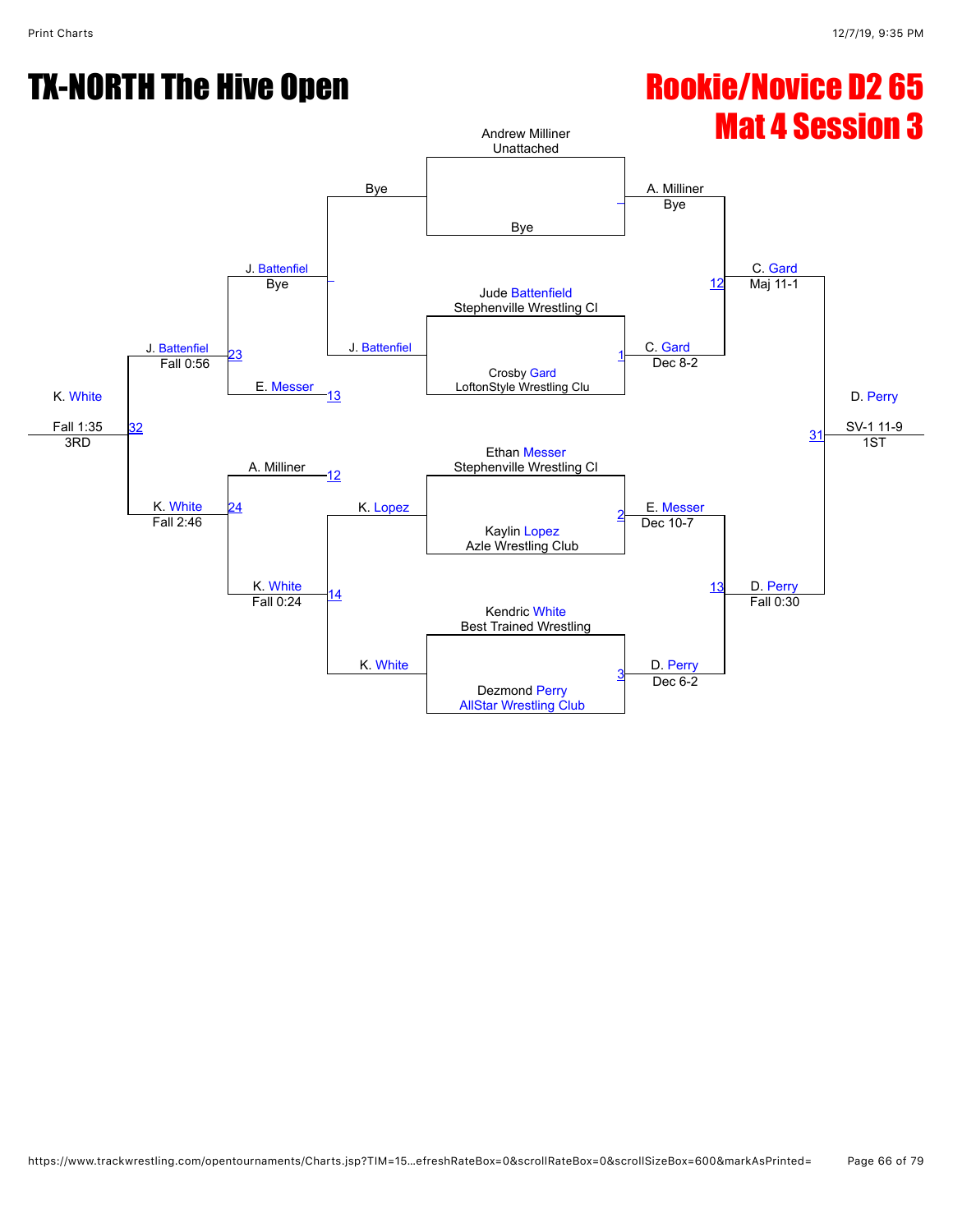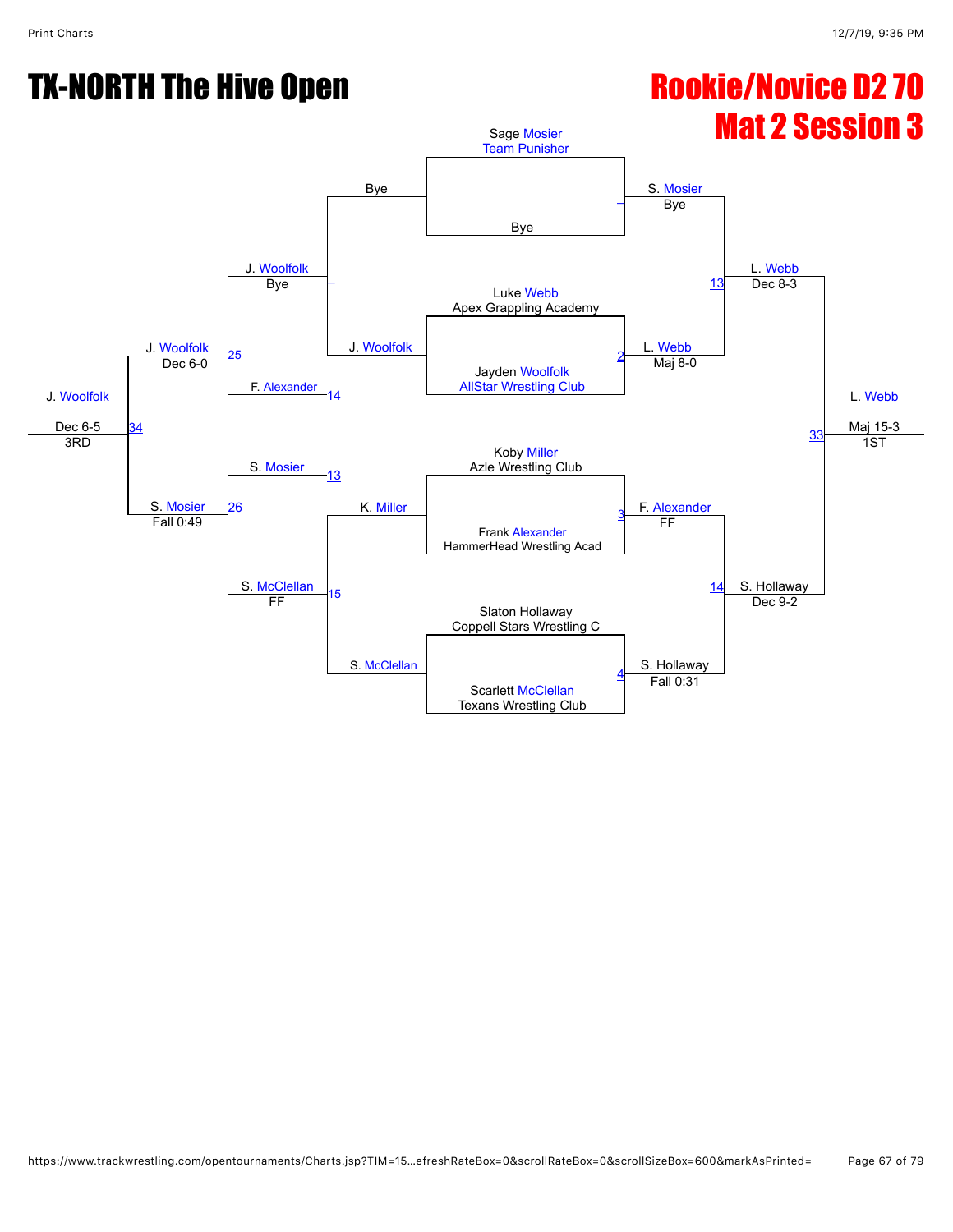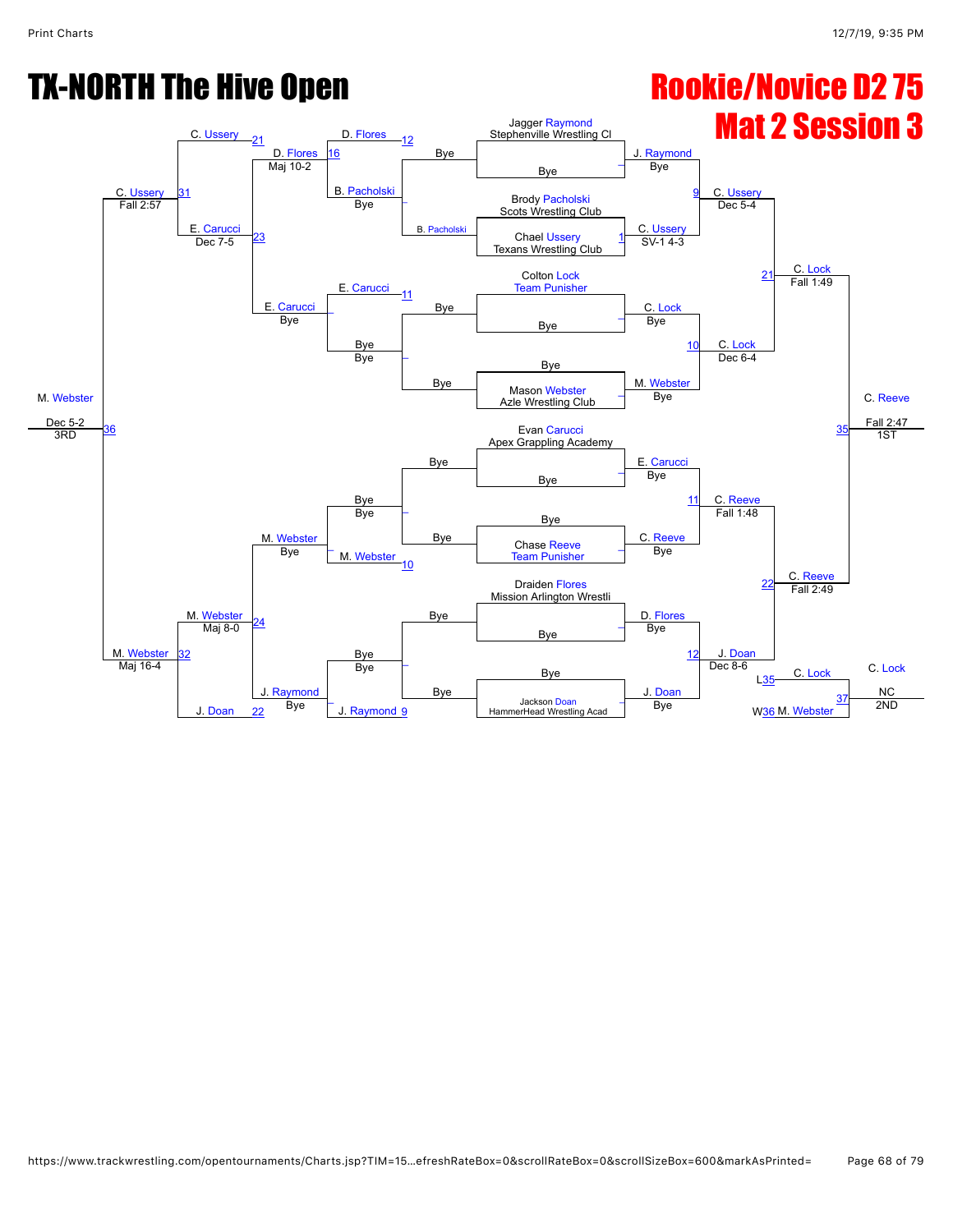# Mat 4 Session 3

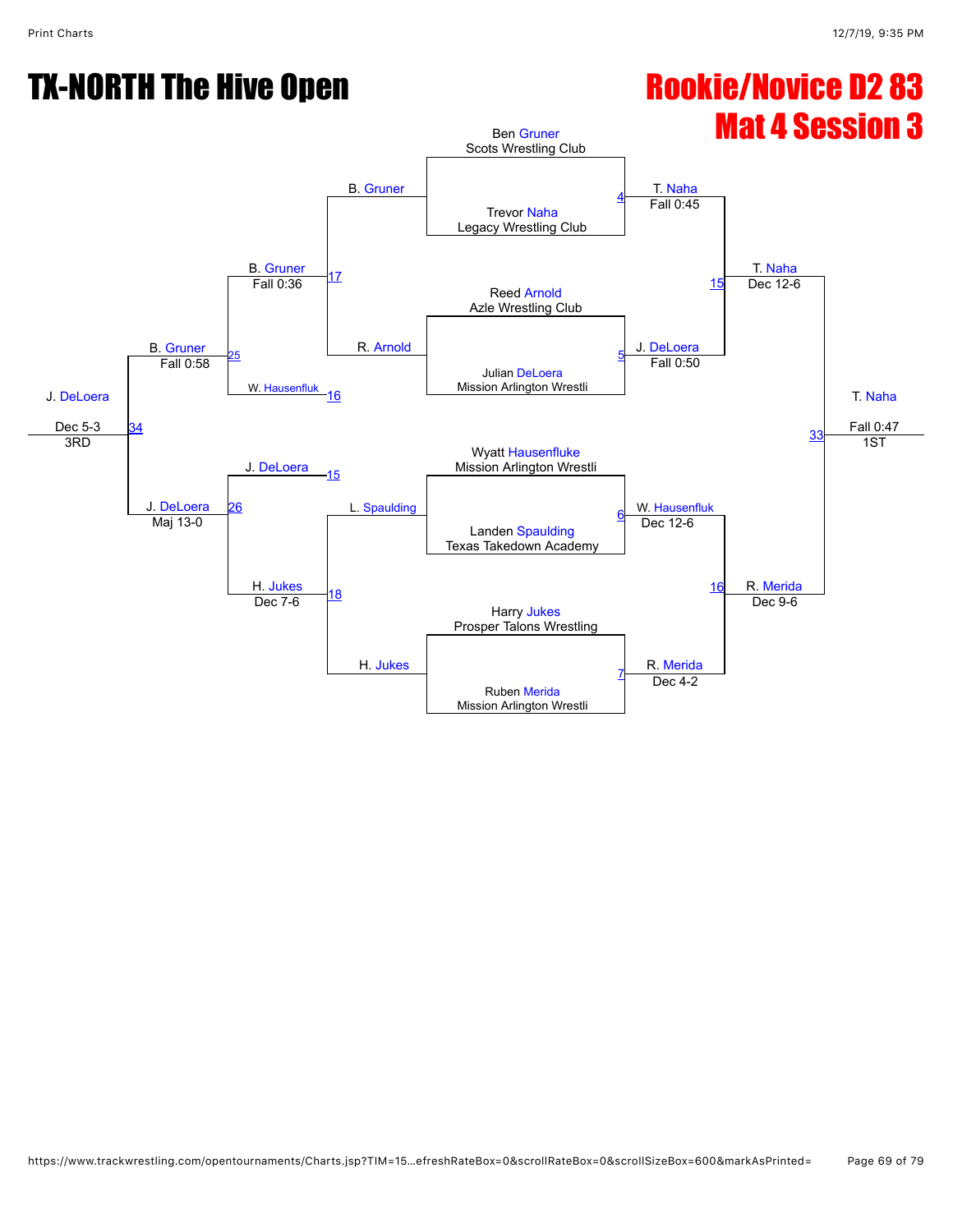

**3RD**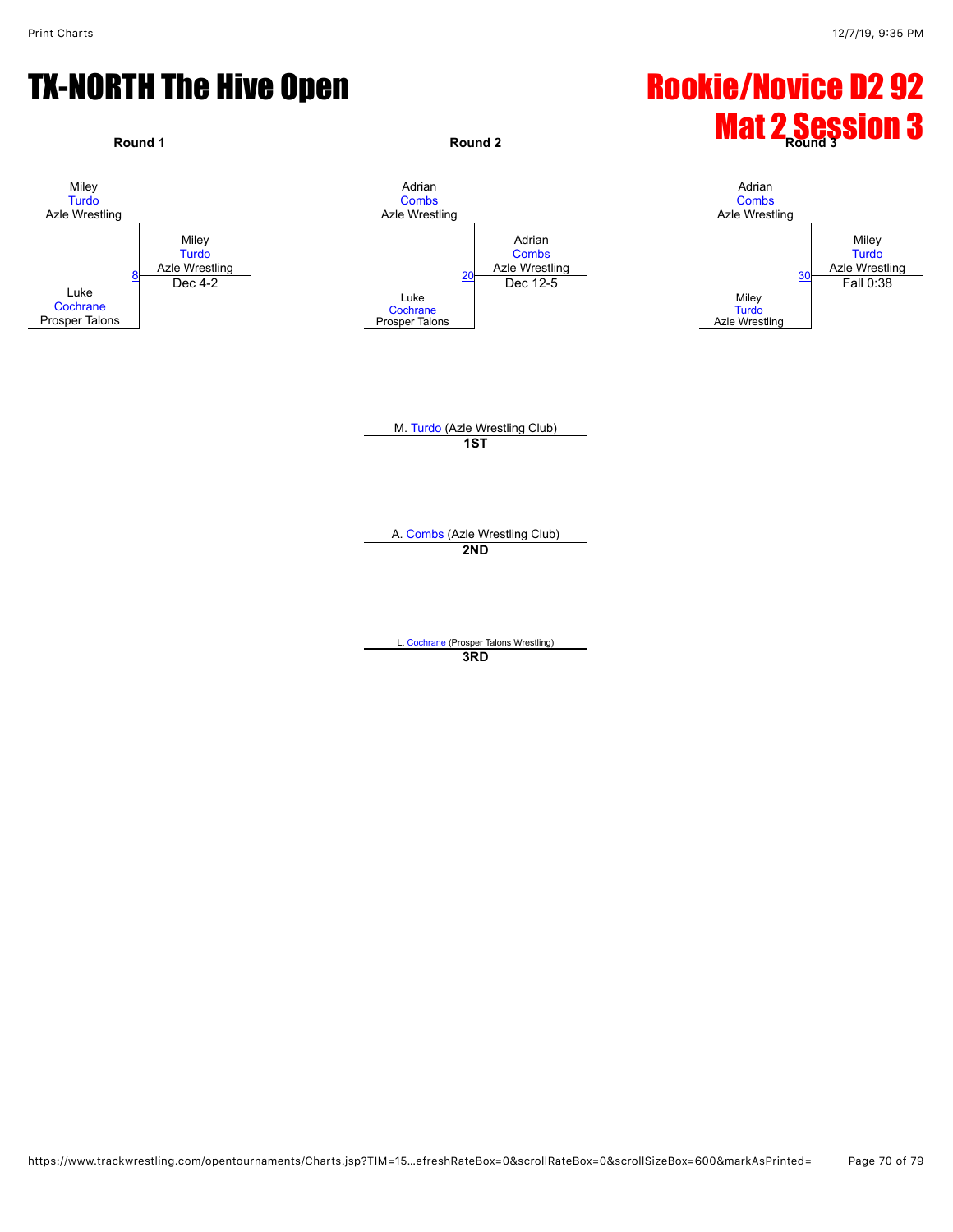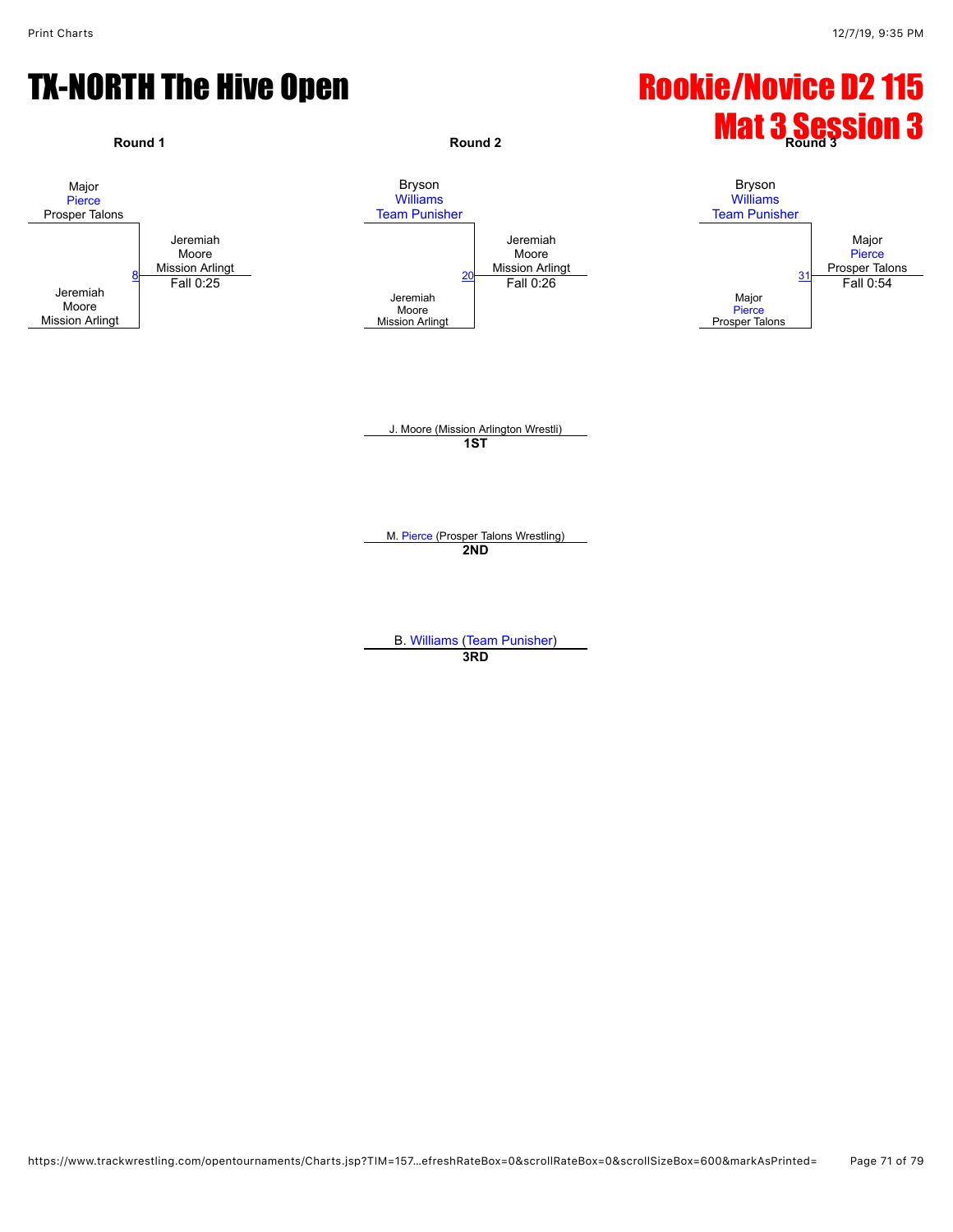

C. [Paquette](javascript:viewProfile(91623135)) (Azle Wrestling Club) **4TH**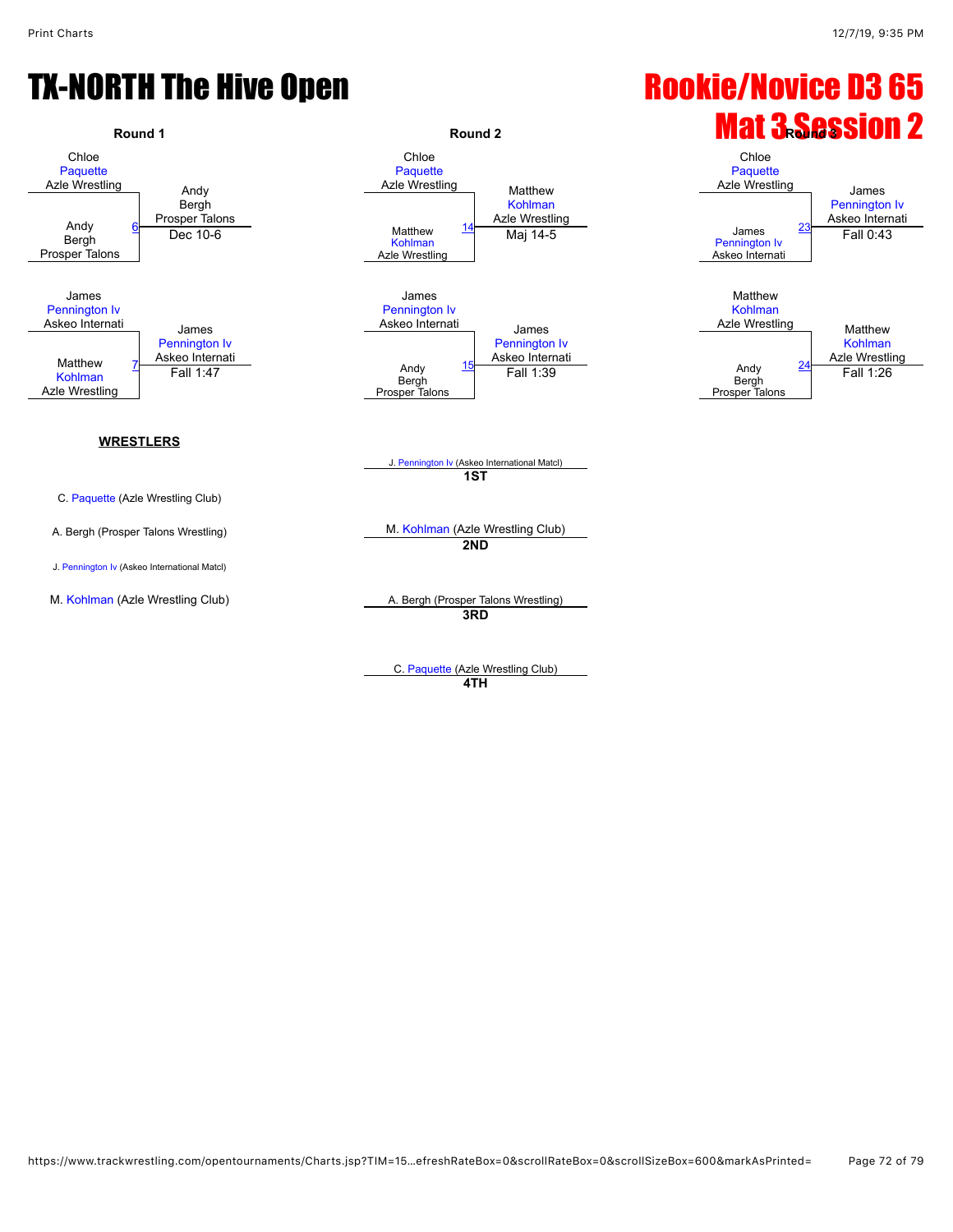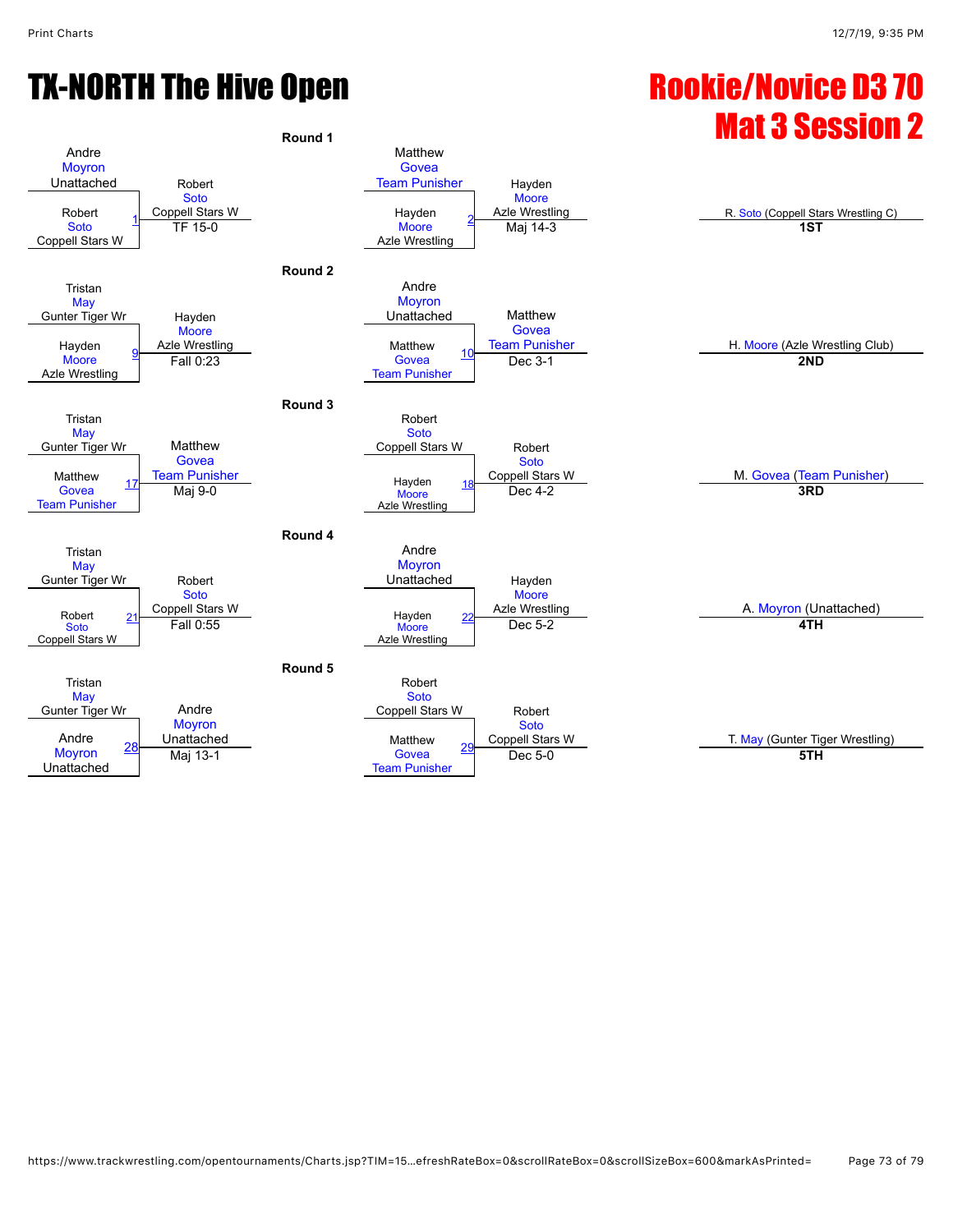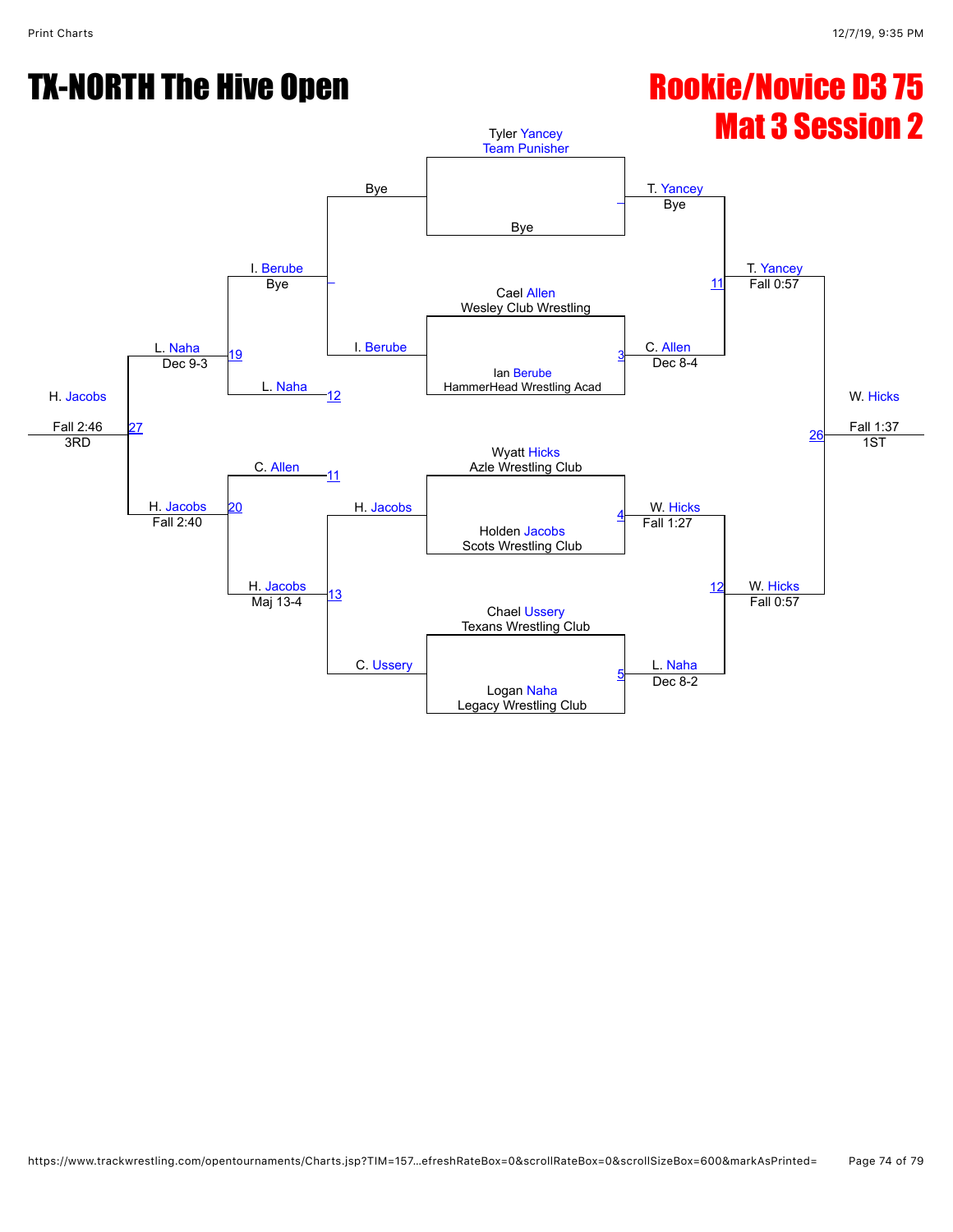# Mat 4 Session 2

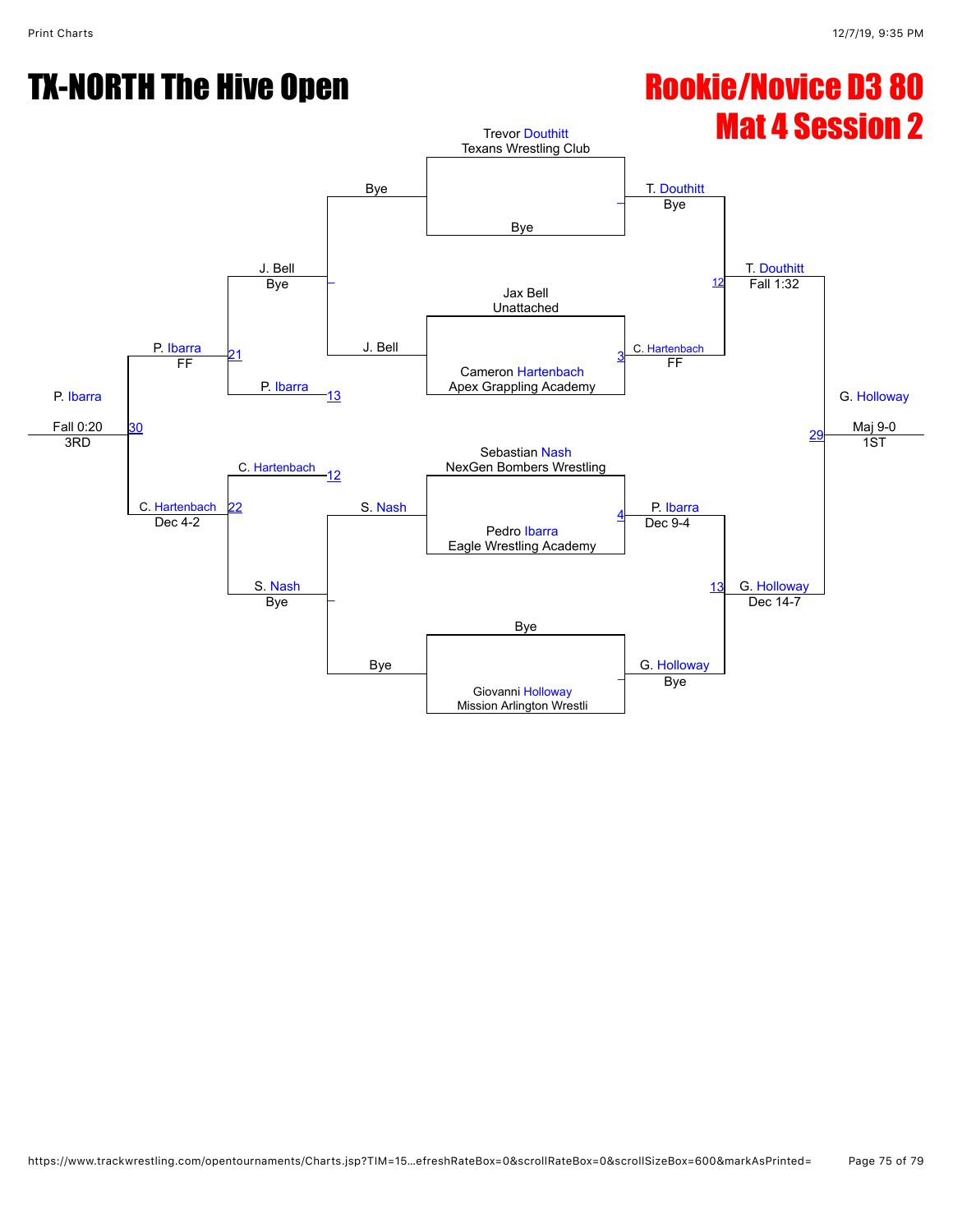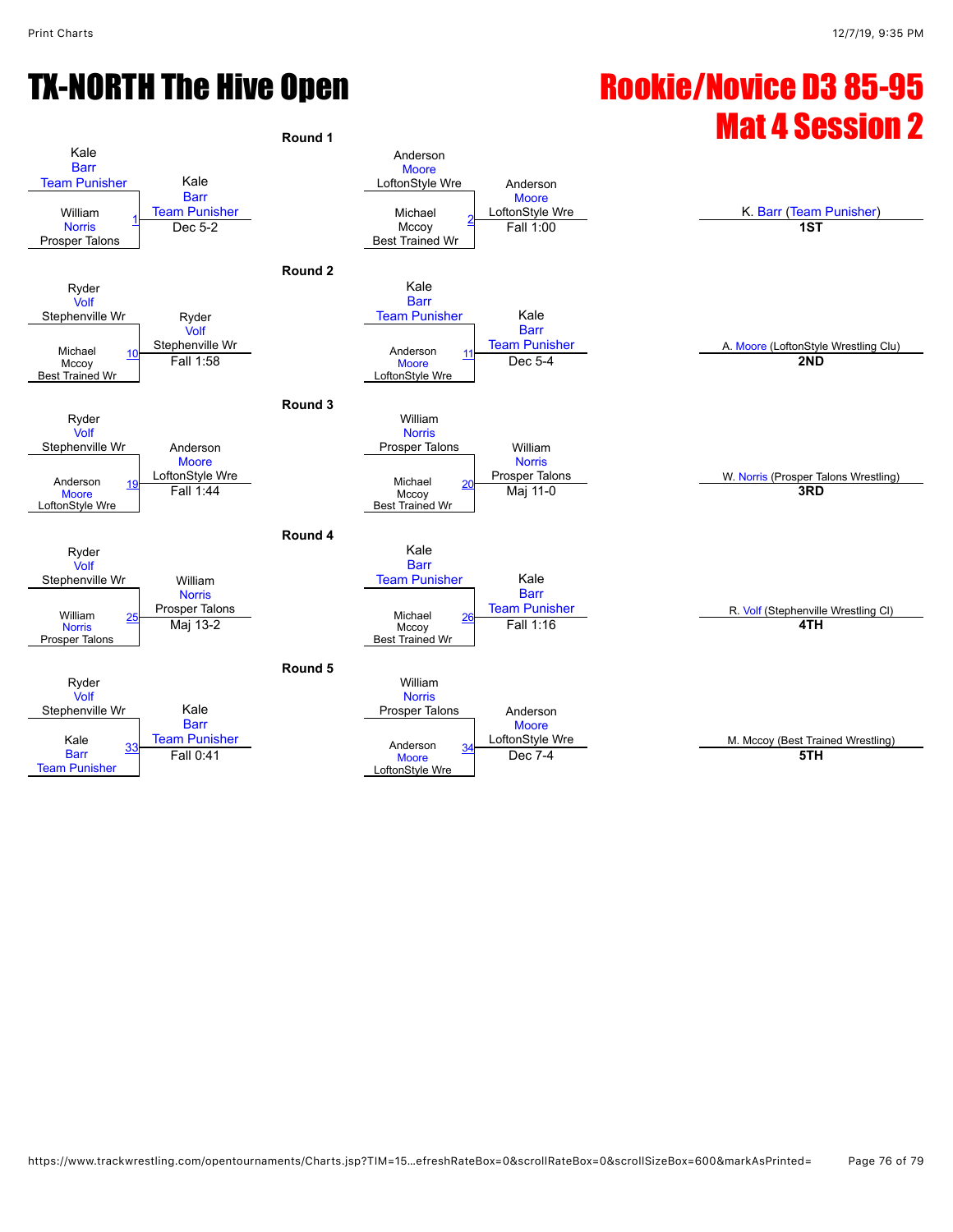

K. Adkins (Mission Arlington Wrestli) **1ST**

A. [Morrison](javascript:viewProfile(136069135)) (Richardson Mustang Wrestl) **2ND**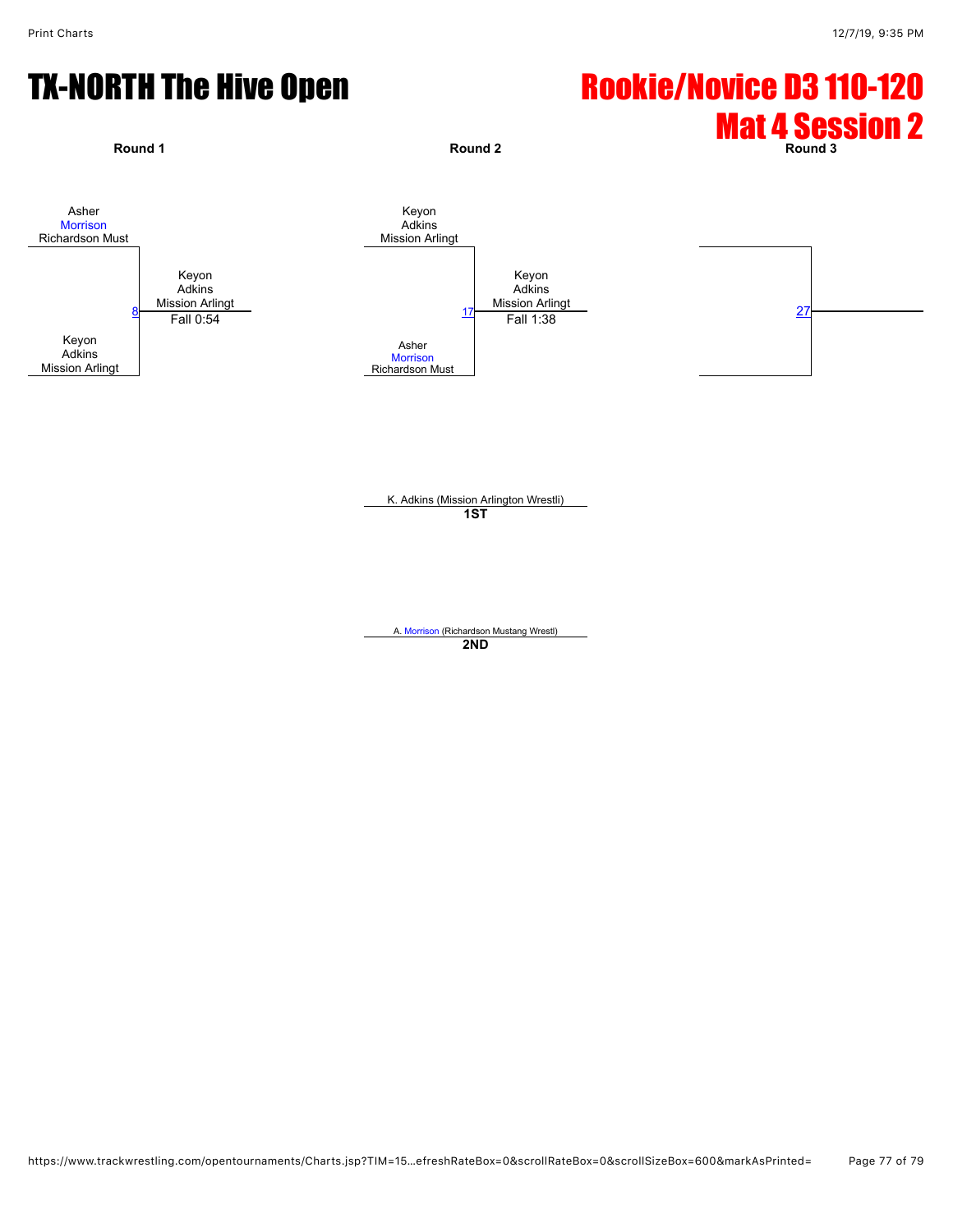# Mat 4 Session 2